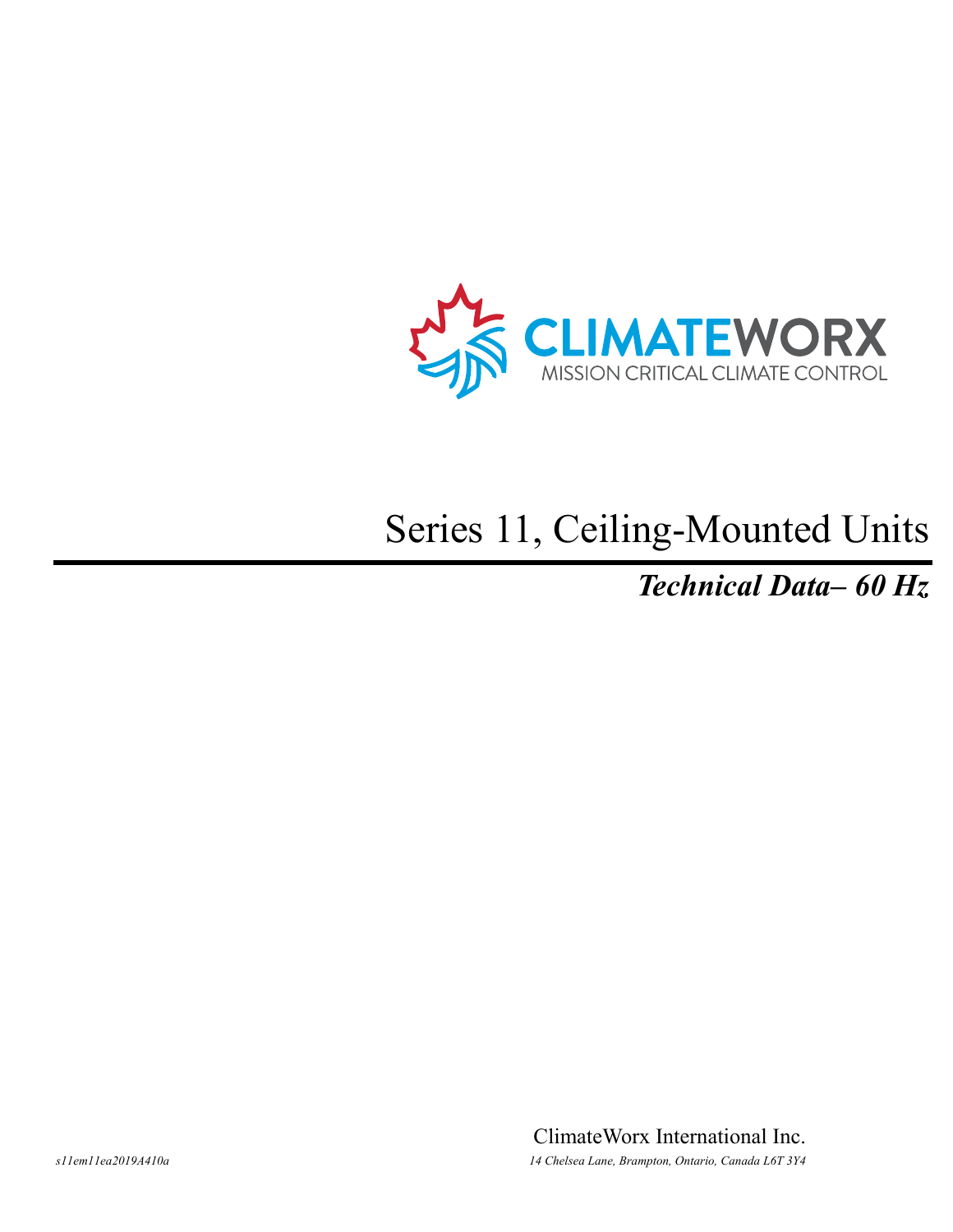### **Table of Contents**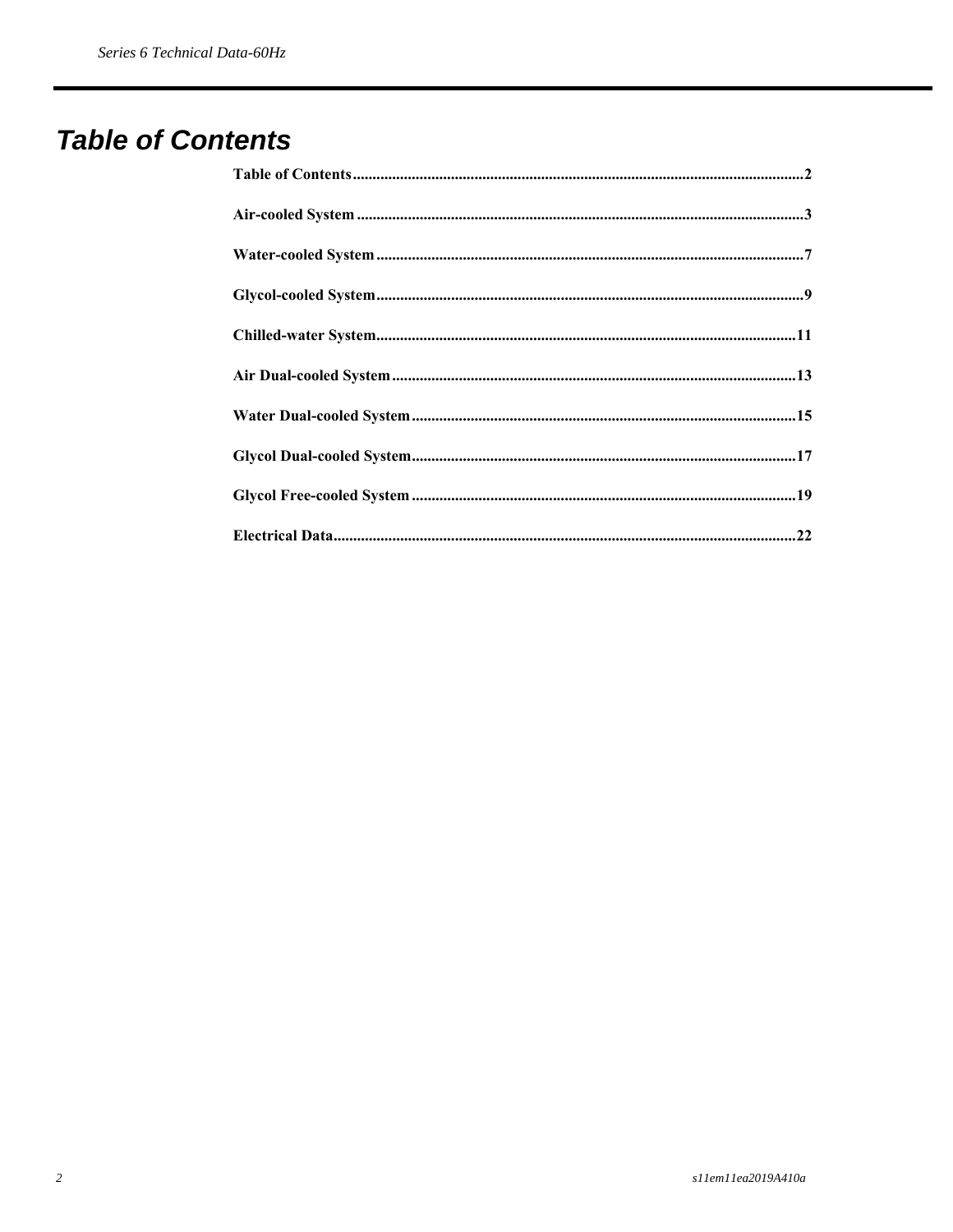# *Air-cooled Systems*

| <b>Self-contained</b>                                                           |                                                            | 11AX15       | 11AX20       | 11AX25           |                |              |              |
|---------------------------------------------------------------------------------|------------------------------------------------------------|--------------|--------------|------------------|----------------|--------------|--------------|
| Split unit - (Requires air-cooled condensing unit)                              |                                                            | 11AH15       | 11AH20       | 11AH25<br>11DX25 | 11AH30         |              | 11DX50       |
| <b>Split unit</b> - (Requires air-cooled condenser)                             |                                                            | 11DX15       | 11DX20       |                  | 11DX30         | 11DX40       |              |
| <b>Cooling Capacity -</b>                                                       | Rated at standard air volume, and 95°F ambient temperature |              |              |                  |                |              |              |
| 80°F DB, 50%rh                                                                  |                                                            |              |              |                  |                |              |              |
| Total                                                                           | <b>BTUH</b>                                                | 18795        | 22759        | 26505            | 36220          | 55478        | 69009        |
| Sensible                                                                        | <b>BTUH</b>                                                | 16418        | 19902        | 22885            | 28658          | 49350        | 58052        |
| <b>THR</b>                                                                      | <b>BTUH</b>                                                | 26069        | 31967        | 36413            | 49539          | 60182        | 75399        |
| 80°F DB,45%rh                                                                   |                                                            |              |              |                  |                |              |              |
| Total                                                                           | <b>BTUH</b>                                                | 18536        | 22354        | 25968            | 35611          | 54565        | 67498        |
| Sensible                                                                        | <b>BTUH</b>                                                | 17517        | 21145        | 24352            | 30858          | 52976        | 62307        |
| <b>THR</b>                                                                      | <b>BTUH</b>                                                | 25813        | 31574        | 35885            | 48905          | 59199        | 73798        |
| 75°F DB, 50%rh                                                                  |                                                            |              |              |                  |                |              |              |
| Total                                                                           | <b>BTUH</b>                                                | 17303        | 21724        | 24455            | 33314          | 51512        | 63550        |
| Sensible                                                                        | <b>BTUH</b>                                                | 15627        | 18595        | 21866            | 27532          | 47357        | 55553        |
| <b>THR</b>                                                                      | <b>BTUH</b>                                                | 24597        | 30964        | 34409            | 46662          | 56146        | 69912        |
| 75°F DB, 45%rh                                                                  |                                                            |              |              |                  |                |              |              |
| Total                                                                           | <b>BTUH</b>                                                | 17073        | 20689        | 23966            | 32869          | 50386        | 62247        |
| Sensible                                                                        | <b>BTUH</b>                                                | 16655        | 20100        | 23103            | 29605          | 50305        | 59461        |
| <b>THR</b>                                                                      | <b>BTUH</b>                                                | 24370        | 29969        | 33929            | 46201          | 55020        | 68521        |
| 72°F DB, 50%rh                                                                  |                                                            |              |              |                  |                |              |              |
| Total                                                                           | <b>BTUH</b>                                                | 16425        | 20705        | 24209            | 31729          | 49091        | 60642        |
| Sensible                                                                        | <b>BTUH</b>                                                | 15104        | 18056        | 21055            | 26839          | 42635        | 54108        |
| <b>THR</b>                                                                      | <b>BTUH</b>                                                | 23733        | 29981        | 34170            | 45100          | 53829        | 66970        |
| 72°F DB, 45%rh                                                                  |                                                            |              |              |                  |                |              |              |
| Total                                                                           | <b>BTUH</b>                                                | 16486        | 20554        | 22945            | 31328          | 48279        | 59696        |
| Sensible                                                                        | <b>BTUH</b>                                                | 16486        | 19116        | 22412            | 28835          | 48279        | 57931        |
| <b>THR</b>                                                                      | <b>BTUH</b>                                                | 23794        | 29839        | 32939            | 44685          | 52913        | 65934        |
| Fan Section - Impeller backward curved blower system with EC Motor              |                                                            |              |              |                  |                |              |              |
| <b>Standard Air Volume</b>                                                      | CFM                                                        | 750          | 950          | 1100             | 1400           | 2200         | 2500         |
| Quantity of Fans                                                                |                                                            | $\mathbf{1}$ | $\mathbf{1}$ | $\mathbf{1}$     | 1              | 1            | $\mathbf{1}$ |
| <b>External Static Pressure</b>                                                 | in                                                         | 0.3          | 0.3          | 0.3              | 0.3            | 0.3          | 0.3          |
| Total Fan Motor Power                                                           | <b>KW</b>                                                  | 0.8          | 0.8          | $0.8\,$          | $0.8\,$        | 3.3          | 3.3          |
| <b>Compressor</b> - Refrigerant R410A, for self contained and DX models         |                                                            |              |              |                  |                |              |              |
| Quantity of Compressors                                                         |                                                            | $\mathbf{1}$ | 1            | $\mathbf{1}$     | $\mathbf{1}$   | $\mathbf{1}$ | -1           |
| Type                                                                            |                                                            | Scroll       | Scroll       | Scroll           | Scroll         | Scroll       | Scroll       |
| Evaporator Coil - Copper tube /lanced aluminium fin - Stainless steel drain pan |                                                            |              |              |                  |                |              |              |
| Face Area                                                                       | $\mathrm{ft}^2$                                            | 2.06         | 2.06         | 2.06             | 2.57           | 6.25         | 6.25         |
| Rows Deep                                                                       |                                                            | 3            | 3            | 3                | $\overline{4}$ | 4            | 4            |
| Fins per inch                                                                   | fpi                                                        | 12           | 12           | 12               | 12             | 12           | 12           |
| Face Velocity                                                                   | fpm                                                        | 364          | 461          | 534              | 545            | 352          | 400          |
| Refrigerant Charge                                                              | lbs                                                        | $0.4\,$      | $0.6\,$      | $0.8\,$          | $1.2\,$        | 3.9          | 3.9          |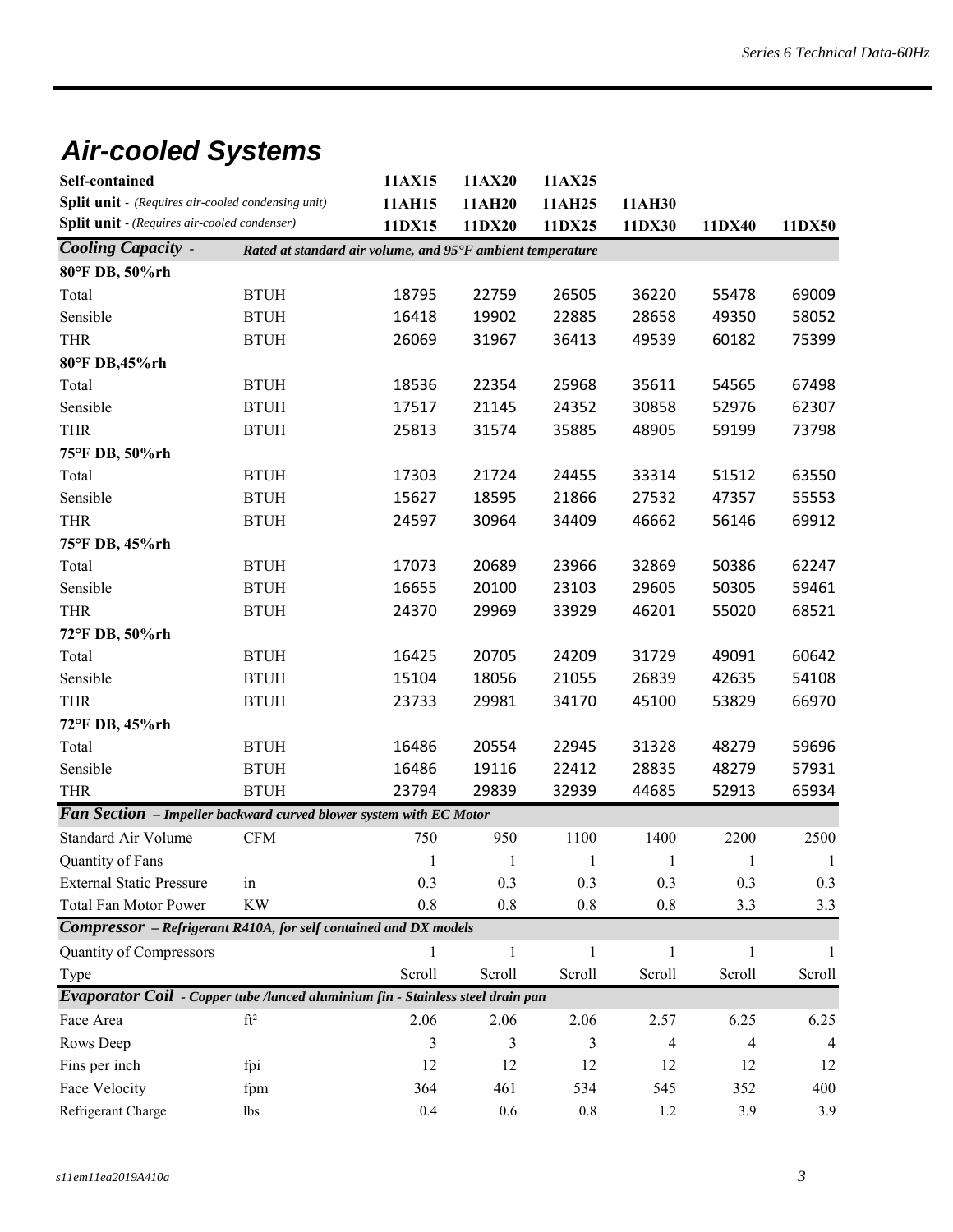| Self-contained<br><b>Split unit</b> - (Requires air-cooled condensing unit)<br>Split unit - (Requires air-cooled condenser) |                 | 11AX15<br>11AH15<br>11DX15                                       | 11AX20<br>11AH20<br>11DX20 | 11AX25<br>11AH25<br>11DX25 | 11AH30<br>11DX30          | 11DX40                                 | 11DX50         |
|-----------------------------------------------------------------------------------------------------------------------------|-----------------|------------------------------------------------------------------|----------------------------|----------------------------|---------------------------|----------------------------------------|----------------|
| Reheat Section - Electric Reheat - finned tubular type heater, -Optional                                                    |                 |                                                                  |                            |                            |                           |                                        |                |
| Capacity @ 208V/1ph                                                                                                         | kW              | 5                                                                | 5                          | 5                          | 5                         |                                        |                |
| Capacity @ 208V/3ph                                                                                                         | kW              | 5                                                                | 5                          | 5                          | 6                         | 6                                      | 6              |
| Capacity @ 230V                                                                                                             | kW              | 6.1                                                              | 6.1                        | 6.1                        |                           |                                        |                |
| Capacity @ 277V                                                                                                             | kW              | 8.9                                                              | 8.9                        | 8.9                        |                           |                                        |                |
| Humidifier - Electrode boiler type, -Optional                                                                               |                 |                                                                  |                            |                            |                           |                                        |                |
| <b>Steam Generation Capacity</b>                                                                                            | Lb/hr           | 5                                                                | 5                          | 5                          | 5                         | 10                                     | 10             |
| Humidifier Power                                                                                                            | kW              | 1.7                                                              | 1.7                        | 1.7                        | 1.7                       | 3.4                                    | 3.4            |
| Filter Section - Pleated disposable type                                                                                    |                 |                                                                  |                            |                            |                           |                                        |                |
| Quantity of Filters                                                                                                         |                 | 1                                                                | 1                          | $\mathbf{1}$               | $\mathbf{1}$              | $\overline{2}$                         | $\overline{2}$ |
| Nominal Size                                                                                                                | WxHxD in        |                                                                  |                            |                            |                           | 20 x 24 x 4                            |                |
| <b>Piping Connection Size</b>                                                                                               |                 |                                                                  |                            |                            |                           |                                        |                |
| Liquid Line                                                                                                                 | - ODM -in       | $3/8$ "                                                          | 3/8"                       | 3/8"                       | 3/8"                      | $1/2$ "                                | 1/2"           |
| Suction Line (11AH**)                                                                                                       | $-$ ODM $-$ in  | 5/8"                                                             | 5/8"                       | 5/8"                       | 5/8"                      | 7/8"                                   | 7/8"           |
| Hot Gas Line (11DX**)                                                                                                       | $-$ ODM $-$ in  | 1/2"                                                             | $1/2$ "                    | 1/2"                       | 1/2"                      | 5/8"                                   | 5/8"           |
| Humidifier Water                                                                                                            | - ODM-in        | 1/4"                                                             | 1/4"                       | 1/4"                       | 1/4"                      | 1/4"                                   | 1/4"           |
| Condensate Drain                                                                                                            | - ODM -in       | 1/2"                                                             | $1/2$ "                    | 1/2"                       | 1/2"                      | 3/4"                                   | 3/4"           |
| Condenser Coil - Copper tube / aluminium fin (for $11AX**$ units)                                                           |                 |                                                                  |                            |                            |                           |                                        |                |
| Face Area                                                                                                                   | $\mathrm{ft}^2$ | 2.4                                                              | 2.4                        | 2.4                        |                           |                                        |                |
| Rows Deep                                                                                                                   |                 | 4                                                                | 4                          | 4                          |                           |                                        |                |
| Fins per inch                                                                                                               |                 | 10                                                               | 10                         | 10                         |                           |                                        |                |
| Face Velocity                                                                                                               | fpm             | 542                                                              | 542                        | 542                        |                           |                                        |                |
| Refrigerant Charge                                                                                                          | lbs             | 2.2                                                              | 2.2                        | 2.2                        |                           |                                        |                |
| <b>Condenser Fan Module Section - Impeller Backward Curved Blower (for 11AX** units)</b>                                    |                 |                                                                  |                            |                            |                           |                                        |                |
| Standard Air Volume                                                                                                         | <b>CFM</b>      | 1300                                                             | 1300                       | 1300                       |                           |                                        |                |
| Quantity of Fans                                                                                                            |                 | $\mathbf{1}$                                                     | 1                          | 1                          |                           |                                        |                |
| <b>Total Fan Motor Power</b>                                                                                                | Hp              | 0.75                                                             | 0.75                       | 0.75                       |                           |                                        |                |
| <b>Physical Details</b>                                                                                                     |                 |                                                                  |                            |                            |                           |                                        |                |
| Width x Depth x Height                                                                                                      | in              | 24 x 47 x 22                                                     |                            |                            | 24 x 47 x 26 57 x 56 x 35 |                                        |                |
| Weight x Depth x Height                                                                                                     | $\sin$          | $20-1/4$ x 22 x 17-1/4 (condenser fan module with $11AX**$ only) |                            |                            |                           |                                        |                |
| Weight $(11AX**)$                                                                                                           | lbs             | 246                                                              | 250                        | 260                        |                           |                                        |                |
| Weight $(11DX**)$                                                                                                           | <i>lbs</i>      | 181                                                              | 185                        | 194                        | 475                       | 475                                    | 490            |
| Weight (11AH**)                                                                                                             | lbs             | 135                                                              | 135                        | 135                        |                           |                                        |                |
| Matching Air-Cooled Condenser - Selected at 95°F ambient temperature                                                        |                 |                                                                  |                            |                            |                           |                                        |                |
| Model                                                                                                                       | in              |                                                                  |                            |                            |                           | KS11-065-1 KS11-065-1 KS11-078-1       |                |
| Width x Depth x Height                                                                                                      | <b>lbs</b>      |                                                                  |                            |                            |                           | 51 x 30 x 44 51 x 30 x 44 51 x 30 x 44 |                |
| Weight                                                                                                                      |                 |                                                                  |                            |                            | 170                       | 170                                    | 177            |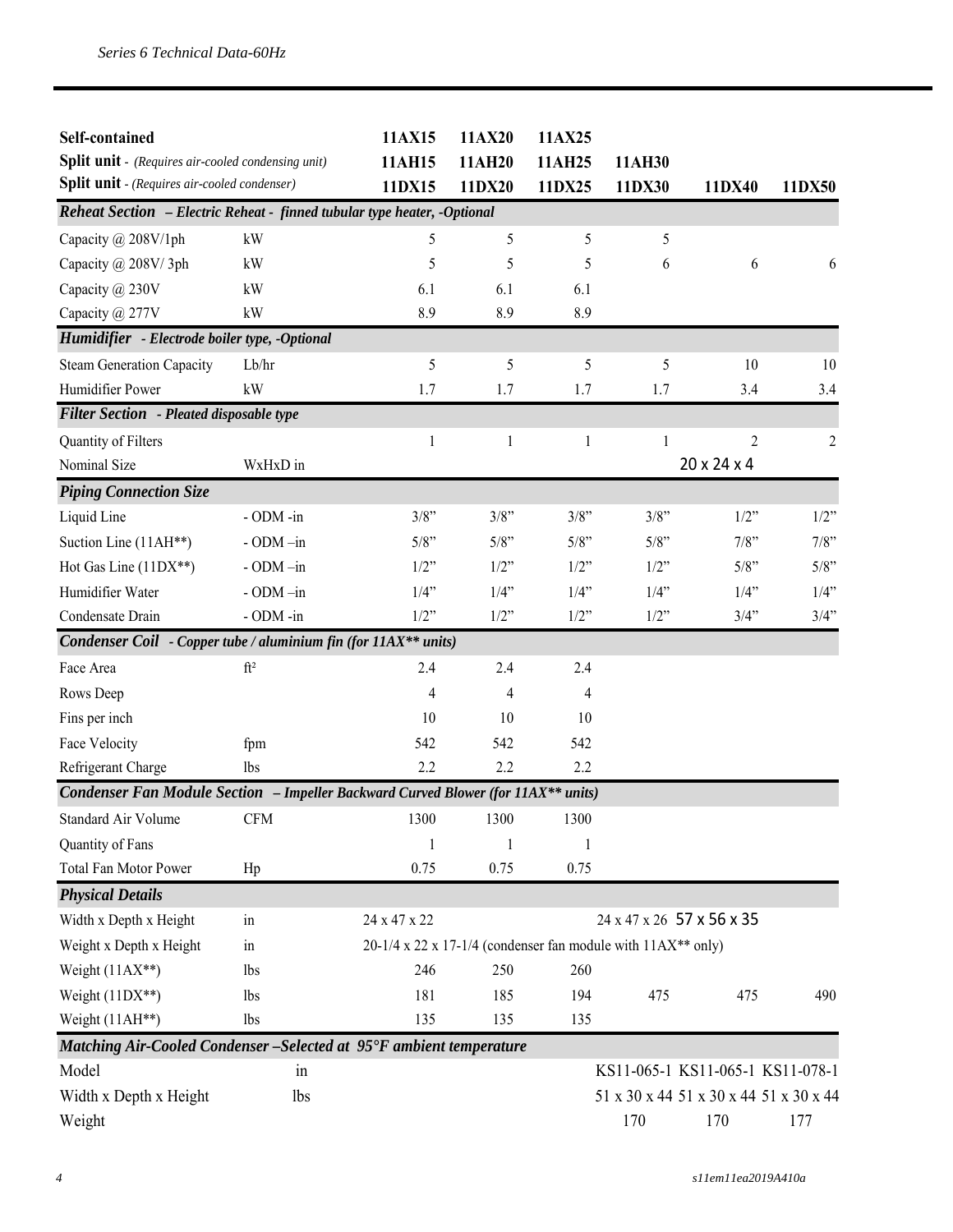#### *Air-cooled Remote Indoor Condensers – (for use with 11DX\*\*)*

|                                                                                                           |                 | 11RC15  | 11RC20       | 11RC25                                                  |  |  |  |  |  |
|-----------------------------------------------------------------------------------------------------------|-----------------|---------|--------------|---------------------------------------------------------|--|--|--|--|--|
| Fan Section - Impeller Backward Curved on model 10 to 25 and Forward curved centrifugal on model 30 to 50 |                 |         |              |                                                         |  |  |  |  |  |
| Standard Air Volume                                                                                       | <b>CFM</b>      | 1300    | 1300         | 1300                                                    |  |  |  |  |  |
| Quantity of Fans                                                                                          |                 |         |              |                                                         |  |  |  |  |  |
| <b>Total Fan Motor Power</b>                                                                              | Hp              | 0.75    | 0.75         | 0.75                                                    |  |  |  |  |  |
| Condenser Coil - Copper tube / aluminium fin                                                              |                 |         |              |                                                         |  |  |  |  |  |
| Face Area                                                                                                 | ft <sup>2</sup> | 2.4     | 2.4          | 2.4                                                     |  |  |  |  |  |
| Rows Deep                                                                                                 |                 | 4       | 4            | 4                                                       |  |  |  |  |  |
| Fins per inch                                                                                             |                 | 10      | 10           | 10                                                      |  |  |  |  |  |
| Face Velocity                                                                                             | fpm             | 542     | 542          | 542                                                     |  |  |  |  |  |
| Normal Refrigerant Charge                                                                                 | lbs             | 2.2     | 2.2          | 2.2                                                     |  |  |  |  |  |
| Flooded Refrigerant Charge                                                                                | lbs             | 5       | 5            | 5                                                       |  |  |  |  |  |
| <b>Piping Connection Size</b>                                                                             |                 |         |              |                                                         |  |  |  |  |  |
| Liquid Line                                                                                               | - ODM -in       | 3/8"    | 3/8"         | $3/8$ "                                                 |  |  |  |  |  |
| Discharge Line                                                                                            | $-$ ODM $-$ in  | $1/2$ " | $1/2$ "      | $1/2$ "                                                 |  |  |  |  |  |
| <b>Physical Details</b>                                                                                   |                 |         |              |                                                         |  |  |  |  |  |
| Width x Depth x Height                                                                                    | in              |         | 24 x 25 x 21 |                                                         |  |  |  |  |  |
| Weight                                                                                                    | lbs             | 75      | 75           | 75                                                      |  |  |  |  |  |
| Air-cooled Remote Outdoor Condensers                                                                      |                 |         |              | $(f_{\alpha k, u\alpha\alpha}u_{\alpha}+h)11\mathbb{N}$ |  |  |  |  |  |

#### *Air-cooled Remote Outdoor Condensers – (for use with 11DX\*\*)*

|                                              |                 | 11AR15  | 11AR20                   | 11AR25  |  |
|----------------------------------------------|-----------------|---------|--------------------------|---------|--|
| Fan Section - Direct drive Propeller Fan     |                 |         |                          |         |  |
| Standard Air Volume                          | <b>CFM</b>      | 1600    | 1600                     | 2200    |  |
| Quantity of Fans                             |                 | 1       | 1                        | 1       |  |
| <b>Total Fan Motor Power</b>                 | Hp              | 0.25    | 0.25                     | 0.25    |  |
| Condenser Coil - Copper tube / aluminium fin |                 |         |                          |         |  |
| Face Area                                    | ft <sup>2</sup> | 4.2     | 4.2                      | 4.2     |  |
| Rows Deep                                    |                 | 3       | 3                        | 3       |  |
| Fins per inch                                |                 | 9       | 9                        | 9       |  |
| Face Velocity                                | fpm             | 384     | 384                      | 528     |  |
| Normal Refrigerant Charge                    | lbs             | 2.9     | 2.9                      | 2.9     |  |
| Flooded Refrigerant Charge                   | lbs             | 6.7     | 6.7                      | 6.7     |  |
| <b>Piping Connection Size</b>                |                 |         |                          |         |  |
| Liquid Line                                  | $-$ ODM $-$ in  | 3/8"    | 3/8"                     | $3/8$ " |  |
| Discharge Line                               | $-$ ODM $-$ in  | $1/2$ " | $1/2$ "                  | 1/2"    |  |
| <b>Physical Details</b>                      |                 |         |                          |         |  |
| Width x Depth x Height                       | in              |         | $41 \times 13 \times 26$ |         |  |
| Weight                                       | lbs             | 95      | 95                       | 95      |  |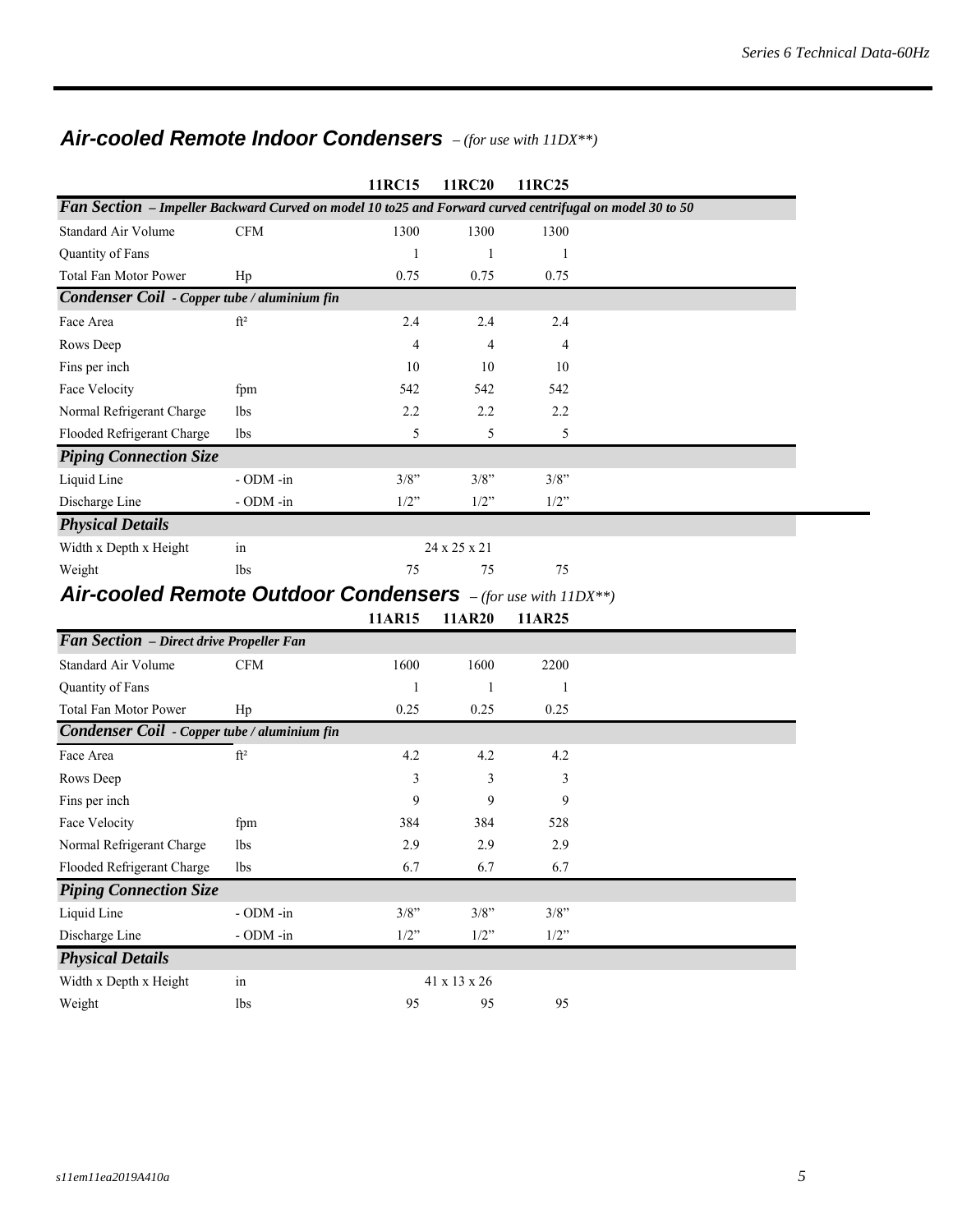#### *Air-cooled Remote Indoor Condensing Unit – (for use with 11AH\*\*)* **11RU15 11RU20 11RU25**

|                                                                                                           |                 | 11NU 19      | 11NVZV       | 11NUZJ |  |
|-----------------------------------------------------------------------------------------------------------|-----------------|--------------|--------------|--------|--|
| Fan Section - Impeller Backward Curved on model 10 to 25 and Forward curved centrifugal on model 30 to 50 |                 |              |              |        |  |
| Standard Air Volume                                                                                       | <b>CFM</b>      | 1300         | 1300         | 1300   |  |
| Quantity of Fans                                                                                          |                 |              |              |        |  |
| Total Fan Motor Power                                                                                     | Hp              | 0.75         | 0.75         | 0.75   |  |
| Compressor - Refrigerant R410A, Located in remote unit                                                    |                 |              |              |        |  |
| Quantity of Compressors                                                                                   |                 | $\mathbf{1}$ |              | 1      |  |
| Type                                                                                                      |                 | Scroll       | Scroll       | Scroll |  |
| Condenser Coil - Copper tube / aluminium fin                                                              |                 |              |              |        |  |
| Face Area                                                                                                 | ft <sup>2</sup> | 2.4          | 2.4          | 2.4    |  |
| Rows Deep                                                                                                 |                 | 4            | 4            | 4      |  |
| Fins per inch                                                                                             |                 | 10           | 10           | 10     |  |
| Face Velocity                                                                                             | fpm             | 542          | 542          | 542    |  |
| Normal Refrigerant Charge                                                                                 | <b>lbs</b>      | 2.2          | 2.2          | 2.2    |  |
| Flooded Refrigerant Charge                                                                                | 1bs             | 5            | 5            | 5      |  |
| <b>Piping Connection Size</b>                                                                             |                 |              |              |        |  |
| Liquid Line                                                                                               | - ODM -in       | $3/8$ "      | 3/8"         | 3/8"   |  |
| <b>Suction Line</b>                                                                                       | - ODM -in       | 5/8"         | 5/8"         | 5/8"   |  |
| <b>Physical Details</b>                                                                                   |                 |              |              |        |  |
| Width x Depth x Height                                                                                    | in              |              | 24 x 25 x 21 |        |  |
| Weight                                                                                                    | lbs             | 130          | 135          | 140    |  |

#### *Air-cooled Remote Outdoor Condensing Unit – (for use with 11AH\*\*)* **11AC15 11AC20 11AC25**

|                                                         |                 | 11/1V.IV | 11/1C40      | 11/1720 |  |
|---------------------------------------------------------|-----------------|----------|--------------|---------|--|
| <b>Fan Section</b> - Direct drive Propeller Fan         |                 |          |              |         |  |
| Standard Air Volume                                     | <b>CFM</b>      | 1600     | 1600         | 2200    |  |
| Quantity of Fans                                        |                 |          | 1            | 1       |  |
| <b>Total Fan Motor Power</b>                            | Hp              | 0.25     | 0.25         | 0.25    |  |
| Compressor - Refrigerant R410A, Located in outdoor unit |                 |          |              |         |  |
| Quantity of Compressors                                 |                 | 1        | 1            | 1       |  |
| Type                                                    |                 | Scroll   | Scroll       | Scroll  |  |
| Condenser Coil - Copper tube / aluminium fin            |                 |          |              |         |  |
| Face Area                                               | ft <sup>2</sup> | 4.2      | 4.2          | 4.2     |  |
| Rows Deep                                               |                 | 3        | 3            | 3       |  |
| Fins per inch                                           |                 | 13       | 13           | 13      |  |
| Face Velocity                                           | fpm             | 384      | 384          | 528     |  |
| Normal Refrigerant Charge                               | 1 <sub>bs</sub> | 2.9      | 2.9          | 2.9     |  |
| Flooded Refrigerant Charge                              | lbs             | 6.7      | 6.7          | 6.7     |  |
| <b>Piping Connection Size</b>                           |                 |          |              |         |  |
| Liquid Line                                             | - ODM -in       | $3/8$ "  | 3/8"         | 3/8"    |  |
| <b>Suction Line</b>                                     | - ODM -in       | 5/8"     | 5/8"         | 5/8"    |  |
| <b>Physical Details</b>                                 |                 |          |              |         |  |
| Width x Depth x Height                                  | in              |          | 41 x 13 x 26 |         |  |
| Weight                                                  | 1 <sub>bs</sub> | 145      | 145          | 145     |  |
|                                                         |                 |          |              |         |  |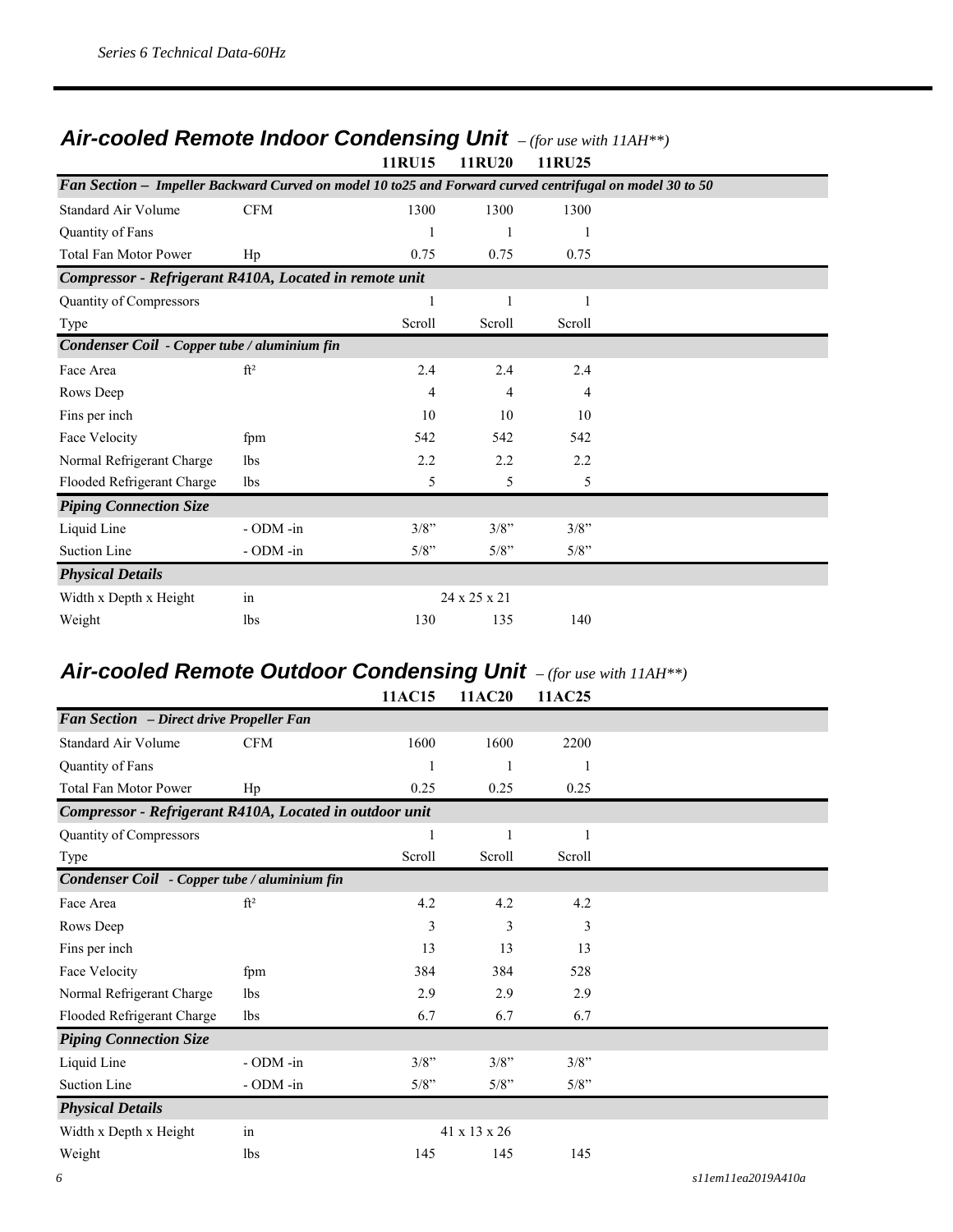# *Water-cooled Systems*

| <b>Split unit</b> - (requires water-cooled condensing unit)<br>11AH15<br>11AH30<br>11AH20<br>11AH25<br><b>Cooling Capacity -</b><br>Rated at standard air volume, 115°F condensing temperature<br>80°F DB, 50%rh<br>19719<br>24584<br>60206<br>Total<br>28625<br>39332<br>74465<br><b>BTUH</b><br>Sensible<br>17556<br>20595<br>23747<br>29933<br>51233<br>60188<br><b>BTUH</b><br><b>THR</b><br>20982<br>31230<br>35806<br>50978<br>72657<br>90975<br><b>BTUH</b><br>80°F DB,45%rh<br>24071<br>58802<br>72933<br>19294<br>27998<br>38169<br>Total<br><b>BTUH</b><br>22011<br>Sensible<br>18698<br>25408<br>34231<br>54990<br>64569<br><b>BTUH</b><br><b>THR</b><br>20557<br>30697<br>35188<br>49773<br>71244<br>89437<br><b>BTUH</b><br>75°F DB, 50%rh<br>18203<br>22731<br>26412<br>36349<br>55546<br>69038<br>Total<br><b>BTUH</b><br>19862<br>22756<br>49081<br>Sensible<br>16708<br>28918<br>57984<br><b>BTUH</b><br><b>THR</b><br>29293<br>48016<br>68064<br>85611<br>19466<br>33632<br><b>BTUH</b><br>75°F DB, 45%rh<br>22355<br>25936<br>67665<br>17793<br>35785<br>54494<br>Total<br><b>BTUH</b><br>Sensible<br>17735<br>20987<br>24182<br>30938<br>52443<br>61888<br><b>BTUH</b><br><b>THR</b><br>19056<br>28904<br>33164<br>47432<br>66998<br>84229<br><b>BTUH</b><br>72°F DB, 50%rh<br>66036<br>17944<br>21633<br>25106<br>34676<br>52970<br>Total<br><b>BTUH</b><br>Sensible<br>15950<br>19223<br>22217<br>28250<br>47785<br>56584<br><b>BTUH</b><br><b>THR</b><br>82642<br>19207<br>28155<br>32350<br>46360<br>65519<br><b>BTUH</b><br>72°F DB, 45%rh<br>17097<br>21275<br>24735<br>34043<br>52085<br>64580<br>Total<br><b>BTUH</b><br>Sensible<br>17097<br>20310<br>23425<br>30114<br>50880<br>60203<br><b>BTUH</b><br><b>THR</b><br>18292<br>27786<br>31986<br>64634<br>81174<br><b>BTUH</b><br>45701<br>Fan Section - Impeller Backward Curved Blower<br>1400<br>2200<br>2500<br>$\mathbf{CFM}$<br>750<br>950<br>1100<br>Standard Air Volume<br>Quantity of Fans<br>1<br>$\mathbf{1}$<br>1<br>1<br>1<br>-1<br>0.3<br>0.3<br>0.3<br><b>External Static Pressure</b><br>0.3<br>0.3<br>0.3<br>in<br>0.8<br>$0.8\,$<br>0.8<br>3.3<br>3.3<br>Total Fan Motor Power<br>Hp<br>$0.8\,$<br>Compressor - Refrigerant R410A, for self-contained model<br>Quantity of Compressors<br>$\mathbf{1}$<br>$\mathbf{1}$<br>$\mathbf{1}$<br>$\mathbf{1}$<br>1<br>1<br>Scroll<br>Scroll<br>Scroll<br>Scroll<br>Scroll<br>Scroll<br>Type<br>Evaporator Coil - Copper tube /lanced aluminium fin - Stainless steel drain pan<br>$\mathrm{ft}^2$<br>6.25<br>6.25<br>2.06<br>2.06<br>2.57<br>Face Area<br>2.06<br>$\overline{4}$<br>4<br>3<br>Rows Deep<br>3<br>3<br>4 | <b>Self-contained</b> | 11WX15 | 11WX20 | 11WX25 | 11WX30 | 11WX40 | 11WX50 |
|-----------------------------------------------------------------------------------------------------------------------------------------------------------------------------------------------------------------------------------------------------------------------------------------------------------------------------------------------------------------------------------------------------------------------------------------------------------------------------------------------------------------------------------------------------------------------------------------------------------------------------------------------------------------------------------------------------------------------------------------------------------------------------------------------------------------------------------------------------------------------------------------------------------------------------------------------------------------------------------------------------------------------------------------------------------------------------------------------------------------------------------------------------------------------------------------------------------------------------------------------------------------------------------------------------------------------------------------------------------------------------------------------------------------------------------------------------------------------------------------------------------------------------------------------------------------------------------------------------------------------------------------------------------------------------------------------------------------------------------------------------------------------------------------------------------------------------------------------------------------------------------------------------------------------------------------------------------------------------------------------------------------------------------------------------------------------------------------------------------------------------------------------------------------------------------------------------------------------------------------------------------------------------------------------------------------------------------------------------------------------------------------------------------------------------------------------------------------------------------------------------------------------------------------------------------------------------------------------------------------------------------------------------------------|-----------------------|--------|--------|--------|--------|--------|--------|
|                                                                                                                                                                                                                                                                                                                                                                                                                                                                                                                                                                                                                                                                                                                                                                                                                                                                                                                                                                                                                                                                                                                                                                                                                                                                                                                                                                                                                                                                                                                                                                                                                                                                                                                                                                                                                                                                                                                                                                                                                                                                                                                                                                                                                                                                                                                                                                                                                                                                                                                                                                                                                                                                 |                       |        |        |        |        |        |        |
|                                                                                                                                                                                                                                                                                                                                                                                                                                                                                                                                                                                                                                                                                                                                                                                                                                                                                                                                                                                                                                                                                                                                                                                                                                                                                                                                                                                                                                                                                                                                                                                                                                                                                                                                                                                                                                                                                                                                                                                                                                                                                                                                                                                                                                                                                                                                                                                                                                                                                                                                                                                                                                                                 |                       |        |        |        |        |        |        |
|                                                                                                                                                                                                                                                                                                                                                                                                                                                                                                                                                                                                                                                                                                                                                                                                                                                                                                                                                                                                                                                                                                                                                                                                                                                                                                                                                                                                                                                                                                                                                                                                                                                                                                                                                                                                                                                                                                                                                                                                                                                                                                                                                                                                                                                                                                                                                                                                                                                                                                                                                                                                                                                                 |                       |        |        |        |        |        |        |
|                                                                                                                                                                                                                                                                                                                                                                                                                                                                                                                                                                                                                                                                                                                                                                                                                                                                                                                                                                                                                                                                                                                                                                                                                                                                                                                                                                                                                                                                                                                                                                                                                                                                                                                                                                                                                                                                                                                                                                                                                                                                                                                                                                                                                                                                                                                                                                                                                                                                                                                                                                                                                                                                 |                       |        |        |        |        |        |        |
|                                                                                                                                                                                                                                                                                                                                                                                                                                                                                                                                                                                                                                                                                                                                                                                                                                                                                                                                                                                                                                                                                                                                                                                                                                                                                                                                                                                                                                                                                                                                                                                                                                                                                                                                                                                                                                                                                                                                                                                                                                                                                                                                                                                                                                                                                                                                                                                                                                                                                                                                                                                                                                                                 |                       |        |        |        |        |        |        |
|                                                                                                                                                                                                                                                                                                                                                                                                                                                                                                                                                                                                                                                                                                                                                                                                                                                                                                                                                                                                                                                                                                                                                                                                                                                                                                                                                                                                                                                                                                                                                                                                                                                                                                                                                                                                                                                                                                                                                                                                                                                                                                                                                                                                                                                                                                                                                                                                                                                                                                                                                                                                                                                                 |                       |        |        |        |        |        |        |
|                                                                                                                                                                                                                                                                                                                                                                                                                                                                                                                                                                                                                                                                                                                                                                                                                                                                                                                                                                                                                                                                                                                                                                                                                                                                                                                                                                                                                                                                                                                                                                                                                                                                                                                                                                                                                                                                                                                                                                                                                                                                                                                                                                                                                                                                                                                                                                                                                                                                                                                                                                                                                                                                 |                       |        |        |        |        |        |        |
|                                                                                                                                                                                                                                                                                                                                                                                                                                                                                                                                                                                                                                                                                                                                                                                                                                                                                                                                                                                                                                                                                                                                                                                                                                                                                                                                                                                                                                                                                                                                                                                                                                                                                                                                                                                                                                                                                                                                                                                                                                                                                                                                                                                                                                                                                                                                                                                                                                                                                                                                                                                                                                                                 |                       |        |        |        |        |        |        |
|                                                                                                                                                                                                                                                                                                                                                                                                                                                                                                                                                                                                                                                                                                                                                                                                                                                                                                                                                                                                                                                                                                                                                                                                                                                                                                                                                                                                                                                                                                                                                                                                                                                                                                                                                                                                                                                                                                                                                                                                                                                                                                                                                                                                                                                                                                                                                                                                                                                                                                                                                                                                                                                                 |                       |        |        |        |        |        |        |
|                                                                                                                                                                                                                                                                                                                                                                                                                                                                                                                                                                                                                                                                                                                                                                                                                                                                                                                                                                                                                                                                                                                                                                                                                                                                                                                                                                                                                                                                                                                                                                                                                                                                                                                                                                                                                                                                                                                                                                                                                                                                                                                                                                                                                                                                                                                                                                                                                                                                                                                                                                                                                                                                 |                       |        |        |        |        |        |        |
|                                                                                                                                                                                                                                                                                                                                                                                                                                                                                                                                                                                                                                                                                                                                                                                                                                                                                                                                                                                                                                                                                                                                                                                                                                                                                                                                                                                                                                                                                                                                                                                                                                                                                                                                                                                                                                                                                                                                                                                                                                                                                                                                                                                                                                                                                                                                                                                                                                                                                                                                                                                                                                                                 |                       |        |        |        |        |        |        |
|                                                                                                                                                                                                                                                                                                                                                                                                                                                                                                                                                                                                                                                                                                                                                                                                                                                                                                                                                                                                                                                                                                                                                                                                                                                                                                                                                                                                                                                                                                                                                                                                                                                                                                                                                                                                                                                                                                                                                                                                                                                                                                                                                                                                                                                                                                                                                                                                                                                                                                                                                                                                                                                                 |                       |        |        |        |        |        |        |
|                                                                                                                                                                                                                                                                                                                                                                                                                                                                                                                                                                                                                                                                                                                                                                                                                                                                                                                                                                                                                                                                                                                                                                                                                                                                                                                                                                                                                                                                                                                                                                                                                                                                                                                                                                                                                                                                                                                                                                                                                                                                                                                                                                                                                                                                                                                                                                                                                                                                                                                                                                                                                                                                 |                       |        |        |        |        |        |        |
|                                                                                                                                                                                                                                                                                                                                                                                                                                                                                                                                                                                                                                                                                                                                                                                                                                                                                                                                                                                                                                                                                                                                                                                                                                                                                                                                                                                                                                                                                                                                                                                                                                                                                                                                                                                                                                                                                                                                                                                                                                                                                                                                                                                                                                                                                                                                                                                                                                                                                                                                                                                                                                                                 |                       |        |        |        |        |        |        |
|                                                                                                                                                                                                                                                                                                                                                                                                                                                                                                                                                                                                                                                                                                                                                                                                                                                                                                                                                                                                                                                                                                                                                                                                                                                                                                                                                                                                                                                                                                                                                                                                                                                                                                                                                                                                                                                                                                                                                                                                                                                                                                                                                                                                                                                                                                                                                                                                                                                                                                                                                                                                                                                                 |                       |        |        |        |        |        |        |
|                                                                                                                                                                                                                                                                                                                                                                                                                                                                                                                                                                                                                                                                                                                                                                                                                                                                                                                                                                                                                                                                                                                                                                                                                                                                                                                                                                                                                                                                                                                                                                                                                                                                                                                                                                                                                                                                                                                                                                                                                                                                                                                                                                                                                                                                                                                                                                                                                                                                                                                                                                                                                                                                 |                       |        |        |        |        |        |        |
|                                                                                                                                                                                                                                                                                                                                                                                                                                                                                                                                                                                                                                                                                                                                                                                                                                                                                                                                                                                                                                                                                                                                                                                                                                                                                                                                                                                                                                                                                                                                                                                                                                                                                                                                                                                                                                                                                                                                                                                                                                                                                                                                                                                                                                                                                                                                                                                                                                                                                                                                                                                                                                                                 |                       |        |        |        |        |        |        |
|                                                                                                                                                                                                                                                                                                                                                                                                                                                                                                                                                                                                                                                                                                                                                                                                                                                                                                                                                                                                                                                                                                                                                                                                                                                                                                                                                                                                                                                                                                                                                                                                                                                                                                                                                                                                                                                                                                                                                                                                                                                                                                                                                                                                                                                                                                                                                                                                                                                                                                                                                                                                                                                                 |                       |        |        |        |        |        |        |
|                                                                                                                                                                                                                                                                                                                                                                                                                                                                                                                                                                                                                                                                                                                                                                                                                                                                                                                                                                                                                                                                                                                                                                                                                                                                                                                                                                                                                                                                                                                                                                                                                                                                                                                                                                                                                                                                                                                                                                                                                                                                                                                                                                                                                                                                                                                                                                                                                                                                                                                                                                                                                                                                 |                       |        |        |        |        |        |        |
|                                                                                                                                                                                                                                                                                                                                                                                                                                                                                                                                                                                                                                                                                                                                                                                                                                                                                                                                                                                                                                                                                                                                                                                                                                                                                                                                                                                                                                                                                                                                                                                                                                                                                                                                                                                                                                                                                                                                                                                                                                                                                                                                                                                                                                                                                                                                                                                                                                                                                                                                                                                                                                                                 |                       |        |        |        |        |        |        |
|                                                                                                                                                                                                                                                                                                                                                                                                                                                                                                                                                                                                                                                                                                                                                                                                                                                                                                                                                                                                                                                                                                                                                                                                                                                                                                                                                                                                                                                                                                                                                                                                                                                                                                                                                                                                                                                                                                                                                                                                                                                                                                                                                                                                                                                                                                                                                                                                                                                                                                                                                                                                                                                                 |                       |        |        |        |        |        |        |
|                                                                                                                                                                                                                                                                                                                                                                                                                                                                                                                                                                                                                                                                                                                                                                                                                                                                                                                                                                                                                                                                                                                                                                                                                                                                                                                                                                                                                                                                                                                                                                                                                                                                                                                                                                                                                                                                                                                                                                                                                                                                                                                                                                                                                                                                                                                                                                                                                                                                                                                                                                                                                                                                 |                       |        |        |        |        |        |        |
|                                                                                                                                                                                                                                                                                                                                                                                                                                                                                                                                                                                                                                                                                                                                                                                                                                                                                                                                                                                                                                                                                                                                                                                                                                                                                                                                                                                                                                                                                                                                                                                                                                                                                                                                                                                                                                                                                                                                                                                                                                                                                                                                                                                                                                                                                                                                                                                                                                                                                                                                                                                                                                                                 |                       |        |        |        |        |        |        |
|                                                                                                                                                                                                                                                                                                                                                                                                                                                                                                                                                                                                                                                                                                                                                                                                                                                                                                                                                                                                                                                                                                                                                                                                                                                                                                                                                                                                                                                                                                                                                                                                                                                                                                                                                                                                                                                                                                                                                                                                                                                                                                                                                                                                                                                                                                                                                                                                                                                                                                                                                                                                                                                                 |                       |        |        |        |        |        |        |
|                                                                                                                                                                                                                                                                                                                                                                                                                                                                                                                                                                                                                                                                                                                                                                                                                                                                                                                                                                                                                                                                                                                                                                                                                                                                                                                                                                                                                                                                                                                                                                                                                                                                                                                                                                                                                                                                                                                                                                                                                                                                                                                                                                                                                                                                                                                                                                                                                                                                                                                                                                                                                                                                 |                       |        |        |        |        |        |        |
|                                                                                                                                                                                                                                                                                                                                                                                                                                                                                                                                                                                                                                                                                                                                                                                                                                                                                                                                                                                                                                                                                                                                                                                                                                                                                                                                                                                                                                                                                                                                                                                                                                                                                                                                                                                                                                                                                                                                                                                                                                                                                                                                                                                                                                                                                                                                                                                                                                                                                                                                                                                                                                                                 |                       |        |        |        |        |        |        |
|                                                                                                                                                                                                                                                                                                                                                                                                                                                                                                                                                                                                                                                                                                                                                                                                                                                                                                                                                                                                                                                                                                                                                                                                                                                                                                                                                                                                                                                                                                                                                                                                                                                                                                                                                                                                                                                                                                                                                                                                                                                                                                                                                                                                                                                                                                                                                                                                                                                                                                                                                                                                                                                                 |                       |        |        |        |        |        |        |
|                                                                                                                                                                                                                                                                                                                                                                                                                                                                                                                                                                                                                                                                                                                                                                                                                                                                                                                                                                                                                                                                                                                                                                                                                                                                                                                                                                                                                                                                                                                                                                                                                                                                                                                                                                                                                                                                                                                                                                                                                                                                                                                                                                                                                                                                                                                                                                                                                                                                                                                                                                                                                                                                 |                       |        |        |        |        |        |        |
|                                                                                                                                                                                                                                                                                                                                                                                                                                                                                                                                                                                                                                                                                                                                                                                                                                                                                                                                                                                                                                                                                                                                                                                                                                                                                                                                                                                                                                                                                                                                                                                                                                                                                                                                                                                                                                                                                                                                                                                                                                                                                                                                                                                                                                                                                                                                                                                                                                                                                                                                                                                                                                                                 |                       |        |        |        |        |        |        |
|                                                                                                                                                                                                                                                                                                                                                                                                                                                                                                                                                                                                                                                                                                                                                                                                                                                                                                                                                                                                                                                                                                                                                                                                                                                                                                                                                                                                                                                                                                                                                                                                                                                                                                                                                                                                                                                                                                                                                                                                                                                                                                                                                                                                                                                                                                                                                                                                                                                                                                                                                                                                                                                                 |                       |        |        |        |        |        |        |
|                                                                                                                                                                                                                                                                                                                                                                                                                                                                                                                                                                                                                                                                                                                                                                                                                                                                                                                                                                                                                                                                                                                                                                                                                                                                                                                                                                                                                                                                                                                                                                                                                                                                                                                                                                                                                                                                                                                                                                                                                                                                                                                                                                                                                                                                                                                                                                                                                                                                                                                                                                                                                                                                 |                       |        |        |        |        |        |        |
|                                                                                                                                                                                                                                                                                                                                                                                                                                                                                                                                                                                                                                                                                                                                                                                                                                                                                                                                                                                                                                                                                                                                                                                                                                                                                                                                                                                                                                                                                                                                                                                                                                                                                                                                                                                                                                                                                                                                                                                                                                                                                                                                                                                                                                                                                                                                                                                                                                                                                                                                                                                                                                                                 |                       |        |        |        |        |        |        |
|                                                                                                                                                                                                                                                                                                                                                                                                                                                                                                                                                                                                                                                                                                                                                                                                                                                                                                                                                                                                                                                                                                                                                                                                                                                                                                                                                                                                                                                                                                                                                                                                                                                                                                                                                                                                                                                                                                                                                                                                                                                                                                                                                                                                                                                                                                                                                                                                                                                                                                                                                                                                                                                                 |                       |        |        |        |        |        |        |
|                                                                                                                                                                                                                                                                                                                                                                                                                                                                                                                                                                                                                                                                                                                                                                                                                                                                                                                                                                                                                                                                                                                                                                                                                                                                                                                                                                                                                                                                                                                                                                                                                                                                                                                                                                                                                                                                                                                                                                                                                                                                                                                                                                                                                                                                                                                                                                                                                                                                                                                                                                                                                                                                 |                       |        |        |        |        |        |        |
|                                                                                                                                                                                                                                                                                                                                                                                                                                                                                                                                                                                                                                                                                                                                                                                                                                                                                                                                                                                                                                                                                                                                                                                                                                                                                                                                                                                                                                                                                                                                                                                                                                                                                                                                                                                                                                                                                                                                                                                                                                                                                                                                                                                                                                                                                                                                                                                                                                                                                                                                                                                                                                                                 |                       |        |        |        |        |        |        |
|                                                                                                                                                                                                                                                                                                                                                                                                                                                                                                                                                                                                                                                                                                                                                                                                                                                                                                                                                                                                                                                                                                                                                                                                                                                                                                                                                                                                                                                                                                                                                                                                                                                                                                                                                                                                                                                                                                                                                                                                                                                                                                                                                                                                                                                                                                                                                                                                                                                                                                                                                                                                                                                                 |                       |        |        |        |        |        |        |
|                                                                                                                                                                                                                                                                                                                                                                                                                                                                                                                                                                                                                                                                                                                                                                                                                                                                                                                                                                                                                                                                                                                                                                                                                                                                                                                                                                                                                                                                                                                                                                                                                                                                                                                                                                                                                                                                                                                                                                                                                                                                                                                                                                                                                                                                                                                                                                                                                                                                                                                                                                                                                                                                 |                       |        |        |        |        |        |        |
| 12<br>12<br>12<br>12<br>12<br>12<br>Fins per inch<br>fpi                                                                                                                                                                                                                                                                                                                                                                                                                                                                                                                                                                                                                                                                                                                                                                                                                                                                                                                                                                                                                                                                                                                                                                                                                                                                                                                                                                                                                                                                                                                                                                                                                                                                                                                                                                                                                                                                                                                                                                                                                                                                                                                                                                                                                                                                                                                                                                                                                                                                                                                                                                                                        |                       |        |        |        |        |        |        |
| 545<br>352<br>400<br>Face Velocity<br>364<br>461<br>534<br>fpm                                                                                                                                                                                                                                                                                                                                                                                                                                                                                                                                                                                                                                                                                                                                                                                                                                                                                                                                                                                                                                                                                                                                                                                                                                                                                                                                                                                                                                                                                                                                                                                                                                                                                                                                                                                                                                                                                                                                                                                                                                                                                                                                                                                                                                                                                                                                                                                                                                                                                                                                                                                                  |                       |        |        |        |        |        |        |
| Refrigerant Charge (11AH**)<br>0.4<br>0.6<br>3.2<br>$0.8\,$<br>1.4<br>3.2<br>lbs                                                                                                                                                                                                                                                                                                                                                                                                                                                                                                                                                                                                                                                                                                                                                                                                                                                                                                                                                                                                                                                                                                                                                                                                                                                                                                                                                                                                                                                                                                                                                                                                                                                                                                                                                                                                                                                                                                                                                                                                                                                                                                                                                                                                                                                                                                                                                                                                                                                                                                                                                                                |                       |        |        |        |        |        |        |
| Reheat Section - Electric Reheat - finned tubular type heater, -Optional                                                                                                                                                                                                                                                                                                                                                                                                                                                                                                                                                                                                                                                                                                                                                                                                                                                                                                                                                                                                                                                                                                                                                                                                                                                                                                                                                                                                                                                                                                                                                                                                                                                                                                                                                                                                                                                                                                                                                                                                                                                                                                                                                                                                                                                                                                                                                                                                                                                                                                                                                                                        |                       |        |        |        |        |        |        |
| 5<br>Capacity @ 208V/1ph<br>$\mathbf{k}\mathbf{W}$<br>5<br>5<br>5                                                                                                                                                                                                                                                                                                                                                                                                                                                                                                                                                                                                                                                                                                                                                                                                                                                                                                                                                                                                                                                                                                                                                                                                                                                                                                                                                                                                                                                                                                                                                                                                                                                                                                                                                                                                                                                                                                                                                                                                                                                                                                                                                                                                                                                                                                                                                                                                                                                                                                                                                                                               |                       |        |        |        |        |        |        |
| 6<br>Capacity @ 208V/3ph<br>$\mathbf{k}\mathbf{W}$<br>5<br>5<br>5<br>6<br>6                                                                                                                                                                                                                                                                                                                                                                                                                                                                                                                                                                                                                                                                                                                                                                                                                                                                                                                                                                                                                                                                                                                                                                                                                                                                                                                                                                                                                                                                                                                                                                                                                                                                                                                                                                                                                                                                                                                                                                                                                                                                                                                                                                                                                                                                                                                                                                                                                                                                                                                                                                                     |                       |        |        |        |        |        |        |
| 7                                                                                                                                                                                                                                                                                                                                                                                                                                                                                                                                                                                                                                                                                                                                                                                                                                                                                                                                                                                                                                                                                                                                                                                                                                                                                                                                                                                                                                                                                                                                                                                                                                                                                                                                                                                                                                                                                                                                                                                                                                                                                                                                                                                                                                                                                                                                                                                                                                                                                                                                                                                                                                                               | s11em11ea2019A410a    |        |        |        |        |        |        |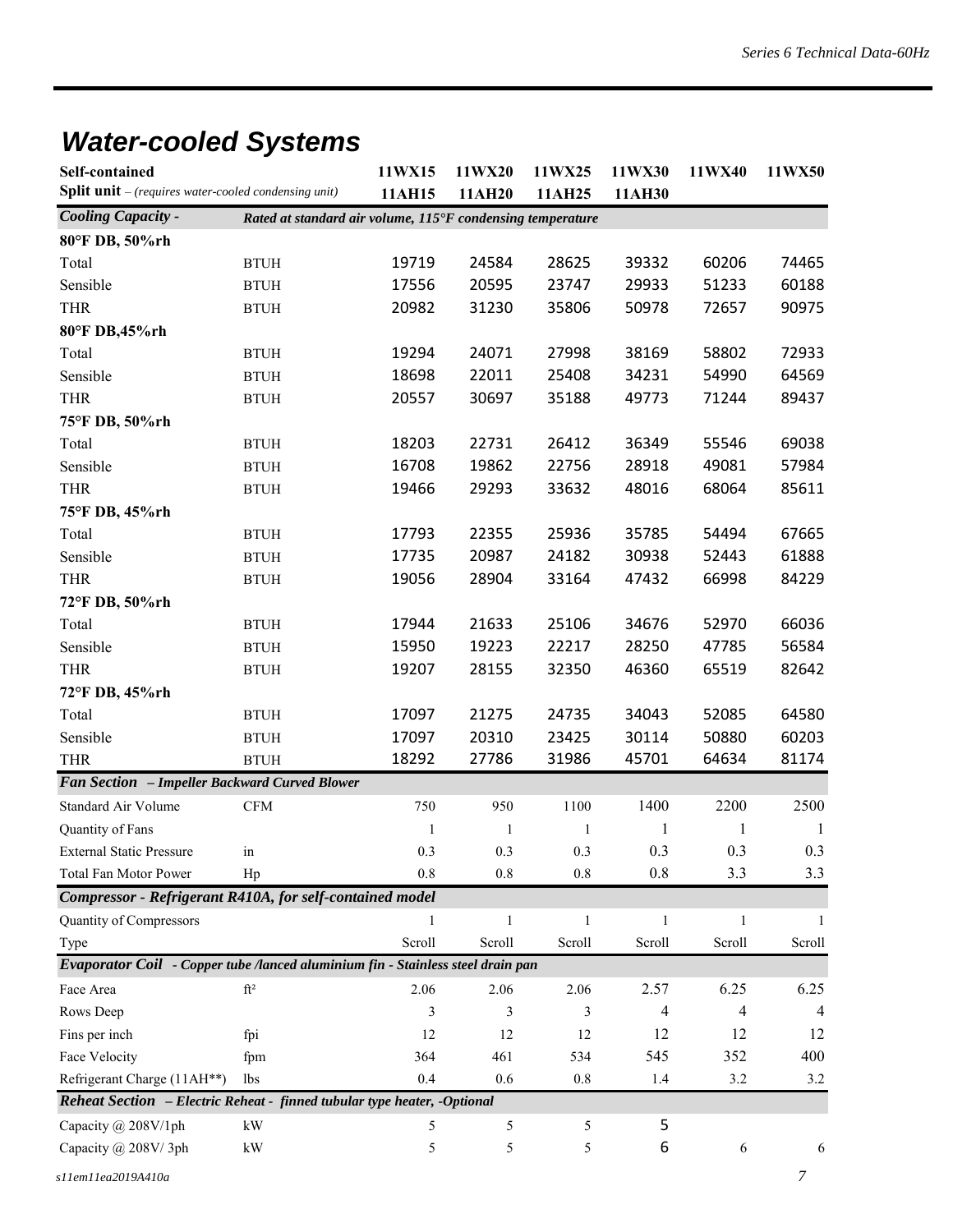| kW                                                            | 6.1     | 6.1            | 6.1          |                         |         |                           |
|---------------------------------------------------------------|---------|----------------|--------------|-------------------------|---------|---------------------------|
| kW                                                            | 8.9     | 8.9            | 8.9          |                         |         |                           |
| <b>Split unit</b> $-$ (requires water-cooled condensing unit) | 11AH15  | 11AH20         | 11AH25       | 11AH30                  |         |                           |
| Humidifier - Electrode boiler type, -Optional                 |         |                |              |                         |         |                           |
| Lb/hr                                                         | 5       | $\overline{5}$ | 5            | $\overline{5}$          | 10      | 10                        |
| kW                                                            | 1.7     | 1.7            | 1.7          | 1.7                     | 3.4     | 3.4                       |
| <b>Filter Section - Pleated disposable type</b>               |         |                |              |                         |         |                           |
|                                                               | 1       | 1              | 1            | 1                       | 2       | 2                         |
| WxHxD in                                                      |         |                |              | $20 \times 24 \times 4$ |         |                           |
|                                                               |         |                |              |                         |         |                           |
| - ODM -in                                                     | $3/8$ " | 3/8"           | 3/8"         | 3/8"                    | $1/2$ " | $1/2$ "                   |
| $-$ ODM $-$ in                                                | 5/8"    | 5/8"           | $5/8$ "      | $5/8$ "                 | $5/8$ " | $5/8$ "                   |
| $-$ ODM $-$ in                                                | $1/4$ " | 1/4"           | $1/4$ "      | $1/2$ "                 | $5/8$ " | $5/8$ "                   |
| $-$ ODM $-$ in                                                | $1/2$ " | $1/2$ "        | $1/2$ "      | $1/4$ "                 | 1/4"    | 1/4"                      |
| - ODM -in                                                     | 7/8"    | 7/8"           | 7/8"         | 1/2"                    | 3/4"    | 3/4"                      |
|                                                               |         |                |              |                         |         |                           |
| in                                                            |         |                |              |                         |         |                           |
| 1 <sub>bs</sub>                                               | 196     | 200            | 210          | 254                     | 525     | 540                       |
| 1bs                                                           | 135     | 135            | 135          | 145                     | N/A     | N/A                       |
|                                                               |         |                | 24 x 47 x 22 |                         |         | 24 x 47 x 26 57 x 56 x 35 |

#### *Water-cooled Remote Indoor Condensing Unit – (for use with 11AH\*\*)*

**11WC15 11WC20 11WC25 11WC30**

| Compressor - Refrigerant R410A, Located in remote unit                                            |                |         |              |         |         |      |      |
|---------------------------------------------------------------------------------------------------|----------------|---------|--------------|---------|---------|------|------|
| Quantity of Compressors                                                                           |                |         | 1            | 1       |         |      |      |
| Type                                                                                              |                | Scroll  | Scroll       | Scroll  | Scroll  |      |      |
| <b>Condenser</b>                                                                                  |                |         |              |         |         |      |      |
| Refrigerant Charge                                                                                | 1bs            | 1.5     | 1.75         | 1.9     | 2.3     |      |      |
| <b>Condensing Water Requirement</b> (for self-contained units and remote indoor condensing units) |                |         |              |         |         |      |      |
| 75°F EWT                                                                                          |                |         |              |         |         |      |      |
| <b>Flow Rate</b>                                                                                  | <b>GPM</b>     | 2.2     | 3.8          | 4.2     | 7.8     | 12.6 | 14.3 |
| Unit Pressure Drop                                                                                | $ft-H_2O$      | 4.4     | 6.9          | 7.6     | 11.1    | 9.7  | 11.6 |
| 85°F EWT                                                                                          |                |         |              |         |         |      |      |
| <b>Flow Rate</b>                                                                                  | <b>GPM</b>     | 2.4     | 3.9          | 4.4     | 8.0     | 13.1 | 14.9 |
| Unit Pressure Drop                                                                                | ft- $H_2O$     | 4.9     | 7.2          | 8.3     | 11.3    | 10.2 | 12.2 |
| Water Regulating Valve - 2-way, head pressure controlled                                          |                |         |              |         |         |      |      |
| Size                                                                                              | in.            | 3/8"    | 1/2"         | $1/2$ " | 3/4"    |      |      |
| <b>Piping Connection Size</b>                                                                     |                |         |              |         |         |      |      |
| Liquid Line                                                                                       | $-$ ODM $-$ in | $3/8$ " | 3/8"         | 3/8"    | 1/2"    |      |      |
| Suction Line                                                                                      | $-$ ODM $-$ in | $5/8$ " | $5/8$ "      | $5/8$ " | $7/8$ " |      |      |
| Condensing Water                                                                                  | - ODM -in      | $7/8$ " | 7/8"         | 7/8"    | 1"      |      |      |
| <b>Physical Details</b>                                                                           |                |         |              |         |         |      |      |
| Width x Depth x Height                                                                            | in             |         | 40 x 14 x 26 |         |         |      |      |
| Weight                                                                                            | <b>lbs</b>     | 145     | 145          | 145     | 160     |      |      |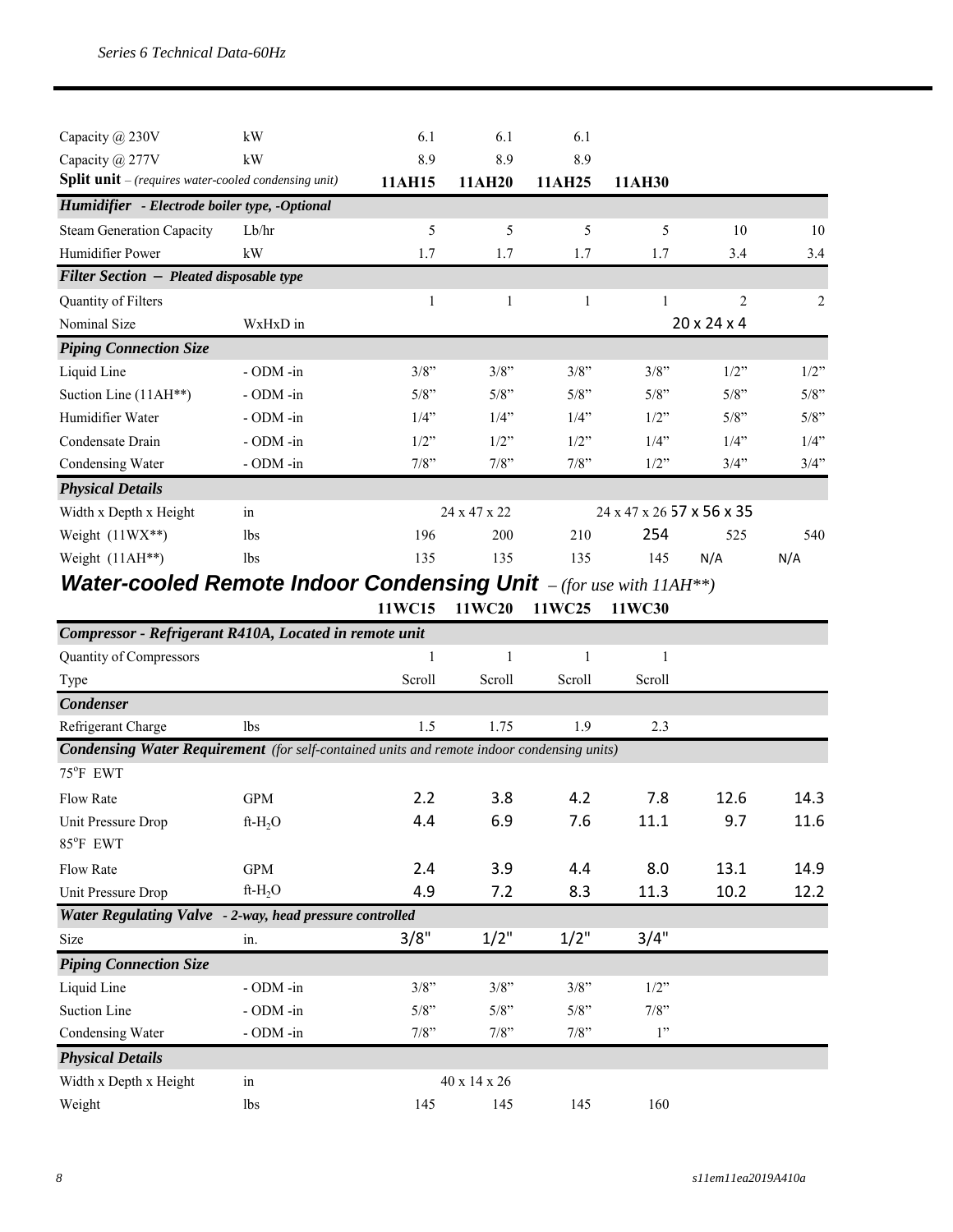# *Glycol-cooled Systems*

| <b>Self-contained</b>                                                           |                              | 11GX15       | 11GX20       | 11GX25       | 11GX30         | 11GX40         | 11GX50 |
|---------------------------------------------------------------------------------|------------------------------|--------------|--------------|--------------|----------------|----------------|--------|
| Split unit - requires glycol-cooled condensing unit                             |                              | 11AH15       | 11AH20       | 11AH25       | 11AH30         |                |        |
| <b>Cooling Capacity -</b>                                                       | Rated at standard air volume |              |              |              |                |                |        |
| 80°F DB, 50%rh                                                                  |                              |              |              |              |                |                |        |
| Total                                                                           | <b>BTUH</b>                  | 19311        | 24053        | 27062        | 37251          | 54583          | 66853  |
| Sensible                                                                        | <b>BTUH</b>                  | 17309        | 20447        | 23980        | 30410          | 49009          | 57175  |
| <b>THR</b>                                                                      | <b>BTUH</b>                  | 22739        | 24053        | 34682        | 50312          | 72493          | 90503  |
| 80°F DB,45%rh                                                                   |                              |              |              |              |                |                |        |
| Total                                                                           | <b>BTUH</b>                  | 19150        | 23012        | 26604        | 36630          | 53118          | 65327  |
| Sensible                                                                        | <b>BTUH</b>                  | 18456        | 22157        | 25358        | 32590          | 52276          | 61404  |
| <b>THR</b>                                                                      | <b>BTUH</b>                  | 22567        | 23012        | 34235        | 49699          | 71016          | 88946  |
| 75°F DB, 50%rh                                                                  |                              |              |              |              |                |                |        |
| Total                                                                           | <b>BTUH</b>                  | 18000        | 22360        | 25994        | 34625          | 49984          | 61737  |
| Sensible                                                                        | <b>BTUH</b>                  | 16564        | 19591        | 22672        | 29341          | 43103          | 54771  |
| <b>THR</b>                                                                      | <b>BTUH</b>                  | 21400        | 22360        | 33641        | 47722          | 68052          | 85459  |
| 75°F DB, 45%rh                                                                  |                              |              |              |              |                |                |        |
| Total                                                                           | <b>BTUH</b>                  | 17902        | 21372        | 24626        | 33877          | 49170          | 60513  |
| Sensible                                                                        | <b>BTUH</b>                  | 17902        | 21104        | 24101        | 31304          | 49170          | 58479  |
| <b>THR</b>                                                                      | <b>BTUH</b>                  | 21321        | 21372        | 32308        | 47005          | 67153          | 84175  |
| 72°F DB, 50%rh                                                                  |                              |              |              |              |                |                |        |
| Total                                                                           | <b>BTUH</b>                  | 17106        | 21478        | 24865        | 33018          | 47636          | 58886  |
| Sensible                                                                        | <b>BTUH</b>                  | 16033        | 19112        | 22054        | 28629          | 42109          | 53315  |
| <b>THR</b>                                                                      | <b>BTUH</b>                  | 20523        | 21478        | 32544        | 46152          | 65724          | 82646  |
| 72°F DB, 45%rh                                                                  |                              |              |              |              |                |                |        |
| Total                                                                           | <b>BTUH</b>                  | 17109        | 21261        | 24603        | 32596          | 47088          | 57848  |
| Sensible                                                                        | <b>BTUH</b>                  | 17109        | 20125        | 23148        | 30987          | 47088          | 56725  |
| <b>THR</b>                                                                      | <b>BTUH</b>                  | 20532        | 21261        | 32288        | 45741          | 65121          | 81574  |
| Fan Section - Impeller Backward Curved Blower                                   |                              |              |              |              |                |                |        |
| Standard Air Volume                                                             | <b>CFM</b>                   | 750          | 950          | 1100         | 1400           | 2200           | 2500   |
| Quantity of Fans                                                                |                              | $\mathbf{1}$ | $\mathbf{1}$ | 1            | 1              | 1              | -1     |
| <b>External Static Pressure</b>                                                 | in                           | 0.3          | 0.3          | 0.3          | 0.3            | 0.3            | 0.3    |
| <b>Total Fan Motor Power</b>                                                    | Hp                           | 0.8          | 0.8          | 0.8          | 0.8            | 3.3            | 3.3    |
| Compressor - Refrigerant R410A, for self-contained model                        |                              |              |              |              |                |                |        |
| Quantity of Compressors                                                         |                              | $\mathbf{1}$ | $\mathbf{1}$ | $\mathbf{1}$ | $\mathbf{1}$   | $\mathbf{1}$   | 1      |
| Type                                                                            |                              | Scroll       | Scroll       | Scroll       | Scroll         | Scroll         | Scroll |
| Evaporator Coil - Copper tube /lanced aluminium fin - Stainless steel drain pan |                              |              |              |              |                |                |        |
| Face Area                                                                       | $\mathrm{ft}^2$              | 2.06         | 2.06         | 2.06         | 2.57           | 6.25           | 6.25   |
| Rows Deep                                                                       |                              | 3            | 3            | 3            | $\overline{4}$ | $\overline{4}$ | 4      |
| Fins per inch                                                                   | fpi                          | 12           | 12           | 12           | 12             | 12             | 12     |
| Face Velocity                                                                   | fpm                          | 364          | 461          | 534          | 545            | 352            | 400    |
| Refrigerant Charge (11AH**)                                                     | lbs                          | 0.4          | 0.6          | 0.8          |                |                |        |
| Reheat Section - Electric Reheat - finned tubular type heater, -Optional        |                              |              |              |              |                |                |        |
| Capacity @ 208V/1ph                                                             | kW                           | 5            | 5            | 5            | 5              |                |        |
| Capacity @ 208V/3ph                                                             | $\mathbf{k}\mathbf{W}$       | 5            | 5            | 5            | 6              | 6              | 6      |
|                                                                                 |                              |              |              |              |                |                |        |
| s11em11ea2019A410a                                                              |                              |              |              |              |                |                | 9      |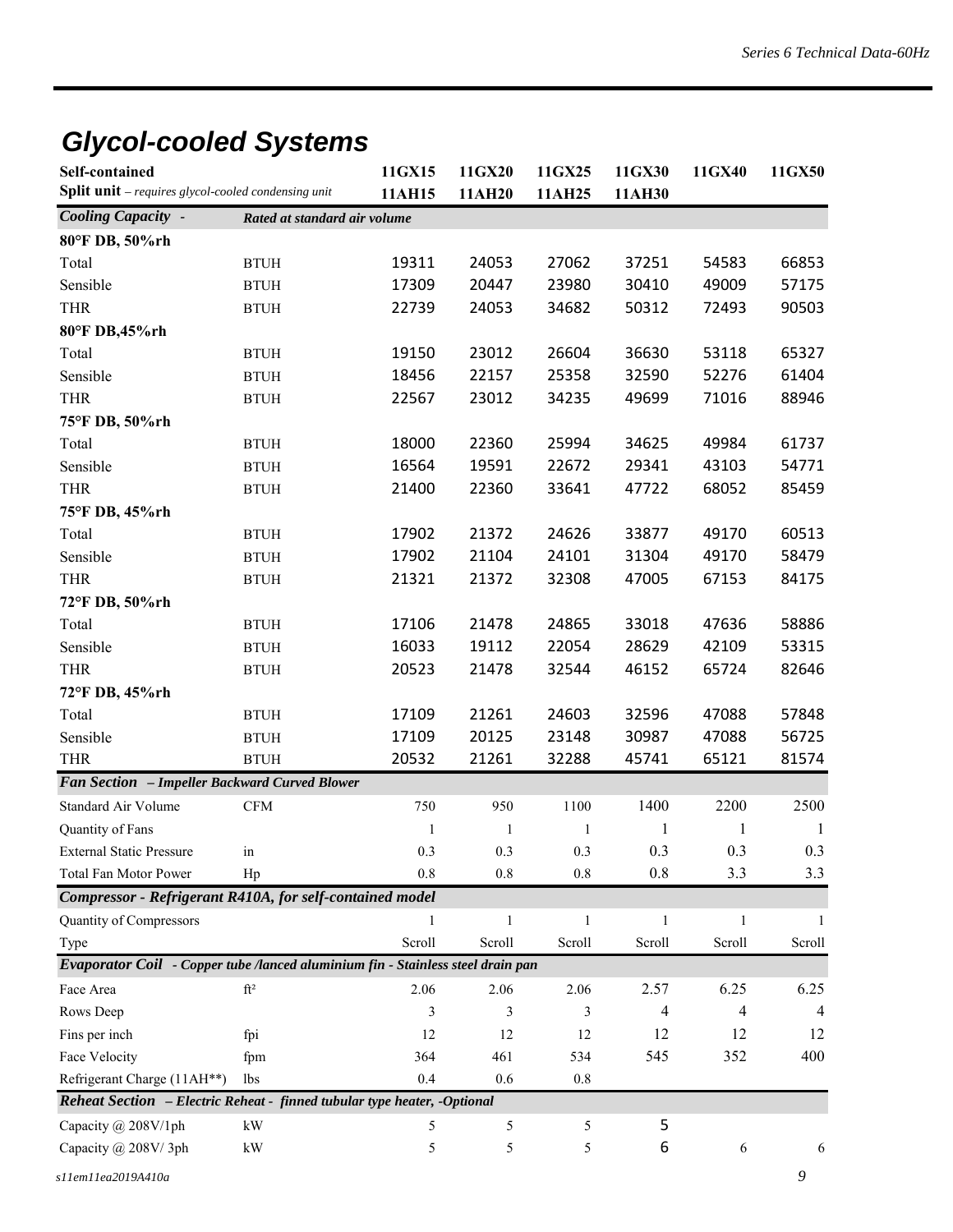| Capacity @ 230V                                                             | kW              | 6.1     | 6.1          | 6.1          |                                                     |                |                |
|-----------------------------------------------------------------------------|-----------------|---------|--------------|--------------|-----------------------------------------------------|----------------|----------------|
|                                                                             | kW              | 8.9     | 8.9          | 8.9          |                                                     |                |                |
| Capacity @ 277V                                                             |                 |         |              |              |                                                     |                |                |
| Self-contained                                                              |                 | 11GX15  | 11GX20       | 11GX25       | 11GX30                                              | 11GX40         | 11GX50         |
| Split unit - requires glycol-cooled condensing unit                         |                 | 11AH15  | 11AH20       | 11AH25       |                                                     |                |                |
| Humidifier - Electrode boiler type, -Optional                               |                 |         |              |              |                                                     |                |                |
| <b>Steam Generation Capacity</b>                                            | Lb/hr           | 5       | 5            | 5            | 5                                                   | 10             | 10             |
| Humidifier Power                                                            | kW              | 1.7     | 1.7          | 1.7          | 1.7                                                 | 3.4            | 3.4            |
| <b>Filter Section - Pleated disposable type</b>                             |                 |         |              |              |                                                     |                |                |
| Quantity of Filters                                                         |                 | 1       | 1            | $\mathbf{1}$ |                                                     | $\overline{2}$ | $\overline{2}$ |
| Nominal Size                                                                | WxHxD in        |         |              |              | $20 \times 24 \times 4$                             |                |                |
| <b>Piping Connection Size</b>                                               |                 |         |              |              |                                                     |                |                |
| Liquid Line                                                                 | - ODM -in       | $3/8$ " | $3/8$ "      | $3/8$ "      | $3/8$ "                                             | $1/2$ "        | 1/2"           |
| Suction Line (11AH**)                                                       | - ODM -in       | $5/8$ " | $5/8$ "      | 5/8"         | $5/8$ "                                             | 5/8"           | 5/8"           |
| Humidifier Water                                                            | - ODM -in       | $1/4$ " | $1/4$ "      | 1/4"         | $1/2$ "                                             | 5/8"           | 5/8"           |
| Condensate Drain                                                            | - ODM -in       | $1/2$ " | $1/2$ "      | $1/2$ "      | $1/4$ "                                             | 1/4"           | $1/4$ "        |
| Glycol Solution                                                             | $-$ OD $-$ in   | 7/8"    | 7/8"         | 7/8"         | $1/2$ "                                             | 3/4"           | 3/4"           |
| <b>Physical Details</b>                                                     |                 |         |              |              |                                                     |                |                |
| Width x Depth x Height                                                      | in              |         | 24 x 47 x 22 |              | $24 \times 47 \times 26$ 57 $\times$ 56 $\times$ 35 |                |                |
| Weight $(11GX**)$                                                           | 1 <sub>bs</sub> | 196     | 200          | 210          | 254                                                 | 535            | 550            |
| Weight (11AH**)                                                             | 1 <sub>bs</sub> | 135     | 135          | 135          |                                                     |                |                |
| <b>Glycol-cooled Remote Indoor Condensing Unit</b> $-(for use with 11AH**)$ |                 |         |              |              |                                                     |                |                |
|                                                                             |                 | 11GC15  | 11GC20       | 11GC25       | 11GX30                                              |                |                |
|                                                                             |                 |         |              |              |                                                     |                |                |

| Compressor - Refrigerant R410A, Located in remote unit                                                                  |                 |              |              |              |         |  |
|-------------------------------------------------------------------------------------------------------------------------|-----------------|--------------|--------------|--------------|---------|--|
| Quantity of Compressors                                                                                                 |                 | $\mathbf{1}$ | 1            | $\mathbf{1}$ | 1       |  |
| Type                                                                                                                    |                 | Scroll       | Scroll       | Scroll       | Scroll  |  |
| <b>Condenser</b>                                                                                                        |                 |              |              |              |         |  |
| Refrigerant Charge                                                                                                      | 1bs             | 1.5          | 1.75         | 1.9          | 2.1     |  |
| <b>Glycol Solution Requirement</b> $-40%$ ethylene glycol (for self-contained units and remote indoor condensing units) |                 |              |              |              |         |  |
| 95°F EWT                                                                                                                |                 |              |              |              |         |  |
| <b>Flow Rate</b>                                                                                                        | <b>GPM</b>      | 2.3          | 3.1          | 4.1          | 7.8     |  |
| Unit Pressure Drop                                                                                                      | $ft-H_2O$       | 4.2          | 6.5          | 7.2          | 10.9    |  |
| $105^{\circ}$ F EWT                                                                                                     |                 |              |              |              |         |  |
| <b>Flow Rate</b>                                                                                                        | <b>GPM</b>      | 3.0          | 3.5          | 5.0          | 9.0     |  |
| Unit Pressure Drop                                                                                                      | $ft-H_2O$       | 6.5          | 7.2          | 8.8          | 11.8    |  |
| Glycol Solution Regulating Valve - 2 way, head pressure controlled                                                      |                 |              |              |              |         |  |
| Size                                                                                                                    | in.             | 3/8"         | $1/2$ "      | $1/2$ "      | 3/4"    |  |
| <b>Piping Connection Size</b>                                                                                           |                 |              |              |              |         |  |
| Liquid Line                                                                                                             | $-$ ODM $-$ in  | 3/8"         | 3/8"         | 3/8"         | $1/2$ " |  |
| Suction Line                                                                                                            | - ODM -in       | $5/8$ "      | 5/8"         | 5/8"         | $7/8$ " |  |
| Glycol Solution                                                                                                         | $-$ OD $-$ in   | 7/8"         | 7/8"         | 7/8"         | 1"      |  |
| <b>Physical Details</b>                                                                                                 |                 |              |              |              |         |  |
| Width x Depth x Height                                                                                                  | in              |              | 40 x 14 x 26 |              |         |  |
| Weight                                                                                                                  | 1 <sub>bs</sub> | 145          | 145          | 145          | 160     |  |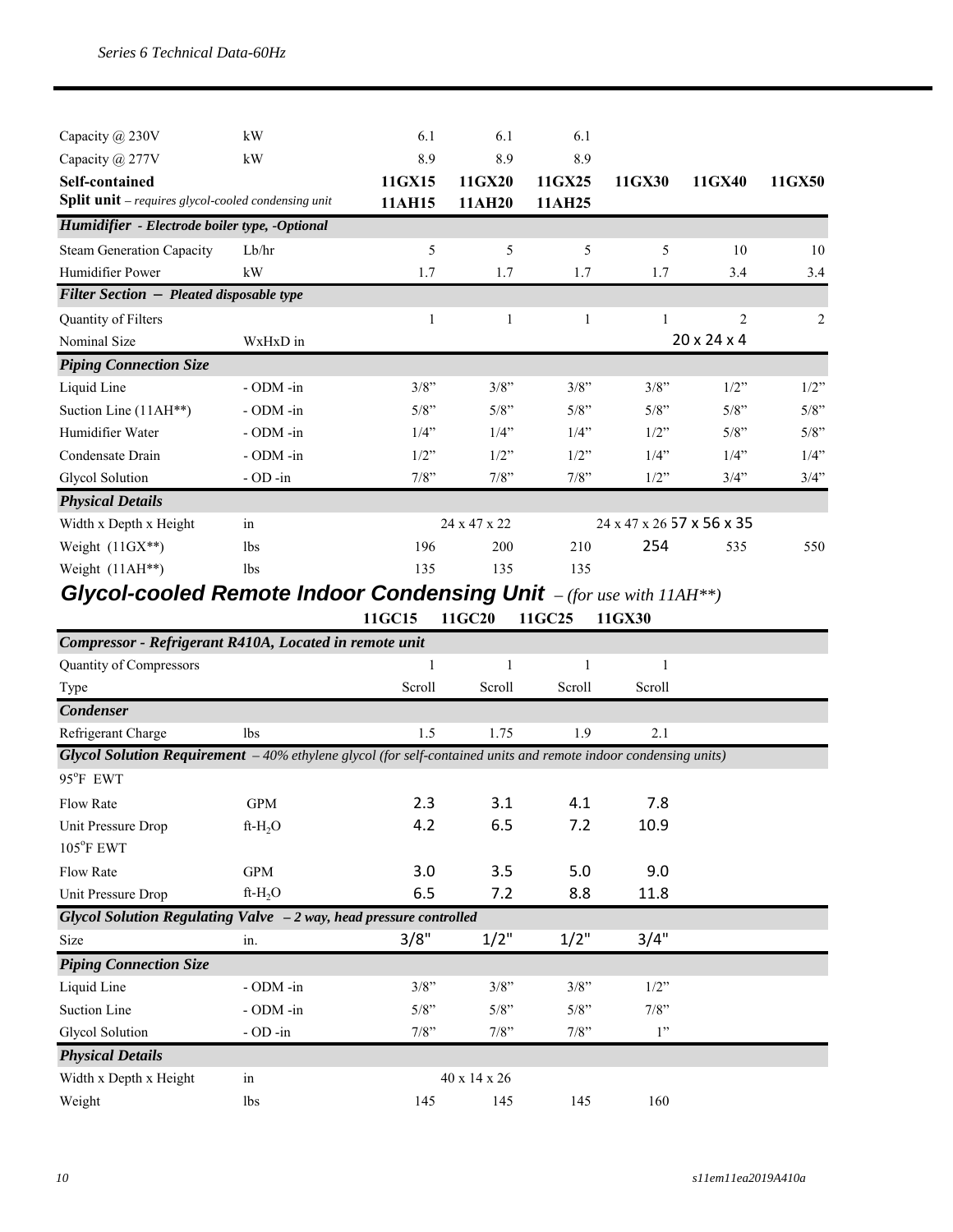# *Chilled Water System*

| Self-contained                  |                                                                                                              | 11CW15         | 11CW20  | 11CW25         | 11CW30         | 11CW40 | 11CW50         |
|---------------------------------|--------------------------------------------------------------------------------------------------------------|----------------|---------|----------------|----------------|--------|----------------|
|                                 | Cooling Capacity - Rated at standard air volume, 45°F (7.2°C) entering water & 10°F (5.5°C) temperature rise |                |         |                |                |        |                |
| 80°F DB, 50%rh                  |                                                                                                              |                |         |                |                |        |                |
| Total                           | <b>BTUH</b>                                                                                                  | 29483          | 32358   | 35748          | 47046          | 95480  | 103585         |
| Sensible                        | <b>BTUH</b>                                                                                                  | 21966          | 24237   | 27276          | 34622          | 65585  | 72006          |
| Flow Rate                       | <b>GPM</b>                                                                                                   | 5.9            | 6.7     | 7.4            | 10             | 19.6   | 21.2           |
| Unit Pressure Drop              | $ft-H2O$                                                                                                     | 20.1           | 25.8    | 31.4           | 15.6           | 43.3   | 50.0           |
| 80°F DB, 45%rh                  |                                                                                                              |                |         |                |                |        |                |
| Total                           | <b>BTUH</b>                                                                                                  | 27638          | 29855   | 33155          | 43122          | 87130  | 94973          |
| Sensible                        | <b>BTUH</b>                                                                                                  | 22953          | 25094   | 28357          | 35775          | 66942  | 73813          |
| Flow Rate                       | <b>GPM</b>                                                                                                   | 5.8            | 6.2     | 6.9            | 9.2            | 17.8   | 19.6           |
| Unit Pressure Drop              | $ft-H_2O$                                                                                                    | 19.2           | 22.2    | 27.4           | 14.2           | 36.2   | 43.2           |
| 75°F DB, 50%rh                  |                                                                                                              |                |         |                |                |        |                |
| Total                           | <b>BTUH</b>                                                                                                  | 21802          | 23520   | 26119          | 33970          | 71147  | 77231          |
| Sensible                        | <b>BTUH</b>                                                                                                  | 18722          | 20435   | 23060          | 29024          | 55778  | 61271          |
| Flow Rate                       | <b>GPM</b>                                                                                                   | 4.6            | 5       | 5.5            | 7.4            | 14.7   | 16             |
| Unit Pressure Drop              | $ft-H_2O$                                                                                                    | 12.3           | 14.3    | 17.5           | 9.4            | 25.3   | 29.6           |
| 75°F DB, 45%rh                  |                                                                                                              |                |         |                |                |        |                |
| Total                           | <b>BTUH</b>                                                                                                  | 20962          | 22732   | 25389          | 32532          | 66110  | 72184          |
| Sensible                        | <b>BTUH</b>                                                                                                  | 19668          | 21484   | 24279          | 30478          | 57669  | 63679          |
| Flow Rate                       | <b>GPM</b>                                                                                                   | 4.4            | 4.8     | 5.4            | 7.1            | 13.7   | 15             |
| Unit Pressure Drop              | $ft-H2O$                                                                                                     | 11.2           | 13.4    | 16.7           | 8.7            | 22.2   | 26.2           |
| 72°F DB, 50%rh                  |                                                                                                              |                |         |                |                |        |                |
| Total                           | <b>BTUH</b>                                                                                                  | 18089          | 19505   | 21723          | 27988          | 58374  | 63776          |
| Sensible                        | <b>BTUH</b>                                                                                                  | 16784          | 18260   | 20576          | 25858          | 50042  | 55210          |
| Flow Rate                       | <b>GPM</b>                                                                                                   | 3.9            | 4.2     | 4.6            | 6.2            | 12.1   | 13.3           |
| Unit Pressure Drop              | ft- $H_2O$                                                                                                   | 8.6            | 10.0    | 12.3           | 6.7            | 17.6   | 21.0           |
| 72°F DB, 45%rh                  |                                                                                                              |                |         |                |                |        |                |
| Total                           | <b>BTUH</b>                                                                                                  | 15568          | 16763   | 18853          | 24470          | 56019  | 61512          |
| Sensible                        | <b>BTUH</b>                                                                                                  | 15568          | 16763   | 18853          | 24470          | 52347  | 57855          |
| Flow Rate                       | GPM                                                                                                          | 3.4            | 3.6     | 4.1            | 5.5            | 11.6   | 12.9           |
| Unit Pressure Drop              | ft- $H_2O$                                                                                                   | 6.5            | 7.5     | 9.5            | 5.4            | 16.3   | 19.8           |
|                                 | Fan Section - Impeller Backward Curved Blower with EC Motor                                                  |                |         |                |                |        |                |
| <b>Standard Air Volume</b>      | <b>CFM</b>                                                                                                   | 750            | 950     | 1100           | 1400           | 2200   | 2500           |
| Quantity of Fans                |                                                                                                              | 1              | 1       | 1              | 1              | 1      | -1             |
| <b>External Static Pressure</b> | in                                                                                                           | 0.3            | 0.3     | 0.3            | 0.3            | 0.3    | 0.3            |
| <b>Total Fan Motor Power</b>    | <b>KW</b>                                                                                                    | 0.8            | $0.8\,$ | 0.8            | 0.8            | 3.3    | 3.3            |
|                                 | Evaporator Coil - Copper tube /lanced aluminium fin - Stainless steel drain pan                              |                |         |                |                |        |                |
| Face Area                       | $\mathrm{ft}^2$                                                                                              | 2.06           | 2.06    | 2.06           | 2.57           | 6.25   | 6.25           |
| Rows Deep                       |                                                                                                              | $\overline{4}$ | 4       | $\overline{4}$ | $\overline{4}$ | 4      | $\overline{4}$ |
| Fins per inch                   | fpi                                                                                                          | 12             | 12      | 12             | 12             | 12     | 12             |
| Face Velocity                   | fpm                                                                                                          | 364            | 461     | 534            | 545            | 352    | 400            |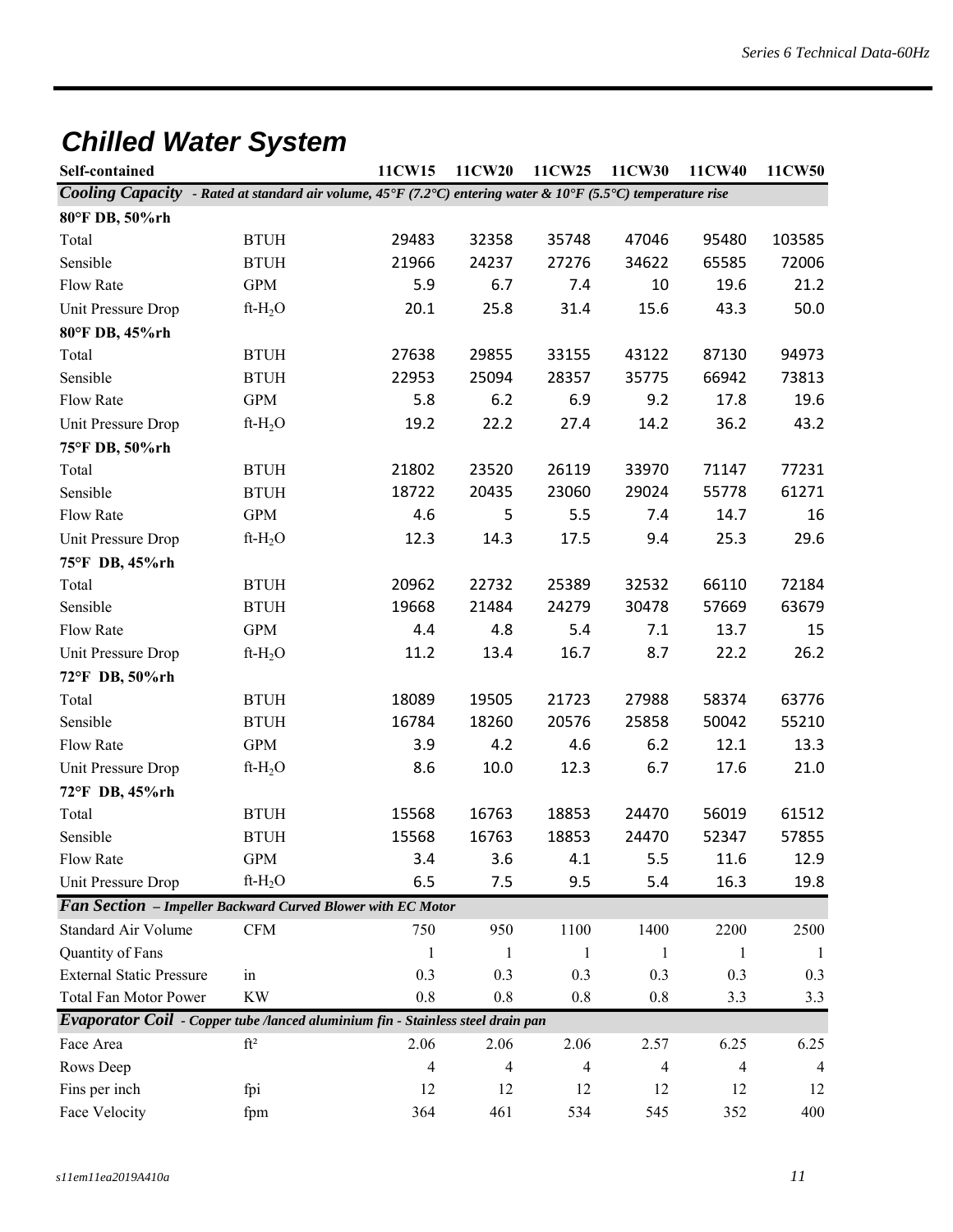| Reheat Section - Electric Reheat - finned tubular type heater, -Optional |                |                         |         |              |         |                           |                         |                |
|--------------------------------------------------------------------------|----------------|-------------------------|---------|--------------|---------|---------------------------|-------------------------|----------------|
| Capacity $\omega$ 208V/1ph                                               | kW             | 5                       | 5       | 5            | 5       | 5                         |                         |                |
| Capacity @ 208V/3ph                                                      | kW             | 5                       | 5       | 5            | 5       | 6                         | 6                       | 6              |
| Capacity @ 230V                                                          | kW             | 6.1                     | 6.1     | 6.1          | 6.1     |                           |                         |                |
| Capacity @ 277V                                                          | kW             | 8.9                     | 8.9     | 8.9          | 8.9     |                           |                         |                |
| Humidifier - Electrode boiler type, -Optional                            |                |                         |         |              |         |                           |                         |                |
| Steam Generation Capacity Lb/hr                                          |                | 5                       | 5       | 5            | 5       | 5                         | 10                      | 10             |
| Humidifier Power                                                         | kW             | 1.7                     | 1.7     | 1.7          | 1.7     | 1.7                       | 3.4                     | 3.4            |
| <b>Filter Section</b> - Pleated disposable type                          |                |                         |         |              |         |                           |                         |                |
| Quantity of Filters                                                      |                |                         |         | 1            |         |                           | $\overline{2}$          | $\overline{2}$ |
| Nominal Size                                                             | WxHxD in       | $20 \times 20 \times 1$ |         |              |         |                           | $20 \times 24 \times 4$ |                |
| <b>Piping Connection Size</b>                                            |                |                         |         |              |         |                           |                         |                |
| Chilled Water                                                            | - ODM -in      | 5/8"                    | $5/8$ " | 5/8"         | 5/8"    | 11/8"                     | 11/8"                   | 11/8"          |
| Humidifier Water                                                         | $-$ ODM $-$ in | 1/4"                    | 1/4"    | 1/4"         | 1/4"    | $1/4$ "                   | $1/4$ "                 | 1/4"           |
| Condensate Drain                                                         | $-$ ODM $-$ in | $1/2$ "                 | $1/2$ " | $1/2$ "      | $1/2$ " | $1/2$ "                   | $1/2$ "                 | $1/2$ "        |
| Chilled-water Valve - 2-Way modulating                                   |                |                         |         |              |         |                           |                         |                |
| Valve Size                                                               | in.            | 1/2<br>1/2              |         | 1/2          | 1/2     | 1                         | 1                       |                |
| <b>Physical Details</b>                                                  |                |                         |         |              |         |                           |                         |                |
| Width x Depth x Height                                                   | in             |                         |         | 24 x 47 x 22 |         | 24 x 47 x 26 57 x 54 x 31 |                         |                |
| Weight                                                                   | <b>lbs</b>     | 145                     | 145     | 145          | 145     | 185                       | 450                     | 450            |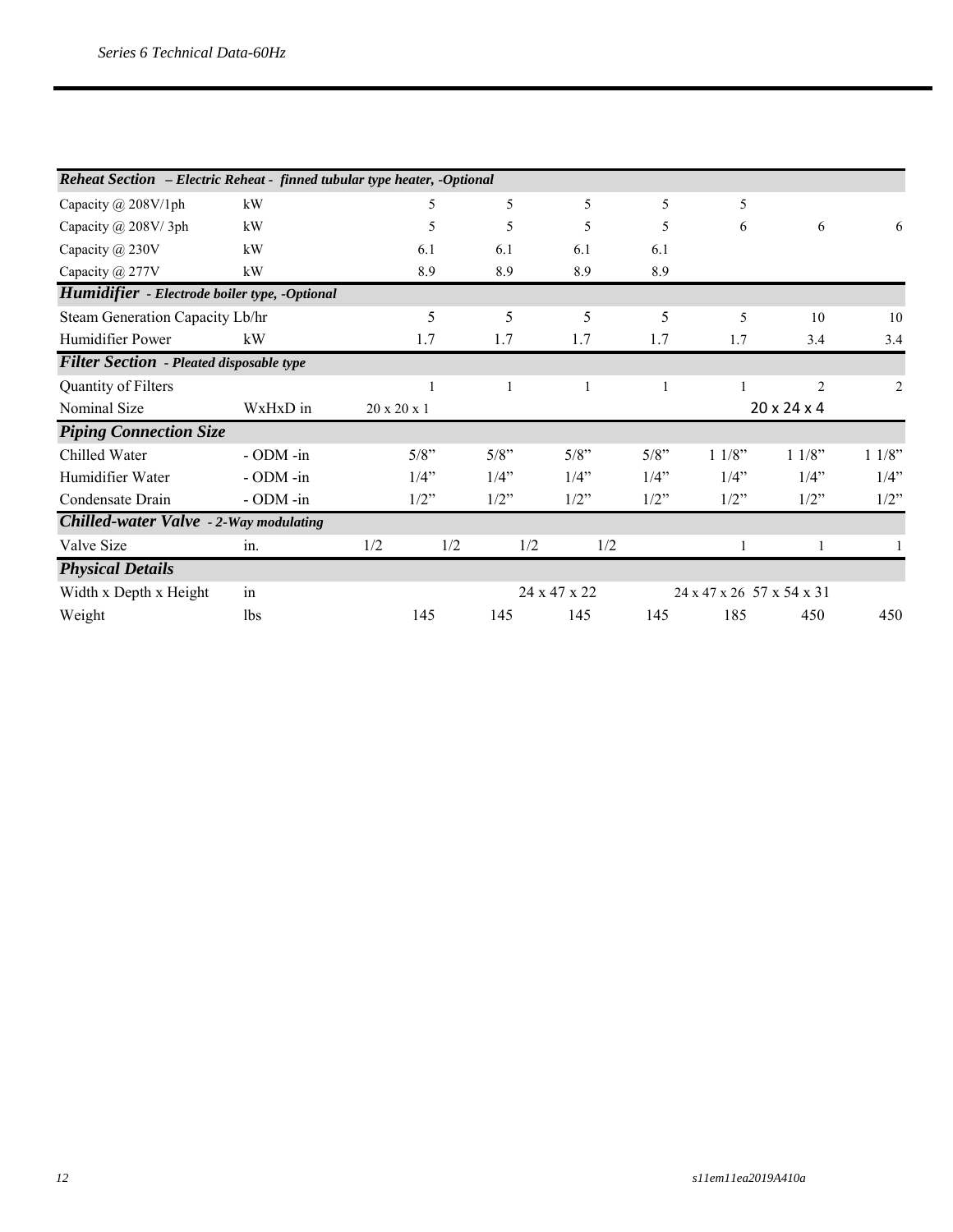# *Air Dual-cooling System*

| <b>Split unit</b> - (Requires air-cooled condenser) | 11AD40 | 11AD50 |
|-----------------------------------------------------|--------|--------|
|-----------------------------------------------------|--------|--------|

|                           |                         |                                                            | 11/11/JV |                                                                                                                    |
|---------------------------|-------------------------|------------------------------------------------------------|----------|--------------------------------------------------------------------------------------------------------------------|
| <b>Cooling Capacity -</b> |                         | Rated at standard air volume, and 95°F ambient temperature |          |                                                                                                                    |
| 80°F DB, 50%rh            |                         |                                                            |          |                                                                                                                    |
| Total                     | $\operatorname{BTUH}$   | 55229                                                      | 68723    |                                                                                                                    |
| Sensible                  | <b>BTUH</b>             | 49101                                                      | 57766    |                                                                                                                    |
| <b>THR</b>                | <b>BTUH</b>             | 60431                                                      | 75685    |                                                                                                                    |
| 80°F DB,45%rh             |                         |                                                            |          |                                                                                                                    |
| Total                     | <b>BTUH</b>             | 54315                                                      | 67235    |                                                                                                                    |
| Sensible                  | <b>BTUH</b>             | 52726                                                      | 62044    |                                                                                                                    |
| <b>THR</b>                | <b>BTUH</b>             | 59449                                                      | 74061    |                                                                                                                    |
| 75°F DB, 50%rh            |                         |                                                            |          |                                                                                                                    |
| Total                     | <b>BTUH</b>             | 51262                                                      | 63284    |                                                                                                                    |
| Sensible                  | <b>BTUH</b>             | 47107                                                      | 55287    |                                                                                                                    |
| <b>THR</b>                | <b>BTUH</b>             | 56396                                                      | 70178    |                                                                                                                    |
| 75°F DB, 45%rh            |                         |                                                            |          |                                                                                                                    |
| Total                     | $\operatorname{BTUH}$   | 50136                                                      | 61978    |                                                                                                                    |
| Sensible                  | <b>BTUH</b>             | 50055                                                      | 59192    |                                                                                                                    |
| <b>THR</b>                | <b>BTUH</b>             | 55270                                                      | 68790    |                                                                                                                    |
| 72°F DB, 50%rh            |                         |                                                            |          |                                                                                                                    |
| Total                     | <b>BTUH</b>             | 48842                                                      | 60359    |                                                                                                                    |
| Sensible                  | <b>BTUH</b>             | 42386                                                      | 53825    |                                                                                                                    |
| <b>THR</b>                | <b>BTUH</b>             | 54078                                                      | 67253    |                                                                                                                    |
| 72°F DB, 45%rh            |                         |                                                            |          |                                                                                                                    |
| Total                     | <b>BTUH</b>             | 48029                                                      | 59422    |                                                                                                                    |
| Sensible                  | <b>BTUH</b>             | 48029                                                      | 57657    |                                                                                                                    |
| THR                       | <b>BTUH</b>             | 53163                                                      | 66208    |                                                                                                                    |
|                           |                         |                                                            |          | Cooling Capacity - Chilled-water - Rated at standard air volume, 45°F entering water & 10°F water temperature rise |
| 80°F DB, 50%rh            |                         |                                                            |          |                                                                                                                    |
| Net Total                 | <b>BTUH</b>             | 95231                                                      | 103165   |                                                                                                                    |
| Net Sensible              | <b>BTUH</b>             | 65336                                                      | 71586    |                                                                                                                    |
| Flow/Pressure Drop        | GPM/ft-H <sub>2</sub> O | 19.6/43.3 21.2/50.0                                        |          |                                                                                                                    |
| 80°F DB,45%rh             |                         |                                                            |          |                                                                                                                    |
| Net Total                 | $\operatorname{BTUH}$   | 86880                                                      | 94704    |                                                                                                                    |
| Net Sensible              | <b>BTUH</b>             | 66692                                                      | 73544    |                                                                                                                    |
| Flow/Pressure Drop        | GPM/ft-H <sub>2</sub> O | 17.8/36.2 19.6/43.2                                        |          |                                                                                                                    |
|                           |                         |                                                            |          |                                                                                                                    |

| 75°F DB, 50%rh     |                         |                   |       |
|--------------------|-------------------------|-------------------|-------|
| Net Total          | <b>BTUH</b>             | 70897             | 76957 |
| Net Sensible       | <b>BTUH</b>             | 55528             | 60997 |
| Flow/Pressure Drop | GPM/ft-H <sub>2</sub> O | 14.7/25.3 16/29.6 |       |
| 75°F DB, 45%rh     |                         |                   |       |
| Net Total          | <b>BTUH</b>             | 65860             | 71911 |
| Net Sensible       | <b>BTUH</b>             | 57419             | 63406 |
| Flow/Pressure Drop | GPM/ft-H <sub>2</sub> O | 13.7/22.2 15/26.2 |       |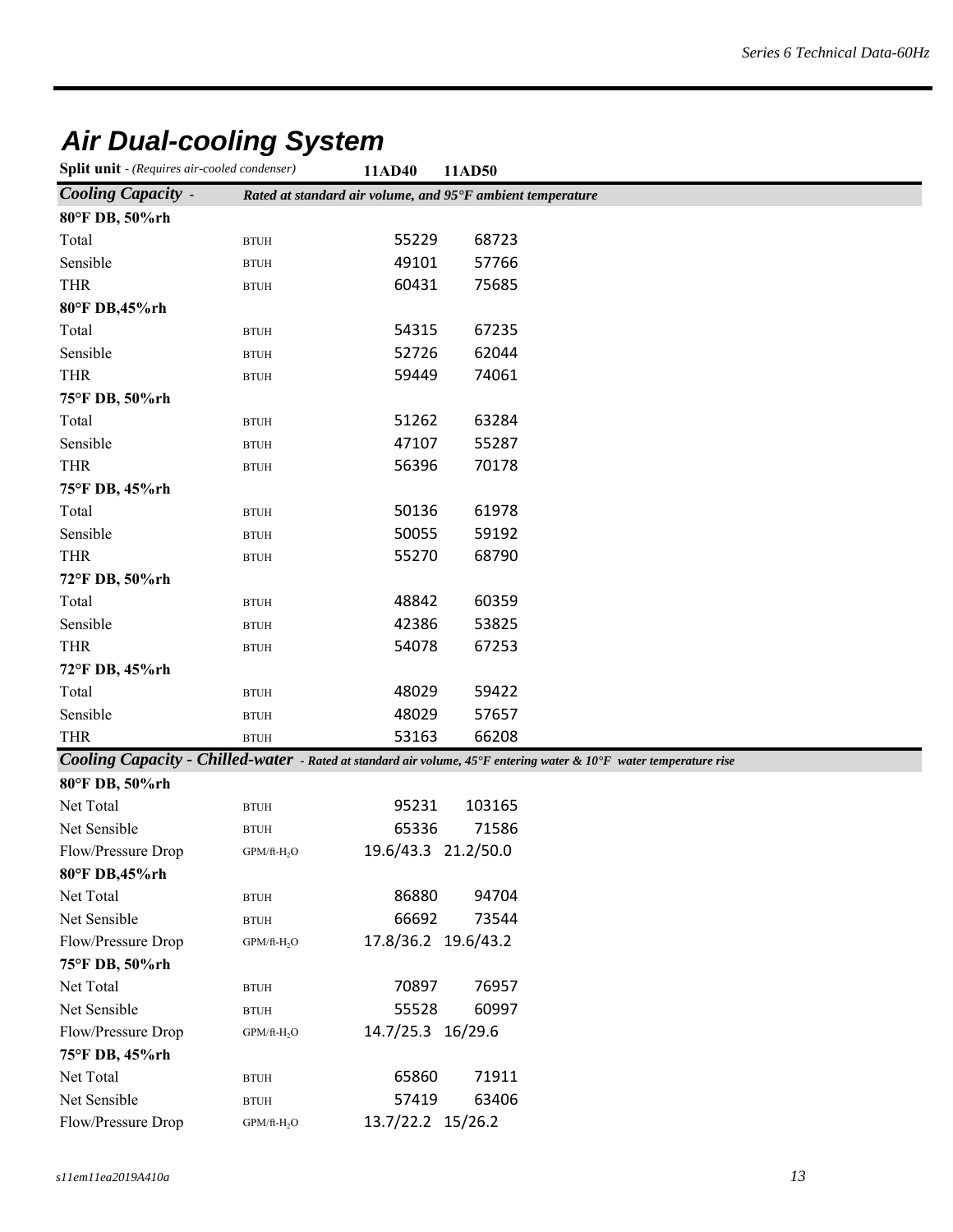| 72°F DB, 50%rh                                                                  |                         |                           |                |
|---------------------------------------------------------------------------------|-------------------------|---------------------------|----------------|
| Net Total                                                                       | <b>BTUH</b>             | 58124                     | 63503          |
| Net Sensible                                                                    | <b>BTUH</b>             | 49792                     | 54937          |
| Flow/Pressure Drop                                                              | $GPM/ft-H_2O$           | 12.1/17.6                 | 13.3/21.0      |
| 72°F DB, 45%rh                                                                  |                         |                           |                |
| Net Total                                                                       | <b>BTUH</b>             | 55774                     | 61239          |
| Net Sensible                                                                    | <b>BTUH</b>             | 52102                     | 57582          |
| Flow/Pressure Drop                                                              | GPM/ft-H <sub>2</sub> O | 11.6/16.3                 | 12.9/19.8      |
| Fan Section - Impeller Backward Curved Blower with EC Motor                     |                         |                           |                |
| Standard Air Volume                                                             | CFM                     | 2200                      | 2500           |
| Quantity of Fans                                                                |                         | 1                         | 1              |
| <b>External Static Pressure</b>                                                 | in                      | 0.3                       | 0.3            |
| Total Fan Motor Power                                                           | <b>KW</b>               | 3.3                       | 3.3            |
| Compressor - Refrigerant R410A, for self-contained model                        |                         |                           |                |
| Quantity of Compressors                                                         |                         | 1                         | $\mathbf{1}$   |
| Type                                                                            |                         | Scroll                    | Scroll         |
| Evaporator Coil - Copper tube /lanced aluminium fin - Stainless steel drain pan |                         |                           |                |
| Face Area                                                                       | $ft^2$                  | 6.25                      | 6.25           |
| Rows Deep                                                                       |                         | 4                         | 4              |
| Fins per inch                                                                   | fpi                     | 12                        | 12             |
| Face Velocity                                                                   | fpm                     | 352                       | 400            |
| Refrigerant Charge                                                              | <b>lbs</b>              | 3.9                       | 3.9            |
| Reheat Section - Electric Reheat - finned tubular type heater, -Optional        |                         |                           |                |
| Capacity                                                                        | kW                      | 6                         | 6              |
| Humidifier - Electrode boiler type, -Optional                                   |                         |                           |                |
| Steam Generation Capacity Lb/hr                                                 |                         | 10                        | 10             |
| Humidifier Power                                                                | kW                      | 3.4                       | 3.4            |
| <b>Filter Section</b> - Pleated disposable type                                 |                         |                           |                |
| Quantity of Filters                                                             |                         | 2                         | $\overline{c}$ |
| Nominal Size                                                                    | WxHxD in                | 20 x 24 x 4               |                |
| <b>Chilled-water Valve - 2-Way modulating</b>                                   |                         |                           |                |
| Valve Size                                                                      | in.                     | $\mathbf{1}$              | $\mathbf{1}$   |
| <b>Piping Connection Size</b>                                                   |                         |                           |                |
| Liquid Line                                                                     | - ODM -in               | $1/2$ "                   | $1/2$ "        |
| Hot Gas Line                                                                    | - ODM -in               | 7/8"                      | 7/8"           |
| Chilled Water                                                                   | - ODM -in               | 11/8"                     | 11/8"          |
| Humidifier Water                                                                | - ODM -in               | $1/4$ "                   | $1/4$ "        |
| Condensate Drain                                                                | - ODM -in               | $1/2$ "                   | $1/2$ "        |
| <b>Physical Details</b>                                                         |                         |                           |                |
| Width x Depth x Height                                                          | in                      | 57 x 54 x 32              |                |
| Weight                                                                          | <b>lbs</b>              | 490                       | 490            |
| Matching Air-Cooled Condenser - Selected at 95°F ambient temperature            |                         |                           |                |
| Model                                                                           | in                      | KS11-065-1 KS11-078-1     |                |
| Width x Depth x Height                                                          | lbs                     | 51 x 30 x 44 51 x 30 x 44 |                |
| Weight                                                                          |                         | 170                       | 177            |
|                                                                                 |                         |                           |                |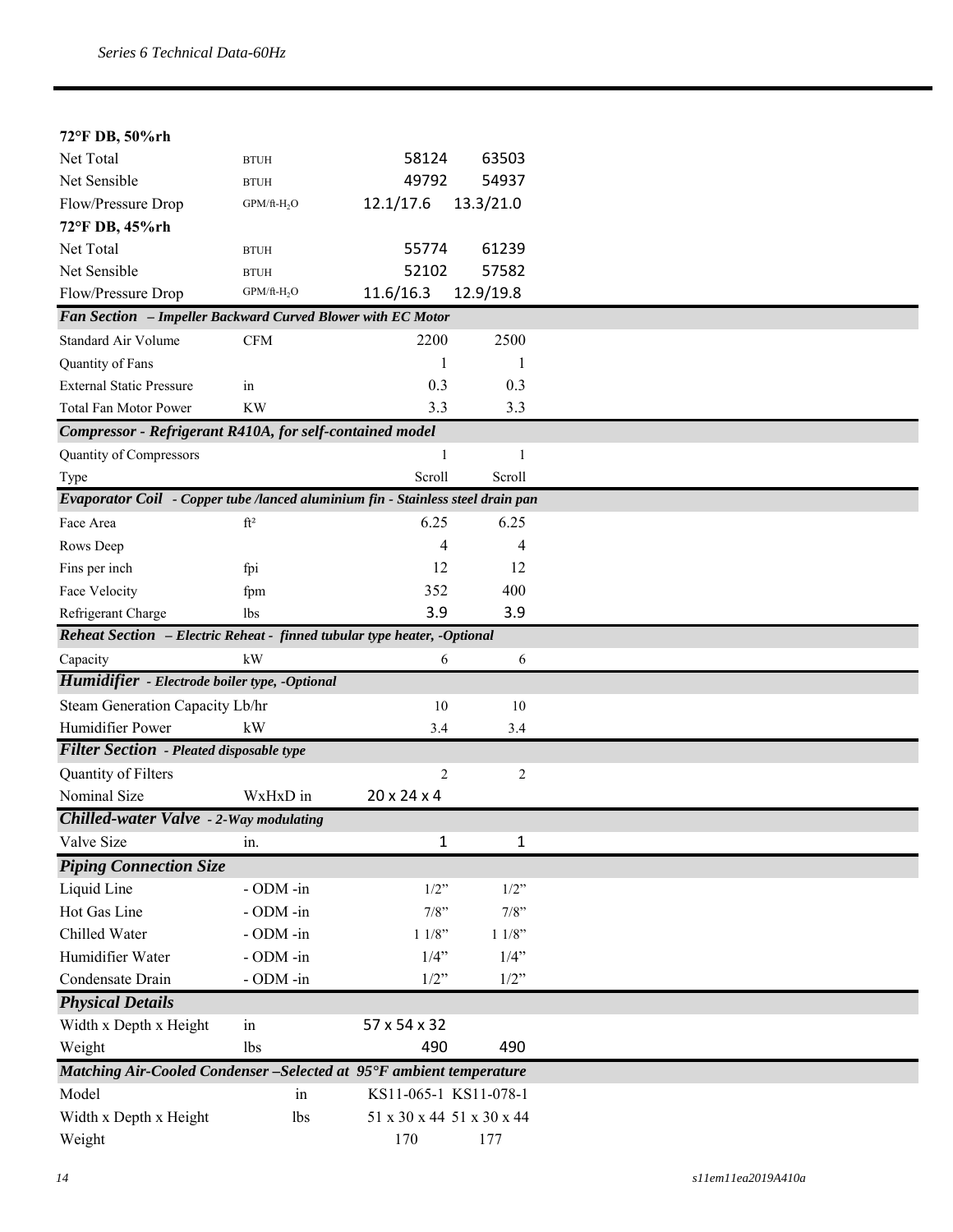| Self-contained            |                              | 11WD40              | 11WD50 |                                                                                                                    |
|---------------------------|------------------------------|---------------------|--------|--------------------------------------------------------------------------------------------------------------------|
| <b>Cooling Capacity -</b> | Rated at standard air volume |                     |        |                                                                                                                    |
| 80°F DB, 50%rh            |                              |                     |        |                                                                                                                    |
| Total                     | <b>BTUH</b>                  | 59957               | 74196  |                                                                                                                    |
| Sensible                  | <b>BTUH</b>                  | 50984               | 59919  |                                                                                                                    |
| <b>THR</b>                | <b>BTUH</b>                  | 72657               | 90975  |                                                                                                                    |
| 80°F DB,45%rh             |                              |                     |        |                                                                                                                    |
| Total                     | <b>BTUH</b>                  | 58552               | 72667  |                                                                                                                    |
| Sensible                  | <b>BTUH</b>                  | 54740               | 64303  |                                                                                                                    |
| <b>THR</b>                | <b>BTUH</b>                  | 71244               | 89437  |                                                                                                                    |
| 75°F DB, 50%rh            |                              |                     |        |                                                                                                                    |
| Total                     | <b>BTUH</b>                  | 55297               | 68752  |                                                                                                                    |
| Sensible                  | <b>BTUH</b>                  | 48832               | 57698  |                                                                                                                    |
| <b>THR</b>                | <b>BTUH</b>                  | 68064               | 85611  |                                                                                                                    |
| 75°F DB, 45%rh            |                              |                     |        |                                                                                                                    |
| Total                     | <b>BTUH</b>                  | 54244               | 67382  |                                                                                                                    |
| Sensible                  | <b>BTUH</b>                  | 52193               | 61605  |                                                                                                                    |
| <b>THR</b>                | <b>BTUH</b>                  | 66998               | 84229  |                                                                                                                    |
| 72°F DB, 50%rh            |                              |                     |        |                                                                                                                    |
| Total                     | <b>BTUH</b>                  | 52720               | 65770  |                                                                                                                    |
| Sensible                  | <b>BTUH</b>                  | 47535               | 56318  |                                                                                                                    |
| <b>THR</b>                | $\operatorname{BTUH}$        | 65519               | 82642  |                                                                                                                    |
| 72°F DB, 45%rh            |                              |                     |        |                                                                                                                    |
| Total                     | <b>BTUH</b>                  | 51835               | 64317  |                                                                                                                    |
| Sensible                  | <b>BTUH</b>                  | 50630               | 59940  |                                                                                                                    |
| <b>THR</b>                | <b>BTUH</b>                  | 64634               | 81174  |                                                                                                                    |
|                           |                              |                     |        | Cooling Capacity - Chilled-water - Rated at standard air volume, 45°F entering water & 10°F water temperature rise |
| 80°F DB, 50%rh            |                              |                     |        |                                                                                                                    |
| Net Total                 | <b>BTUH</b>                  | 95231               | 103165 |                                                                                                                    |
| Net Sensible              | <b>BTUH</b>                  | 65336               | 71586  |                                                                                                                    |
| Flow/Pressure Drop        | $GPM/ft-H_2O$                | 19.6/43.3 21.2/50.0 |        |                                                                                                                    |
| 80°F DB,45%rh             |                              |                     |        |                                                                                                                    |
| Net Total                 | <b>BTUH</b>                  | 86880               | 94704  |                                                                                                                    |
| Net Sensible              | $\operatorname{BTUH}$        | 66692               | 73544  |                                                                                                                    |
| Flow/Pressure Drop        | $GPM/ft-H_2O$                | 17.8/36.2 19.6/43.2 |        |                                                                                                                    |
| 75°F DB, 50%rh            |                              |                     |        |                                                                                                                    |
| Net Total                 | $\operatorname{BTUH}$        | 70897               | 76957  |                                                                                                                    |
| Net Sensible              | $\operatorname{BTUH}$        | 55528               | 60997  |                                                                                                                    |

# *Water Dual-cooling System*

| Net Sensible       | <b>BTUH</b>             | 65336               | 71586 |
|--------------------|-------------------------|---------------------|-------|
| Flow/Pressure Drop | GPM/ft-H <sub>2</sub> O | 19.6/43.3 21.2/50.0 |       |
| 80°F DB,45%rh      |                         |                     |       |
| Net Total          | <b>BTUH</b>             | 86880               | 94704 |
| Net Sensible       | <b>BTUH</b>             | 66692               | 73544 |
| Flow/Pressure Drop | $GPM/ft-H2O$            | 17.8/36.2 19.6/43.2 |       |
| 75°F DB, 50%rh     |                         |                     |       |
| Net Total          | <b>BTUH</b>             | 70897               | 76957 |
| Net Sensible       | <b>BTUH</b>             | 55528               | 60997 |
| Flow/Pressure Drop | GPM/ft-H <sub>2</sub> O | 14.7/25.3 16/29.6   |       |
| 75°F DB, 45%rh     |                         |                     |       |
| Net Total          | <b>BTUH</b>             | 65860               | 71911 |
| Net Sensible       | <b>BTUH</b>             | 57419               | 63406 |
| Flow/Pressure Drop | GPM/ft-H <sub>2</sub> O | 13.7/22.2 15/26.2   |       |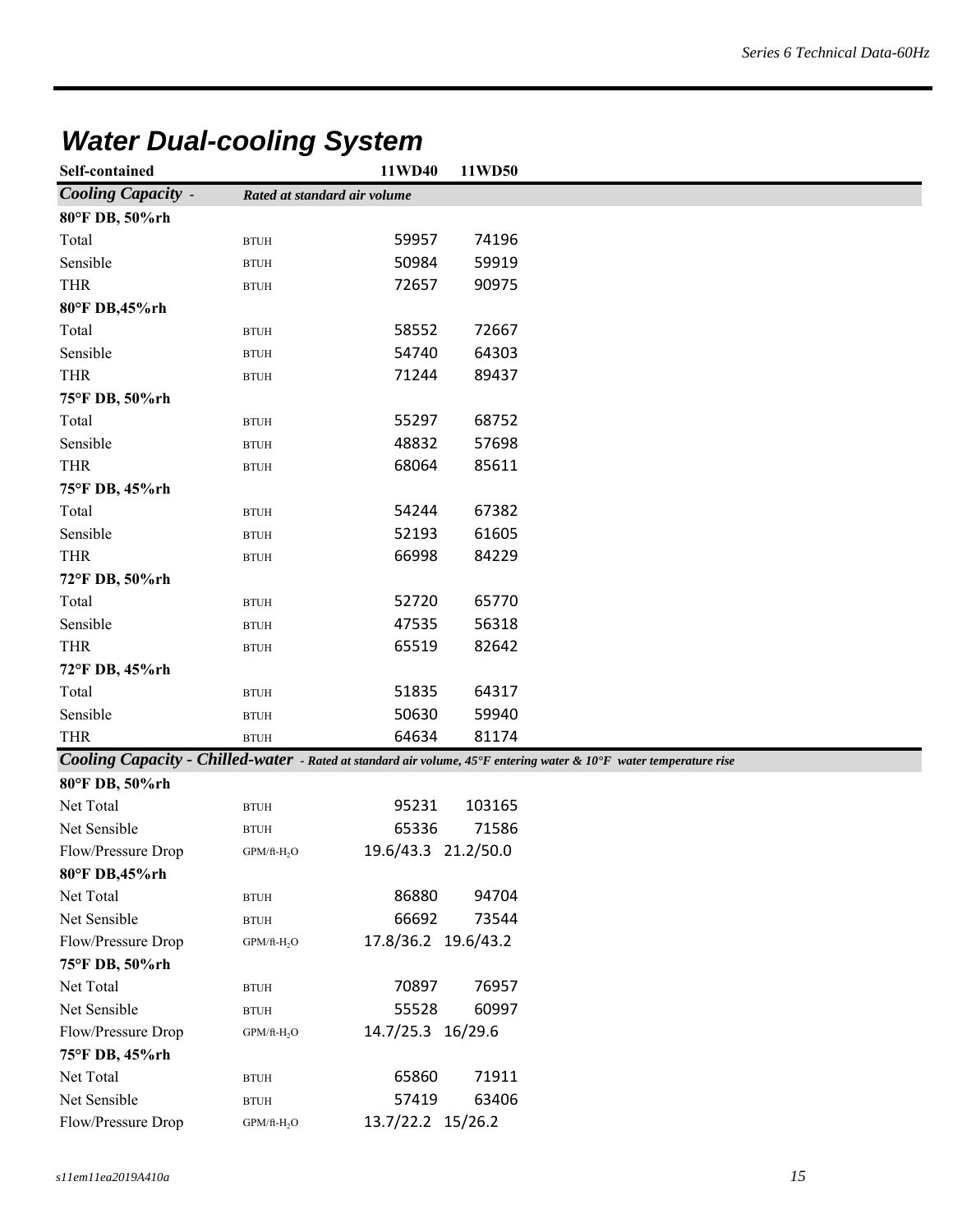| 72°F DB, 50%rh                                                                  |                             |                     |              |
|---------------------------------------------------------------------------------|-----------------------------|---------------------|--------------|
| Net Total                                                                       |                             | 58124               | 63503        |
|                                                                                 | <b>BTUH</b>                 |                     |              |
| Net Sensible<br>Flow/Pressure Drop                                              | <b>BTUH</b>                 | 49792               | 54937        |
|                                                                                 | $GPM/ft-H2O$                | 12.1/17.6 13.3/21.0 |              |
| 72°F DB, 45%rh<br>Net Total                                                     |                             | 55774               | 61239        |
| Net Sensible                                                                    | <b>BTUH</b>                 | 52102               | 57582        |
|                                                                                 | <b>BTUH</b><br>$GPM/ft-H2O$ | 11.6/16.3 12.9/19.8 |              |
| Flow/Pressure Drop                                                              |                             |                     |              |
| Fan Section - Impeller Backward Curved Blower with EC Motor                     |                             |                     |              |
| <b>Standard Air Volume</b>                                                      | <b>CFM</b>                  | 2200                | 2500         |
| Quantity of Fans                                                                |                             |                     | 1            |
| <b>External Static Pressure</b>                                                 | in                          | 0.3                 | 0.3          |
| Total Fan Motor Power                                                           | KW                          | 1.6                 | 1.6          |
| Compressor - Refrigerant R410A, for self-contained model                        |                             |                     |              |
| Quantity of Compressors                                                         |                             | 1                   | 1            |
| Type                                                                            |                             | Scroll              | Scroll       |
| Evaporator Coil - Copper tube /lanced aluminium fin - Stainless steel drain pan |                             |                     |              |
| Face Area                                                                       | ft <sup>2</sup>             | 6.25                | 6.25         |
| Rows Deep                                                                       |                             | 4                   | 4            |
| Fins per inch                                                                   | fpi                         | 12                  | 12           |
| Face Velocity                                                                   | fpm                         | 352                 | 400          |
| Reheat Section - Electric Reheat - finned tubular type heater, -Optional        |                             |                     |              |
| Capacity                                                                        | kW                          | 6                   | 6            |
| Humidifier - Electrode boiler type, -Optional                                   |                             |                     |              |
| Steam Generation Capacity Lb/hr                                                 |                             | 10                  | 10           |
| Humidifier Power                                                                | kW                          | 3.4                 | 3.4          |
| <b>Filter Section</b> - Pleated disposable type                                 |                             |                     |              |
| Quantity of Filters                                                             |                             | 2                   | 2            |
| Nominal Size                                                                    | WxHxD in                    | 20 x 24 x 4         |              |
| <b>Condensing Water Requirement</b> (for self-contained units)                  |                             |                     |              |
| 75°F EWT                                                                        |                             |                     |              |
| Flow Rate                                                                       | $\mbox{GPM}$                | 12.6                | 14.3         |
| Unit Pressure Drop                                                              | ft- $H_2O$                  | 9.7                 | 11.6         |
| 85°F EWT                                                                        |                             |                     |              |
| Flow Rate                                                                       | $\mbox{GPM}$                | 13.1                | 14.9         |
| Unit Pressure Drop                                                              | $ft-H_2O$                   | 10.2                | 12.2         |
|                                                                                 |                             |                     |              |
| Water Regulating Valve - 2-way, head pressure controlled                        |                             |                     |              |
| Size                                                                            | in.                         | $\mathbf{1}$        | $\mathbf{1}$ |
| Chilled-water Valve - 2-way modulating                                          |                             |                     |              |
| Size                                                                            | in.                         | $\mathbf{1}$        | 1            |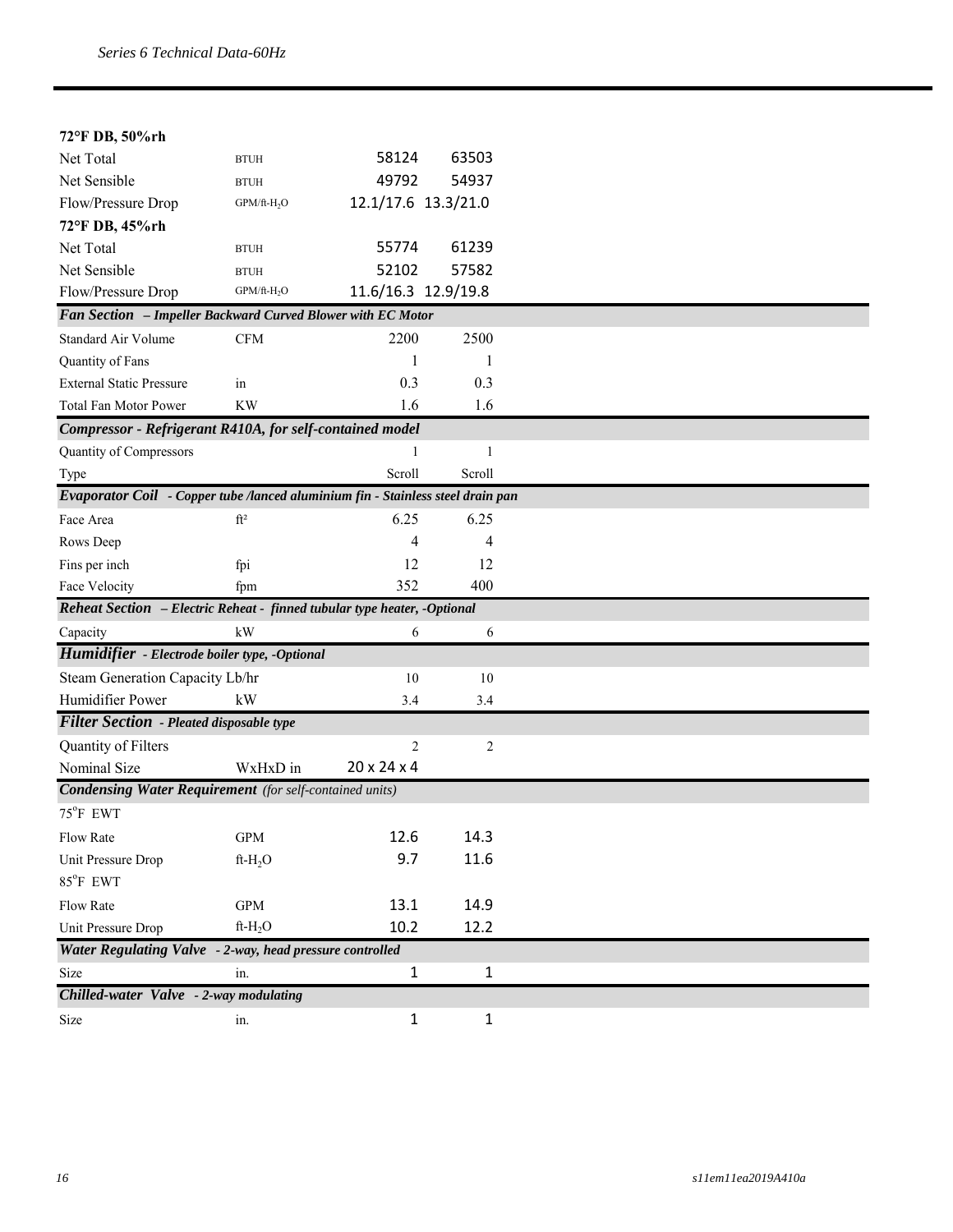| <b>Piping Connection Size</b> |                |              |         |     |
|-------------------------------|----------------|--------------|---------|-----|
| Liquid Line                   | $-$ ODM $-$ in | $1/2$ "      | $1/2$ " |     |
| Hot Gas Line                  | $-$ ODM $-$ in | $7/8$ "      | $7/8$ " |     |
| Condensing Water              | $-$ ODM $-$ in | 11/8"        | 11/8"   |     |
| Chilled Water                 | $-$ ODM $-$ in | 11/8"        | 11/8"   |     |
| Humidifier Water              | $-$ ODM $-$ in | 1/4"         | 1/4"    |     |
| Condensate Drain              | $-$ ODM $-$ in | $1/2$ "      | $1/2$ " |     |
| <b>Physical Details</b>       |                |              |         |     |
| Width x Depth x Height        | in             | 57 x 54 x 32 |         |     |
| Weight                        | lbs            |              | 540     | 540 |

# *Glycol Dual-cooling System*

| <b>Cooling Capacity -</b><br>Rated at standard air volume<br>54333<br>66587<br>Total<br><b>BTUH</b><br>Sensible<br>48759<br>56909<br><b>BTUH</b><br><b>THR</b><br>72742<br>90769<br><b>BTUH</b><br>80°F DB,45%rh<br>52868<br>65064<br>Total<br><b>BTUH</b><br>52026<br>61141<br>Sensible<br><b>BTUH</b><br><b>THR</b><br>71265<br>89209<br><b>BTUH</b><br>75°F DB, 50%rh<br>61454<br>Total<br>49735<br><b>BTUH</b><br>Sensible<br>54488<br>42854<br><b>BTUH</b><br>68301<br>85742<br><b>THR</b><br><b>BTUH</b><br>75°F DB, 45%rh<br>48920<br>60239<br>Total<br><b>BTUH</b><br>48920<br>Sensible<br>58205<br><b>BTUH</b><br><b>THR</b><br>67402<br>84448<br><b>BTUH</b><br>72°F DB, 50%rh<br>47387<br>58623<br>Total<br><b>BTUH</b><br>Sensible<br>41860<br>53052<br><b>BTUH</b><br><b>THR</b><br>65973<br>82909<br><b>BTUH</b><br>72°F DB, 45%rh<br>46838<br>57574<br>Total<br><b>BTUH</b><br>Sensible<br>46838<br>56451<br><b>BTUH</b><br><b>THR</b><br>65370<br>81847<br><b>BTUH</b> | Self-contained | 11GD40 | 11GD50 |  |  |  |  |  |
|----------------------------------------------------------------------------------------------------------------------------------------------------------------------------------------------------------------------------------------------------------------------------------------------------------------------------------------------------------------------------------------------------------------------------------------------------------------------------------------------------------------------------------------------------------------------------------------------------------------------------------------------------------------------------------------------------------------------------------------------------------------------------------------------------------------------------------------------------------------------------------------------------------------------------------------------------------------------------------------|----------------|--------|--------|--|--|--|--|--|
|                                                                                                                                                                                                                                                                                                                                                                                                                                                                                                                                                                                                                                                                                                                                                                                                                                                                                                                                                                                        |                |        |        |  |  |  |  |  |
|                                                                                                                                                                                                                                                                                                                                                                                                                                                                                                                                                                                                                                                                                                                                                                                                                                                                                                                                                                                        | 80°F DB, 50%rh |        |        |  |  |  |  |  |
|                                                                                                                                                                                                                                                                                                                                                                                                                                                                                                                                                                                                                                                                                                                                                                                                                                                                                                                                                                                        |                |        |        |  |  |  |  |  |
|                                                                                                                                                                                                                                                                                                                                                                                                                                                                                                                                                                                                                                                                                                                                                                                                                                                                                                                                                                                        |                |        |        |  |  |  |  |  |
|                                                                                                                                                                                                                                                                                                                                                                                                                                                                                                                                                                                                                                                                                                                                                                                                                                                                                                                                                                                        |                |        |        |  |  |  |  |  |
|                                                                                                                                                                                                                                                                                                                                                                                                                                                                                                                                                                                                                                                                                                                                                                                                                                                                                                                                                                                        |                |        |        |  |  |  |  |  |
|                                                                                                                                                                                                                                                                                                                                                                                                                                                                                                                                                                                                                                                                                                                                                                                                                                                                                                                                                                                        |                |        |        |  |  |  |  |  |
|                                                                                                                                                                                                                                                                                                                                                                                                                                                                                                                                                                                                                                                                                                                                                                                                                                                                                                                                                                                        |                |        |        |  |  |  |  |  |
|                                                                                                                                                                                                                                                                                                                                                                                                                                                                                                                                                                                                                                                                                                                                                                                                                                                                                                                                                                                        |                |        |        |  |  |  |  |  |
|                                                                                                                                                                                                                                                                                                                                                                                                                                                                                                                                                                                                                                                                                                                                                                                                                                                                                                                                                                                        |                |        |        |  |  |  |  |  |
|                                                                                                                                                                                                                                                                                                                                                                                                                                                                                                                                                                                                                                                                                                                                                                                                                                                                                                                                                                                        |                |        |        |  |  |  |  |  |
|                                                                                                                                                                                                                                                                                                                                                                                                                                                                                                                                                                                                                                                                                                                                                                                                                                                                                                                                                                                        |                |        |        |  |  |  |  |  |
|                                                                                                                                                                                                                                                                                                                                                                                                                                                                                                                                                                                                                                                                                                                                                                                                                                                                                                                                                                                        |                |        |        |  |  |  |  |  |
|                                                                                                                                                                                                                                                                                                                                                                                                                                                                                                                                                                                                                                                                                                                                                                                                                                                                                                                                                                                        |                |        |        |  |  |  |  |  |
|                                                                                                                                                                                                                                                                                                                                                                                                                                                                                                                                                                                                                                                                                                                                                                                                                                                                                                                                                                                        |                |        |        |  |  |  |  |  |
|                                                                                                                                                                                                                                                                                                                                                                                                                                                                                                                                                                                                                                                                                                                                                                                                                                                                                                                                                                                        |                |        |        |  |  |  |  |  |
|                                                                                                                                                                                                                                                                                                                                                                                                                                                                                                                                                                                                                                                                                                                                                                                                                                                                                                                                                                                        |                |        |        |  |  |  |  |  |
|                                                                                                                                                                                                                                                                                                                                                                                                                                                                                                                                                                                                                                                                                                                                                                                                                                                                                                                                                                                        |                |        |        |  |  |  |  |  |
|                                                                                                                                                                                                                                                                                                                                                                                                                                                                                                                                                                                                                                                                                                                                                                                                                                                                                                                                                                                        |                |        |        |  |  |  |  |  |
|                                                                                                                                                                                                                                                                                                                                                                                                                                                                                                                                                                                                                                                                                                                                                                                                                                                                                                                                                                                        |                |        |        |  |  |  |  |  |
|                                                                                                                                                                                                                                                                                                                                                                                                                                                                                                                                                                                                                                                                                                                                                                                                                                                                                                                                                                                        |                |        |        |  |  |  |  |  |
|                                                                                                                                                                                                                                                                                                                                                                                                                                                                                                                                                                                                                                                                                                                                                                                                                                                                                                                                                                                        |                |        |        |  |  |  |  |  |
|                                                                                                                                                                                                                                                                                                                                                                                                                                                                                                                                                                                                                                                                                                                                                                                                                                                                                                                                                                                        |                |        |        |  |  |  |  |  |
|                                                                                                                                                                                                                                                                                                                                                                                                                                                                                                                                                                                                                                                                                                                                                                                                                                                                                                                                                                                        |                |        |        |  |  |  |  |  |
|                                                                                                                                                                                                                                                                                                                                                                                                                                                                                                                                                                                                                                                                                                                                                                                                                                                                                                                                                                                        |                |        |        |  |  |  |  |  |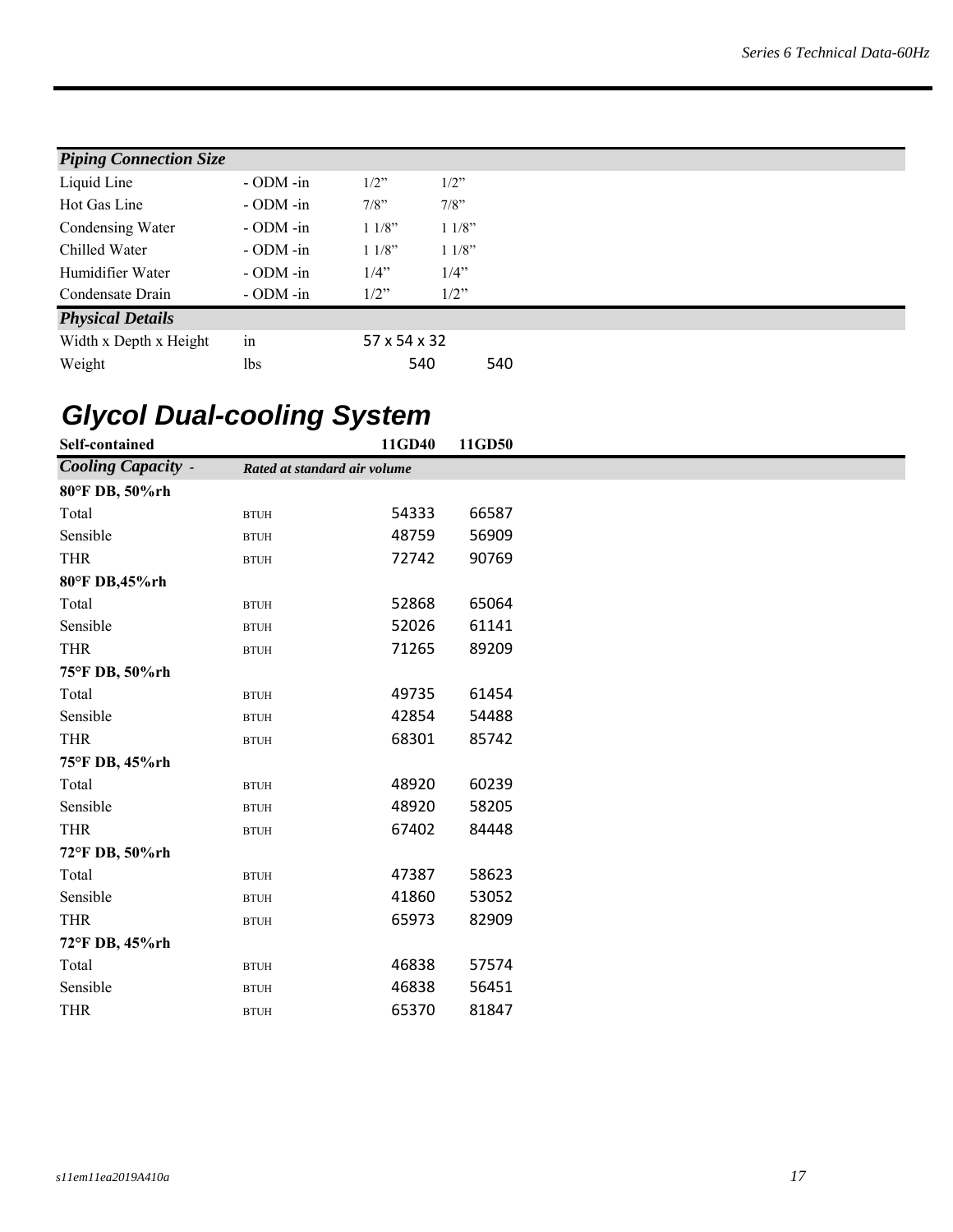#### *Cooling Capacity - Chilled-water - Rated at standard air volume, 45°F entering water & 10°F water temperature rise*

| 80°F DB, 50%rh                                                                  |                         |                     |        |
|---------------------------------------------------------------------------------|-------------------------|---------------------|--------|
| Net Total                                                                       | <b>BTUH</b>             | 95231               | 103165 |
| Net Sensible                                                                    | <b>BTUH</b>             | 65336               | 71586  |
| Flow/Pressure Drop                                                              | GPM/ft-H <sub>2</sub> O | 19.6/43.3 21.2/50.0 |        |
| 80°F DB,45%rh                                                                   |                         |                     |        |
| Net Total                                                                       | <b>BTUH</b>             | 86880               | 94704  |
| Net Sensible                                                                    | <b>BTUH</b>             | 66692               | 73544  |
| Flow/Pressure Drop                                                              | $GPM/ft-H2O$            | 17.8/36.2 19.6/43.2 |        |
| 75°F DB, 50%rh                                                                  |                         |                     |        |
| Net Total                                                                       | <b>BTUH</b>             | 70897               | 76957  |
| Net Sensible                                                                    | <b>BTUH</b>             | 55528               | 60997  |
| Flow/Pressure Drop                                                              | $GPM/ft-H2O$            | 14.7/25.3 16/29.6   |        |
| 75°F DB, 45%rh                                                                  |                         |                     |        |
| Net Total                                                                       | <b>BTUH</b>             | 65860               | 71911  |
| Net Sensible                                                                    | <b>BTUH</b>             | 57419               | 63406  |
| Flow/Pressure Drop                                                              | $GPM/ft-H2O$            | 13.7/22.2 15/26.2   |        |
| 72°F DB, 50%rh                                                                  |                         |                     |        |
| Net Total                                                                       | <b>BTUH</b>             | 58124               | 63503  |
| Net Sensible                                                                    | <b>BTUH</b>             | 49792               | 54937  |
| Flow/Pressure Drop                                                              | $GPM/ft-H2O$            | 12.1/17.6 13.3/21.0 |        |
| 72°F DB, 45%rh                                                                  |                         |                     |        |
| Net Total                                                                       | <b>BTUH</b>             | 55774               | 61239  |
| Net Sensible                                                                    | <b>BTUH</b>             | 52102               | 57582  |
| Flow/Pressure Drop                                                              | $GPM/ft-H2O$            | 11.6/16.3 12.9/19.8 |        |
| Fan Section - Impeller Backward Curved Blower with EC Motor                     |                         |                     |        |
| <b>Standard Air Volume</b>                                                      | $\mathbf{CFM}$          | 2200                | 2500   |
| Quantity of Fans                                                                |                         | 1                   | 1      |
| <b>External Static Pressure</b>                                                 | in                      | 0.3                 | 0.3    |
| Total Fan Motor Power                                                           | <b>KW</b>               | 3.3                 | 3.3    |
| Compressor - Refrigerant R410A, for self-contained model                        |                         |                     |        |
| Quantity of Compressors                                                         |                         | $\mathbf{1}$        | 1      |
| Type                                                                            |                         | Scroll              | Scroll |
| Evaporator Coil - Copper tube /lanced aluminium fin - Stainless steel drain pan |                         |                     |        |
| Face Area                                                                       | ft <sup>2</sup>         | 6.25                | 6.25   |
| Rows Deep                                                                       |                         | 4                   | 4      |
| Fins per inch                                                                   | fpi                     | 12                  | 12     |
| Face Velocity                                                                   | fpm                     | 352                 | 400    |
| Reheat Section - Electric Reheat - finned tubular type heater, -Optional        |                         |                     |        |
| Capacity                                                                        | $\mathbf{k}\mathbf{W}$  | 6                   | 6      |
| Humidifier - Electrode boiler type, -Optional                                   |                         |                     |        |
| Steam Generation Capacity Lb/hr                                                 |                         | 10                  | 10     |
| Humidifier Power                                                                | kW                      | 3.4                 | 3.4    |
|                                                                                 |                         |                     |        |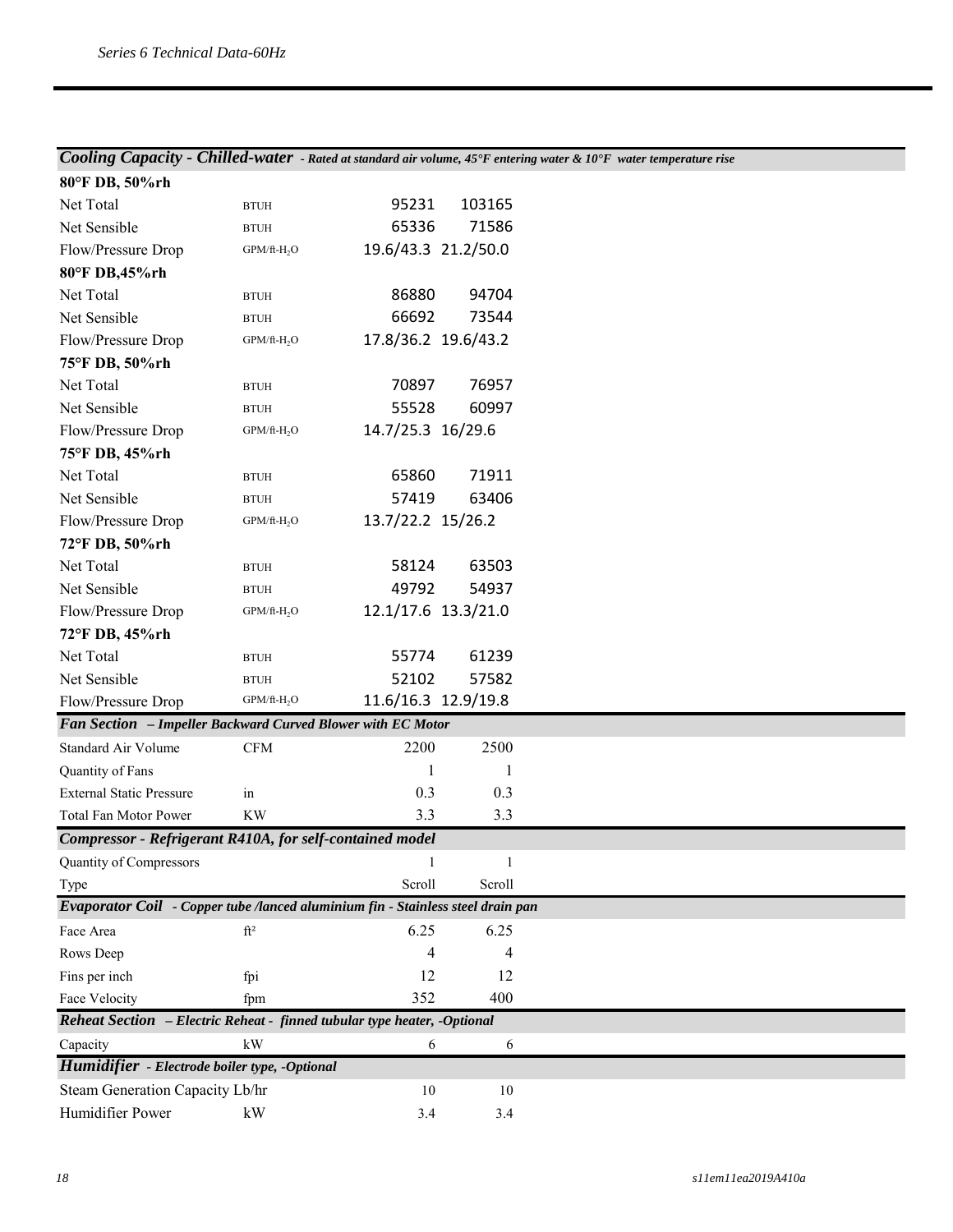| <b>Filter Section - Pleated disposable type</b>                                |                |                         |              |  |  |  |
|--------------------------------------------------------------------------------|----------------|-------------------------|--------------|--|--|--|
|                                                                                |                |                         |              |  |  |  |
| Quantity of Filters                                                            |                | $\overline{2}$          | 2            |  |  |  |
| Nominal Size                                                                   | WxHxD in       | $20 \times 24 \times 4$ |              |  |  |  |
| Condensing Glycol Requirement - 40% ethylene glycol (for self-contained units) |                |                         |              |  |  |  |
| 95°F EWT                                                                       |                |                         |              |  |  |  |
| <b>Flow Rate</b>                                                               | <b>GPM</b>     | 12.4                    | 14.1         |  |  |  |
| Unit Pressure Drop                                                             | $ft-H2O$       | 9.5                     | 11.3         |  |  |  |
| 105°F EWT                                                                      |                |                         |              |  |  |  |
| <b>Flow Rate</b>                                                               | <b>GPM</b>     | 14.5                    | 16.3         |  |  |  |
| Unit Pressure Drop                                                             | $ft-H_2O$      | 10.6                    | 12.5         |  |  |  |
| <b>Glycol Regulating Valve</b> - 2-way, head pressure controlled               |                |                         |              |  |  |  |
| Size                                                                           | in.            | $\mathbf 1$             | $\mathbf{1}$ |  |  |  |
| Chilled-water Valve - 2-way modulating                                         |                |                         |              |  |  |  |
| Size                                                                           | in.            | 1                       | $\mathbf{1}$ |  |  |  |
| <b>Piping Connection Size</b>                                                  |                |                         |              |  |  |  |
| Liquid Line                                                                    | - ODM -in      | $1/2$ "                 | $1/2$ "      |  |  |  |
| Hot Gas Line                                                                   | - ODM -in      | 7/8"                    | $7/8$ "      |  |  |  |
| Glycol Solution                                                                | - ODM -in      | 11/8"                   | 11/8"        |  |  |  |
| Chilled Water                                                                  | $-$ ODM $-$ in | 11/8"                   | 11/8"        |  |  |  |
| Humidifier Water                                                               | $-$ ODM $-$ in | $1/4$ "                 | $1/4$ "      |  |  |  |
| Condensate Drain                                                               | - ODM -in      | $1/2$ "                 | $1/2$ "      |  |  |  |
| <b>Physical Details</b>                                                        |                |                         |              |  |  |  |
| Width x Depth x Height                                                         | in             | 57 x 54 x 32            |              |  |  |  |
| Weight                                                                         | lbs            | 540                     | 540          |  |  |  |

# *Glycol Free-cooling System*

| Self-contained     |                                                                           | 11FD40 | 11FD50 |    |
|--------------------|---------------------------------------------------------------------------|--------|--------|----|
|                    | <b>Cooling Capacity - Direct Expansion</b> - Rated at standard air volume |        |        |    |
| 80°F DB, 50%rh     |                                                                           |        |        |    |
| Total              | <b>BTUH</b>                                                               | 54333  | 66587  |    |
| Sensible           | <b>BTUH</b>                                                               | 48759  | 56909  |    |
| <b>THR</b>         | <b>BTUH</b>                                                               | 72742  | 90769  |    |
| 80°F DB,45%rh      |                                                                           |        |        |    |
| Total              | <b>BTUH</b>                                                               | 52868  | 65064  |    |
| Sensible           | <b>BTUH</b>                                                               | 52026  | 61141  |    |
| <b>THR</b>         | <b>BTUH</b>                                                               | 71265  | 89209  |    |
| 75°F DB, 50%rh     |                                                                           |        |        |    |
| Total              | <b>BTUH</b>                                                               | 49735  | 61454  |    |
| Sensible           | <b>BTUH</b>                                                               | 42854  | 54488  |    |
| <b>THR</b>         | <b>BTUH</b>                                                               | 68301  | 85742  |    |
| 75°F DB, 45%rh     |                                                                           |        |        |    |
| Total              | <b>BTUH</b>                                                               | 48920  | 60239  |    |
| Sensible           | <b>BTUH</b>                                                               | 48920  | 58205  |    |
| <b>THR</b>         | <b>BTUH</b>                                                               | 67402  | 84448  |    |
| s11em11ea2019A410a |                                                                           |        |        | 19 |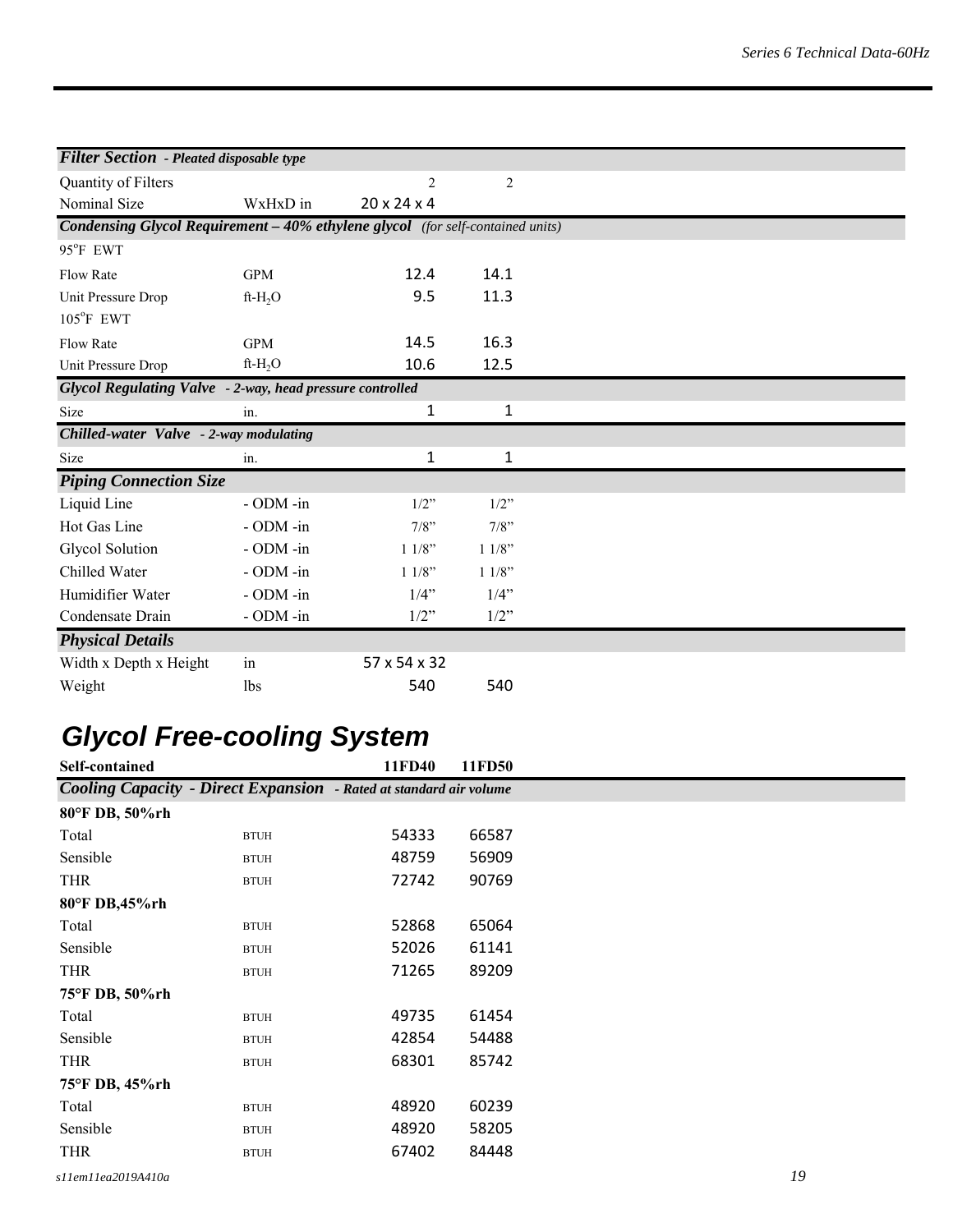| 72°F DB, 50%rh                                                                                   |                         |                     |        |  |
|--------------------------------------------------------------------------------------------------|-------------------------|---------------------|--------|--|
| Total                                                                                            | <b>BTUH</b>             | 47387               | 58623  |  |
| Sensible                                                                                         | <b>BTUH</b>             | 41860               | 53052  |  |
| <b>THR</b>                                                                                       | <b>BTUH</b>             | 65973               | 82909  |  |
| 72°F DB, 45%rh                                                                                   |                         |                     |        |  |
| Total                                                                                            | <b>BTUH</b>             | 46838               | 57574  |  |
| Sensible                                                                                         | <b>BTUH</b>             | 46838               | 56451  |  |
| <b>THR</b>                                                                                       | <b>BTUH</b>             | 65370               | 81847  |  |
| <b>Cooling Capacity - 100% Free-ccoling</b> - Rated at standard air volume, 45°F entering glycol |                         |                     |        |  |
| 80°F DB, 50%rh                                                                                   |                         |                     |        |  |
| Net Total                                                                                        | <b>BTUH</b>             | 76686               | 84479  |  |
| Net Sensible                                                                                     | <b>BTUH</b>             | 51951               | 57542  |  |
| Flow/Pressure Drop                                                                               | $GPM/ft-H2O$            | 25.7/76.9 28.4/92.5 |        |  |
| 80°F DB,45%rh                                                                                    |                         |                     |        |  |
| Net Total                                                                                        | <b>BTUH</b>             | 67897               | 74979  |  |
| Net Sensible                                                                                     | <b>BTUH</b>             | 52444               | 58156  |  |
| Flow/Pressure Drop                                                                               | GPM/ft-H <sub>2</sub> O | 22.8/62.1 25.4/75.3 |        |  |
| 75°F DB, 50%rh                                                                                   |                         |                     |        |  |
| Net Total                                                                                        | <b>BTUH</b>             | 55510               | 61323  |  |
| Net Sensible                                                                                     | <b>BTUH</b>             | 44033               | 48811  |  |
| Flow/Pressure Drop                                                                               | $GPM/ft-H2O$            | 20.3/50.2 22.6/61.0 |        |  |
| 75°F DB, 45%rh                                                                                   |                         |                     |        |  |
| Net Total                                                                                        | <b>BTUH</b>             | 49797               | 55125  |  |
| Net Sensible                                                                                     | <b>BTUH</b>             | 45235               | 50251  |  |
| Flow/Pressure Drop<br>72°F DB, 50%rh                                                             | $GPM/ft-H2O$            | 18.2/41.6 20.4/50.8 |        |  |
| Net Total                                                                                        | <b>BTUH</b>             | 43098               | 47826  |  |
| Net Sensible                                                                                     | <b>BTUH</b>             | 38993               | 43321  |  |
| Flow/Pressure Drop                                                                               | $GPM/ft-H2O$            | 15.9/32.5 17.9/40.0 |        |  |
| 72°F DB, 45%rh                                                                                   |                         |                     |        |  |
| Net Total                                                                                        | <b>BTUH</b>             | 40236               | 44760  |  |
| Net Sensible                                                                                     | <b>BTUH</b>             | 40236               | 44760  |  |
| Flow/Pressure Drop                                                                               | $GPM/ft-H2O$            | 14.9/28.9 16.8/35.7 |        |  |
| Fan Section - Impeller Backward Curved Blower with EC Motor                                      |                         |                     |        |  |
| Standard Air Volume                                                                              | <b>CFM</b>              | 2200                | 2500   |  |
| Quantity of Fans                                                                                 |                         | 1                   | 1      |  |
| <b>External Static Pressure</b>                                                                  | in                      | 0.3                 | 0.3    |  |
| <b>Total Fan Motor Power</b>                                                                     | <b>KW</b>               | 3.3                 | 3.3    |  |
| Compressor - Refrigerant R410A, for self-contained model                                         |                         |                     |        |  |
| Quantity of Compressors                                                                          |                         |                     | 1      |  |
| Type                                                                                             |                         | Scroll              | Scroll |  |
| Evaporator Coil - Copper tube /lanced aluminium fin - Stainless steel drain pan                  |                         |                     |        |  |
| Face Area                                                                                        | $ft^2$                  | 6.25                | 6.25   |  |
| Rows Deep                                                                                        |                         | 4                   | 4      |  |
| Fins per inch                                                                                    | fpi                     | 12                  | 12     |  |
| Face Velocity                                                                                    | fpm                     | 352                 | 400    |  |
| Reheat Section - Electric Reheat - finned tubular type heater, -Optional                         |                         |                     |        |  |
| Capacity                                                                                         | kW                      | 6                   | 6      |  |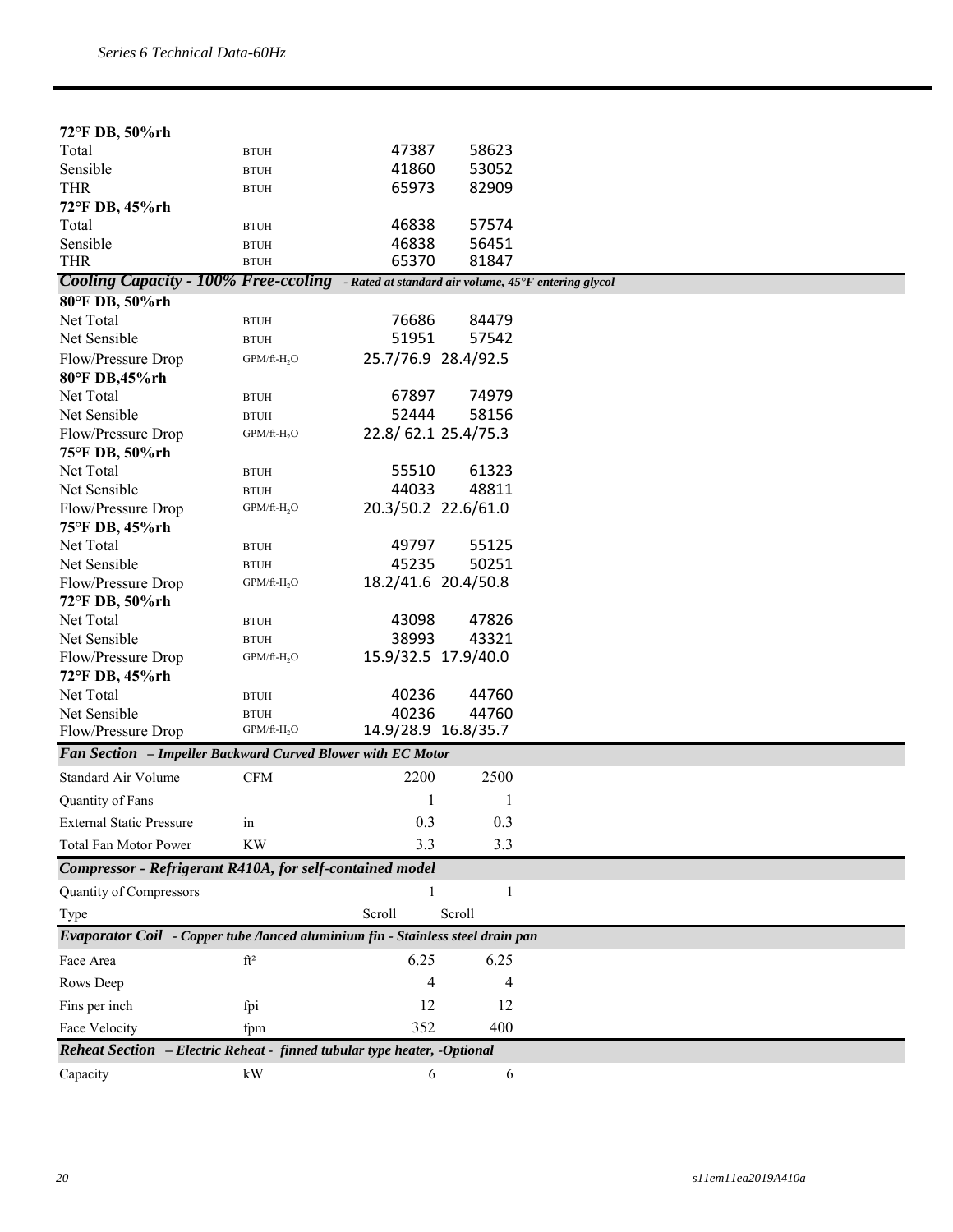| <b>Humidifier</b> - Electrode boiler type, -Optional                                  |                |                         |                |  |
|---------------------------------------------------------------------------------------|----------------|-------------------------|----------------|--|
| Steam Generation Capacity Lb/hr                                                       |                | 10                      | 10             |  |
| Humidifier Power                                                                      | kW             | 3.4                     | 3.4            |  |
| <b>Filter Section</b> - Pleated disposable type                                       |                |                         |                |  |
| Quantity of Filters                                                                   |                | $\overline{2}$          | $\overline{c}$ |  |
| Nominal Size                                                                          | WxHxD in       | $20 \times 24 \times 4$ |                |  |
| <b>Condensing Glycol Requirement - 40% ethylene glycol</b> (for self-contained units) |                |                         |                |  |
| 75°F EWT                                                                              |                |                         |                |  |
| Flow Rate                                                                             | <b>GPM</b>     | 12.4                    | 14.1           |  |
| Unit Pressure Drop                                                                    | $ft-H2O$       | 9.5                     | 11.3           |  |
| 85°F EWT                                                                              |                |                         |                |  |
| <b>Flow Rate</b>                                                                      | <b>GPM</b>     | 14.5                    | 16.3           |  |
| Unit Pressure Drop                                                                    | $ft-H_2O$      | 10.6                    | 12.5           |  |
| Glycol Solution Regulating Valve - 3-way, head pressure controlled                    |                |                         |                |  |
| Size                                                                                  | in.            | 1                       | 1              |  |
| Glycol Solution Free-cooling Valve - 3-way modulating                                 |                |                         |                |  |
| Size                                                                                  | in.            | 1                       | 1              |  |
| <b>Piping Connection Size</b>                                                         |                |                         |                |  |
| Liquid Line                                                                           | $-$ ODM $-$ in | $1/2$ "                 | $1/2$ "        |  |
| Hot Gas Line                                                                          | - ODM -in      | 7/8"                    | $7/8$ "        |  |
| Glycol Solution                                                                       | - ODM -in      | 11/8"                   | 11/8"          |  |
| Chilled Water                                                                         | - ODM -in      | 11/8"                   | 11/8"          |  |
| Humidifier Water                                                                      | - ODM -in      | 1/4"                    | 1/4"           |  |
| Condensate Drain                                                                      | - ODM -in      | $1/2$ "                 | 1/2"           |  |
| <b>Physical Details</b>                                                               |                |                         |                |  |
| Width x Depth x Height                                                                | in             | 57 x 54 x 32            |                |  |
| Weight                                                                                | <b>lbs</b>     | 540                     | 540            |  |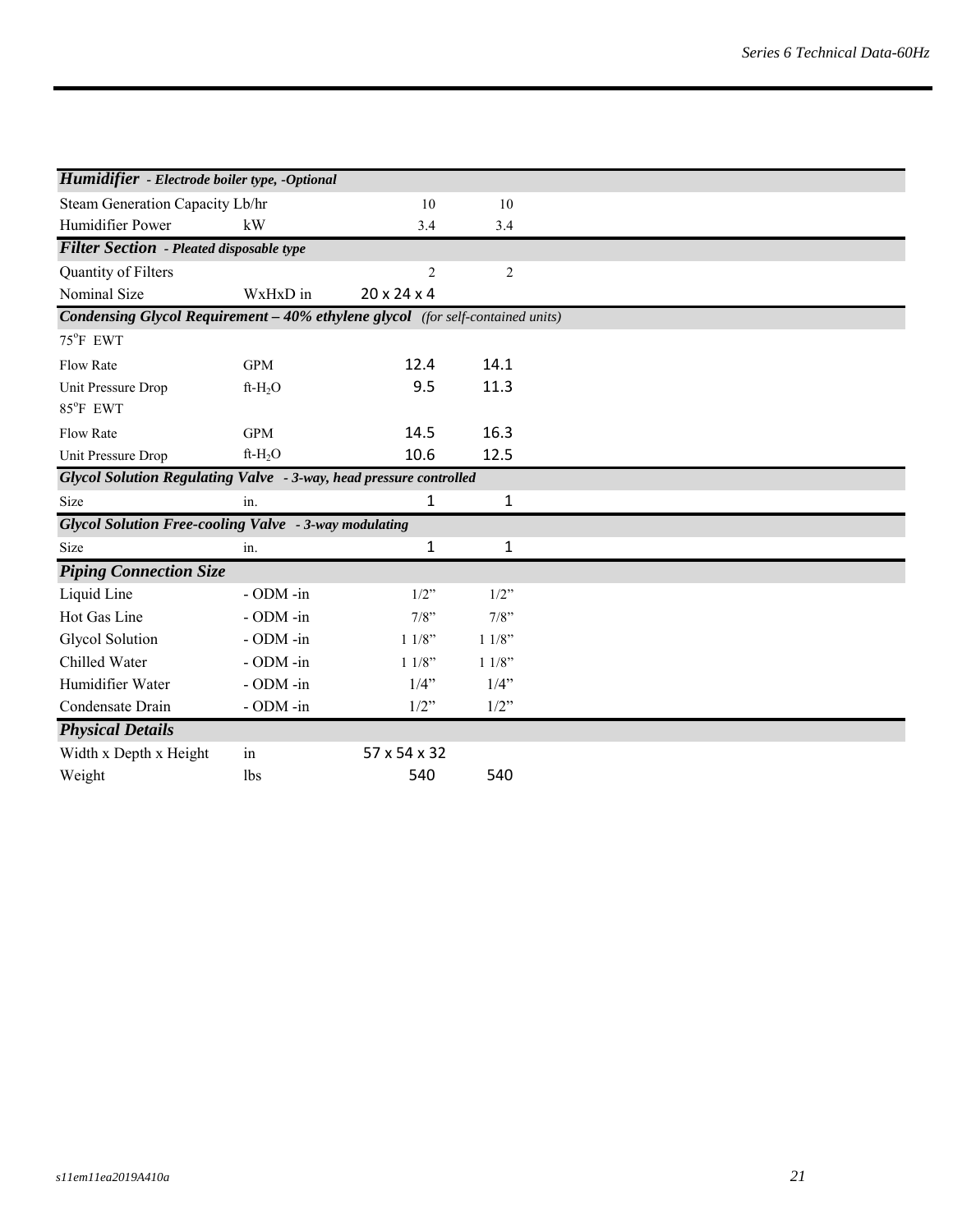### *Electrical Data - 208Volts/1 Phase/60 Hertz (with standard thermostat)*

|  |  |  | <b>Indoor Units with Compressor *</b> |  |
|--|--|--|---------------------------------------|--|
|--|--|--|---------------------------------------|--|

| <b>Model</b>         | 11AX15 |            |            |            | 11AX20     |            | 11AX25     |            |            |
|----------------------|--------|------------|------------|------------|------------|------------|------------|------------|------------|
| <b>Reheat Option</b> | FLA    | <b>MCA</b> | <b>MFS</b> | <b>FLA</b> | <b>MCA</b> | <b>MFS</b> | <b>FLA</b> | <b>MCA</b> | <b>MFS</b> |
| Electric             | 41     | 49.3       | 60         | 45.5       | 54.9       | 60         | 44.9       | 54.1       | 60         |
| None                 | 17     | 19.2       | 25         | 21.5       | 24.8       | 35         | 20.8       | 24         | 35         |

| <b>Model</b>         | 11WX/GX/DX15 |            |            |            | 11WX/GX/DX20 |            | 11WX/GX/DX25 |            |            |
|----------------------|--------------|------------|------------|------------|--------------|------------|--------------|------------|------------|
| <b>Reheat Option</b> | FLA          | <b>MCA</b> | <b>MFS</b> | <b>FLA</b> | <b>MCA</b>   | <b>MFS</b> | <b>FLA</b>   | <b>MCA</b> | <b>MFS</b> |
| Electric             |              | 45.5       | 50         | 41.5       | 50.9         | 60         | 40.9         | 50.1       | 60         |
| None                 |              | 15.2       | 20         |            | 20.8         | 30         | 16.8         | 20         | 30         |

| <b>Model</b>         | 11WX/GX/DX30 |            |            |  |  |  |  |
|----------------------|--------------|------------|------------|--|--|--|--|
| <b>Reheat Option</b> | FLA          | <b>MCA</b> | <b>MFS</b> |  |  |  |  |
| Electric             | 44.7         | 54.9       | 60         |  |  |  |  |
| None                 | 20.7         | 24.8       | 40         |  |  |  |  |

#### *208Volts/3 Phase/60 Hertz*

| <b>Model</b>         | 11WX/GX/DX30 |            |            | <i>11WX/GX/DX40</i> |            |            | <i><b>11WX/GX/DX50</b></i> |            |            |
|----------------------|--------------|------------|------------|---------------------|------------|------------|----------------------------|------------|------------|
| <b>Reheat Option</b> | FLA          | <b>MCA</b> | <b>MFS</b> | FLA                 | <b>MCA</b> | <b>MFS</b> | FLA                        | <b>MCA</b> | <b>MFS</b> |
| Electric             | 34.2         |            | 50         | 40.9                | 48.7       | 50         | 45.7                       | 54.7       | 60         |
| None                 | 14.4         |            |            | 24.3                | 27.9       | 40         | 29                         | 33.8       | 50         |

#### *460Volts/3 Phase/60 Hertz*

| <b>Model</b>         |      | <i><b>11WX/GX/DX30</b></i> |            | 11WX/GX/DX40 |            |            | 11WX/GX/DX50 |            |            |  |
|----------------------|------|----------------------------|------------|--------------|------------|------------|--------------|------------|------------|--|
| <b>Reheat Option</b> | FLA  | <b>MCA</b>                 | <b>MFS</b> | <b>FLA</b>   | <b>MCA</b> | <b>MFS</b> | FLA          | <b>MCA</b> | <b>MFS</b> |  |
| Electric             | 15.5 | 8.8                        | 20         | 19.2         | 22.6       | 25         | 21.5         | 25.6       | 30         |  |
| None                 | 8.0  | 9.4                        |            |              | 13.2       |            | 14           | 6.2        | 20         |  |

#### *575Volts/3 Phase/60 Hertz*

| <b>Model</b>         | 11WX/GX/DX40<br>11WX/GX/DX50 |            |            |      |            |            |
|----------------------|------------------------------|------------|------------|------|------------|------------|
| <b>Reheat Option</b> | FLA                          | <b>MCA</b> | <b>MFS</b> | FLA  | <b>MCA</b> | <b>MFS</b> |
| Electric             | 17.4                         | 24.0       | 25         | 18.2 | 21.4       | 25         |
| None                 | 11.3                         | 12.8       |            | 12.2 | 13.9       | 20         |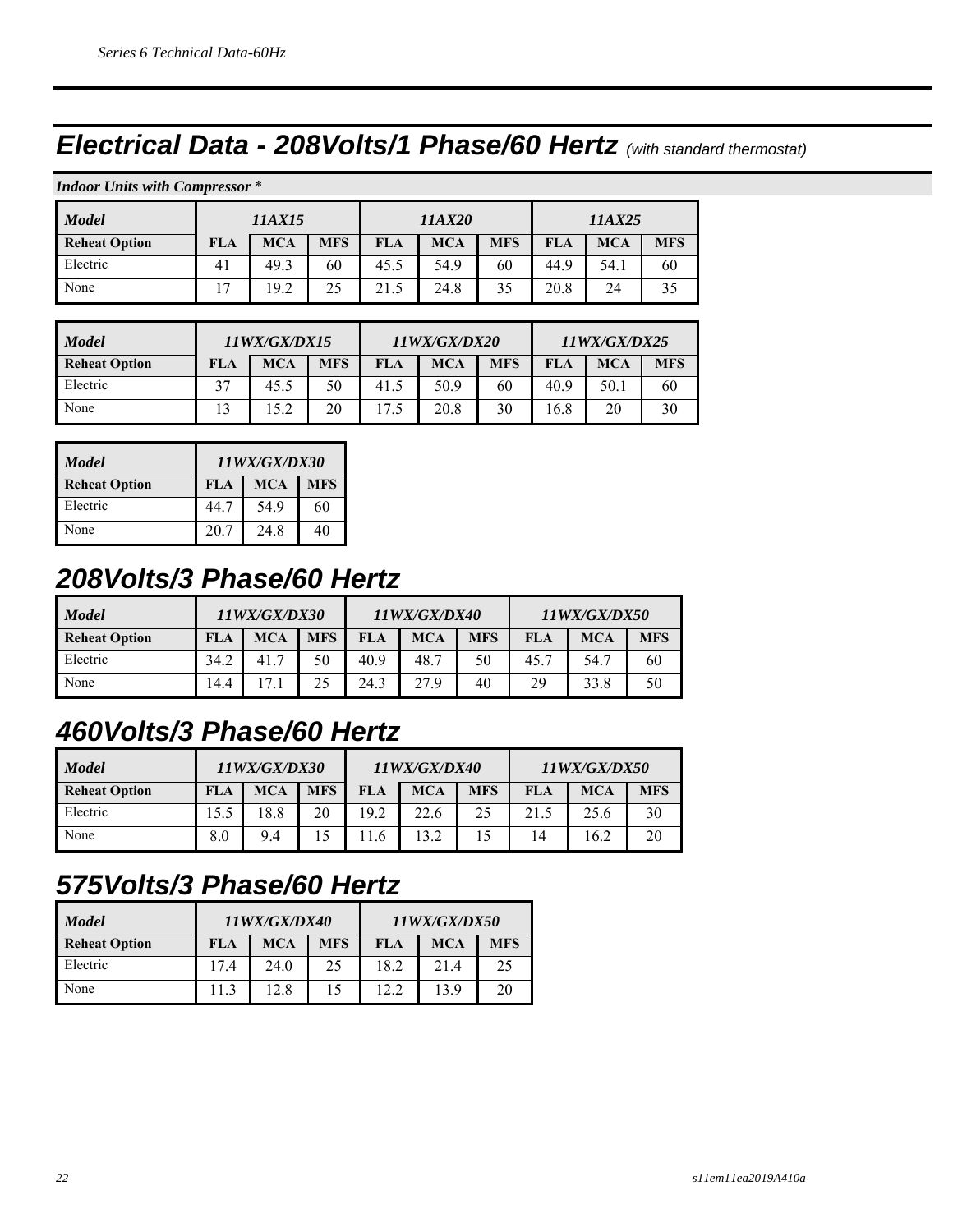*Indoor Units without Compressor* \*

#### *208Volts/1 Phase/60 Hertz*

| <b>Model</b>         | <b>11AH/CW15</b> |            |            | <i><b>11AH/CW20</b></i> |            |            |            |            |            |  | 11AH/CW25 |  |
|----------------------|------------------|------------|------------|-------------------------|------------|------------|------------|------------|------------|--|-----------|--|
| <b>Reheat Option</b> | FLA              | <b>MCA</b> | <b>MFS</b> | <b>FLA</b>              | <b>MCA</b> | <b>MFS</b> | <b>FLA</b> | <b>MCA</b> | <b>MFS</b> |  |           |  |
| Electric             | 28               | 35         | 40         | 28                      | 35         | 40         | 28         |            | 40         |  |           |  |
| None                 | 4.0              | 5.0        |            | 4.0                     | 5.0        | 15         | 4.0        | 5.0        |            |  |           |  |

| <b>Model</b>         | 11AH/CW30                       |     |    |  |  |  |  |  |
|----------------------|---------------------------------|-----|----|--|--|--|--|--|
| <b>Reheat Option</b> | <b>MCA</b><br><b>MFS</b><br>FLA |     |    |  |  |  |  |  |
| Electric             | 28                              | 35  | 40 |  |  |  |  |  |
| None                 | 4.0                             | 5.0 | 15 |  |  |  |  |  |

#### *208Volts/3 Phase/60 Hertz*

| <b>Model</b>         | 11CW40<br>11CW30 |            |            |            |            |            | 11CW50 |            |            |
|----------------------|------------------|------------|------------|------------|------------|------------|--------|------------|------------|
| <b>Reheat Option</b> | FLA              | <b>MCA</b> | <b>MFS</b> | <b>FLA</b> | <b>MCA</b> | <b>MFS</b> | FLA    | <b>MCA</b> | <b>MFS</b> |
| Electric             | 9.4              | 23.5       |            | 26.0       | 31.8       |            | 26.0   | 31.8       | 35         |
| None                 | 2.8              | 3.5        |            | 9.4        | 11.0       |            | 9.4    |            |            |

### *460Volts/3 Phase/60 Hertz*

| <b>Model</b>         | 11CW30 |            |            |            | 11CW40     |            | 11CW50 |            |            |  |
|----------------------|--------|------------|------------|------------|------------|------------|--------|------------|------------|--|
| <b>Reheat Option</b> | FLA    | <b>MCA</b> | <b>MFS</b> | <b>FLA</b> | <b>MCA</b> | <b>MFS</b> | FLA    | <b>MCA</b> | <b>MFS</b> |  |
| Electric             | 9.1    | .1.0       |            | 13.1       | 16.0       | 20         | 13.1   | 16.0       | 20         |  |
| None                 |        | . . 6      |            | 5.6        | 6.6        |            | 5.6    | 6.6        |            |  |

#### *575Volts/3 Phase/60 Hertz*

| <b>Model</b>         |     | 11CW40     |            |            | 11CW50     |            |
|----------------------|-----|------------|------------|------------|------------|------------|
| <b>Reheat Option</b> | FLA | <b>MCA</b> | <b>MFS</b> | <b>FLA</b> | <b>MCA</b> | <b>MFS</b> |
| Electric             | 9.7 | 11.9       | 15         | 9.7        | 11.9       | 15         |
| None                 | 3.8 | 4.4        | 15         | 3.8        | 4.4        |            |

*Condensing Unit* \*

#### *208Volts/1 Phase/60 Hertz*

| <b>Model</b>        | 11RU/AC/WC/GC15 |            |            | <i><b>11RU/AC/WC/GC20</b></i> |            |            | 11RU/AC/WC/GC25 |            |            |
|---------------------|-----------------|------------|------------|-------------------------------|------------|------------|-----------------|------------|------------|
|                     | <b>FLA</b>      | <b>MCA</b> | <b>MFS</b> | <b>FLA</b>                    | <b>MCA</b> | <b>MFS</b> | <b>FLA</b>      | <b>MCA</b> | <b>MFS</b> |
| Air-Cooled $(11RU)$ | 11.8            | 14.0       | 20         | 16.8                          | 21.0       | 35         | 16.1            | 20.0       | 30         |
| Air-Cooled $(11AC)$ | 11.3            | 14.0       | 20         | 16.3                          | 20.0       | 35         | 15.6            | 19.0       | 30         |
| Water-Cooled (11W)  | 10.0            | 13.0       | 20         | 15.0                          | 19.0       | 30         | 14.3            | 18.0       | 30         |
| Glycol-Cooled (11G) | 10.0            | 13.0       | 20         | 15.0                          | 19.0       | 30         | 14.3            | 18.0       | 30         |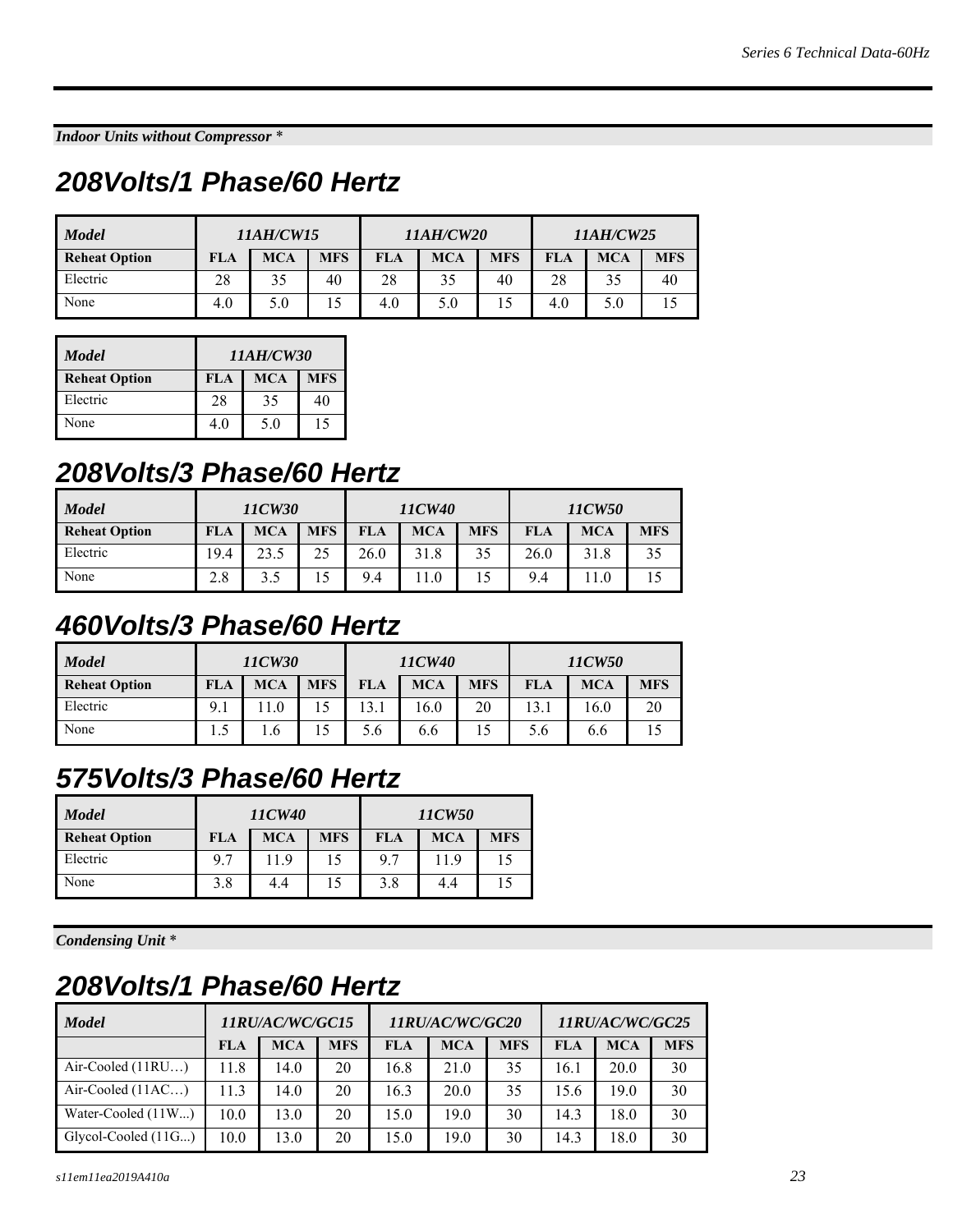| Model               | 11WC/GC30  |            |            |  |  |  |  |  |  |
|---------------------|------------|------------|------------|--|--|--|--|--|--|
|                     | <b>FLA</b> | <b>MCA</b> | <b>MFS</b> |  |  |  |  |  |  |
| Air-Cooled $(11AC)$ | 21.4       | 26.0       | 40         |  |  |  |  |  |  |
| Water-Cooled (11W)  | 18.6       | 23.0       | 40         |  |  |  |  |  |  |
| Glycol-Cooled (11G) | 18.6       | 23.0       | 40         |  |  |  |  |  |  |

#### *Condenser* \*

| <b>Model</b>        | <b>11RC/AR15</b> |            |            |            | <b>11RC/AR20</b> |            | 11RC/AR25  |            |            |  |
|---------------------|------------------|------------|------------|------------|------------------|------------|------------|------------|------------|--|
|                     | <b>FLA</b>       | <b>MCA</b> | <b>MFS</b> | <b>FLA</b> | <b>MCA</b>       | <b>MFS</b> | <b>FLA</b> | <b>MCA</b> | <b>MFS</b> |  |
| Air cooled (11RC)   | 1.8              | 2.2        |            | 1.8        | 2.2              |            |            |            |            |  |
| Air cooled $(11AR)$ |                  |            |            |            | 1.6              |            |            | .6         |            |  |

\* FLA is based on full load current of individual components that result in maximum electrical load condition during normal operation. FLA = Full Load Amps, MCA = Minimum Circuit Ampacity, MFS = Maximum Fuse Size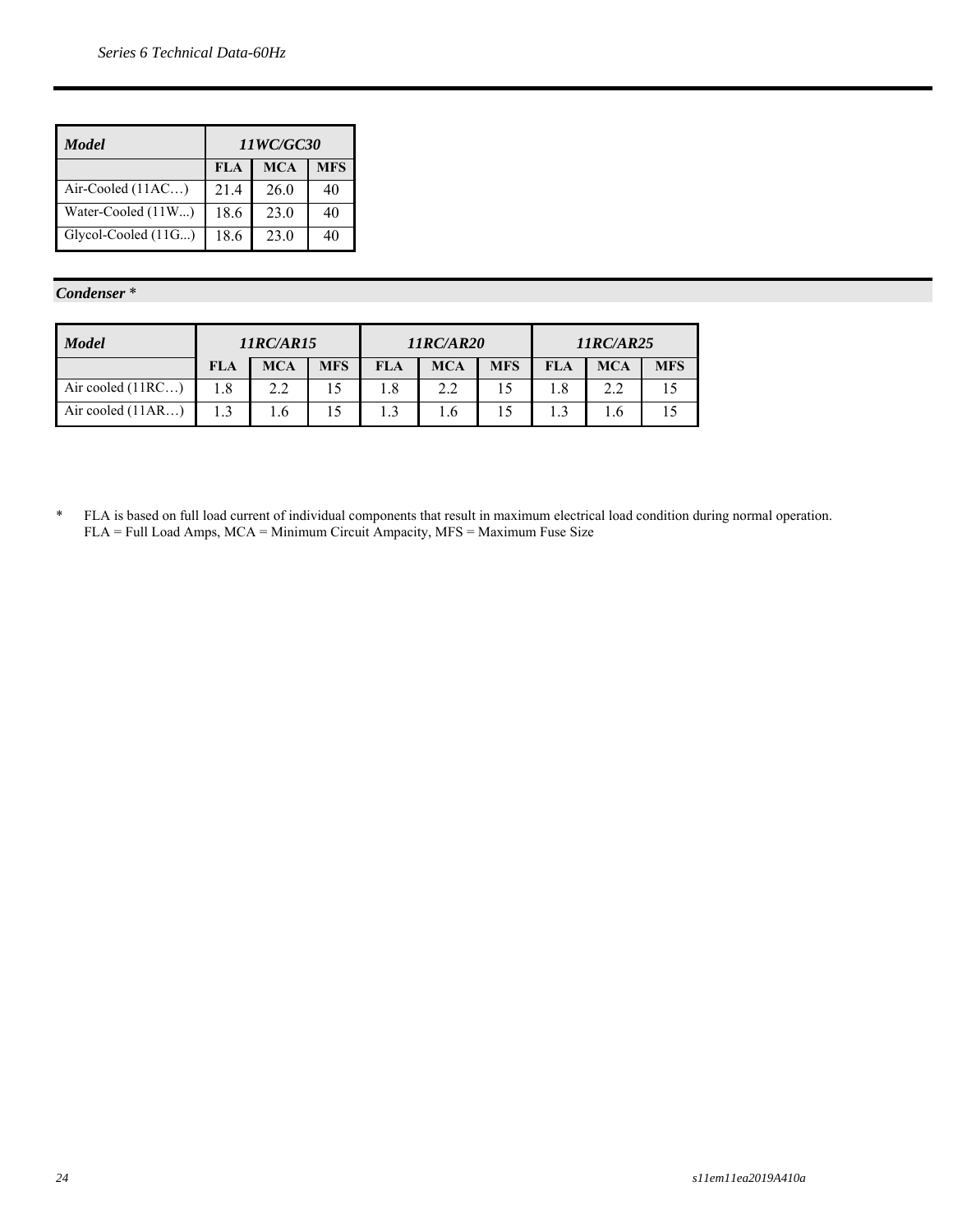# *Electrical Data - 208Volts/1 Phase/60 Hertz (with M52 Controller Option)*

#### *Indoor Units with Compressor* \*

| <b>Model</b>                                       | 11AX15     |            |            |            | 11AX20     |            | <i>11AX25</i> |            |            |
|----------------------------------------------------|------------|------------|------------|------------|------------|------------|---------------|------------|------------|
| <b>Reheat Option /</b><br><b>Humidifier Option</b> | <b>FLA</b> | <b>MCA</b> | <b>MFS</b> | <b>FLA</b> | <b>MCA</b> | <b>MFS</b> | <b>FLA</b>    | <b>MCA</b> | <b>MFS</b> |
| Electric / Boiler                                  | 41         | 49.3       | 60         | 45.5       | 54.9       | 60         | 44.9          | 54.1       | 60         |
| Electric / None                                    | 41         | 49.3       | 60         | 45.5       | 54.9       | 60         | 44.9          | 54.1       | 60         |
| None / Boiler                                      | 25.1       | 29.4       | 35         | 29.6       | 35.0       | 45         | 29.0          | 34.3       | 45         |
| None / None                                        | 17.0       | 19.2       | 25         | 21.5       | 24.8       | 35         | 20.8          | 24         | 35         |

|                                                    | 11WX/GX/DX15 |            |            |      | 11WX/GX/DX20 |            | 11WX/GX/DX25 |            |            |
|----------------------------------------------------|--------------|------------|------------|------|--------------|------------|--------------|------------|------------|
| <b>Reheat Option /</b><br><b>Humidifier Option</b> | <b>FLA</b>   | <b>MCA</b> | <b>MFS</b> | FLA  | <b>MCA</b>   | <b>MFS</b> | <b>FLA</b>   | <b>MCA</b> | <b>MFS</b> |
| Electric / Boiler                                  | 37.0         | 45.5       | 50         | 41.5 | 50.9         | 60         | 40.9         | 50.1       | 60         |
| Electric / None                                    | 37.0         | 45.5       | 50         | 41.5 | 50.9         | 60         | 40.9         | 50.1       | 60         |
| None / Boiler                                      | 21.1         | 25.4       | 30         | 25.6 | 31.0         | 40         | 25.0         | 30.2       | 40         |
| None / None                                        | 13.0         | 15.2       | 20         | 17.5 | 20.8         | 30         | 16.8         | 20.0       | 30         |

|                                                    | 11WX/GX/DX30 |            |            |  |  |  |  |  |
|----------------------------------------------------|--------------|------------|------------|--|--|--|--|--|
| <b>Reheat Option /</b><br><b>Humidifier Option</b> | FLA          | <b>MCA</b> | <b>MFS</b> |  |  |  |  |  |
| Electric / Boiler                                  | 44.7         | 54.9       | 60         |  |  |  |  |  |
| Electric / None                                    | 44.7         | 54.9       | 60         |  |  |  |  |  |
| None / Boiler                                      | 28.8         | 35.5       | 45         |  |  |  |  |  |
| None / None                                        | 20.7         | 24.8       | 40         |  |  |  |  |  |

### *208Volts/3 Phase/60 Hertz*

| <b>Model</b>                                       | 11WX/GX/DX30 |            |            |            | 11WX/GX/DX40 |            |            | 11WX/GX/DX50 |            |  |
|----------------------------------------------------|--------------|------------|------------|------------|--------------|------------|------------|--------------|------------|--|
| <b>Reheat Option /</b><br><b>Humidifier Option</b> | <b>FLA</b>   | <b>MCA</b> | <b>MFS</b> | <b>FLA</b> | <b>MCA</b>   | <b>MFS</b> | <b>FLA</b> | <b>MCA</b>   | <b>MFS</b> |  |
| Electric / Boiler                                  | 31.1         | 37.9       | 40         | 40.9       | 48.7         | 50         | 45.7       | 54.7         | 60         |  |
| Electric / None                                    | 34.2         | 41.7       | 50         | 40.9       | 48.7         | 50         | 45.7       | 54.7         | 60         |  |
| None / Boiler                                      | 22.6         | 27.3       | 35         | 40.6       | 48.3         | 50         | 45.4       | 54.3         | 60         |  |
| None / None                                        | 14.4         | 17.1       | 25         | 24.3       | 27.9         | 40         | 29.0       | 33.8         | 50         |  |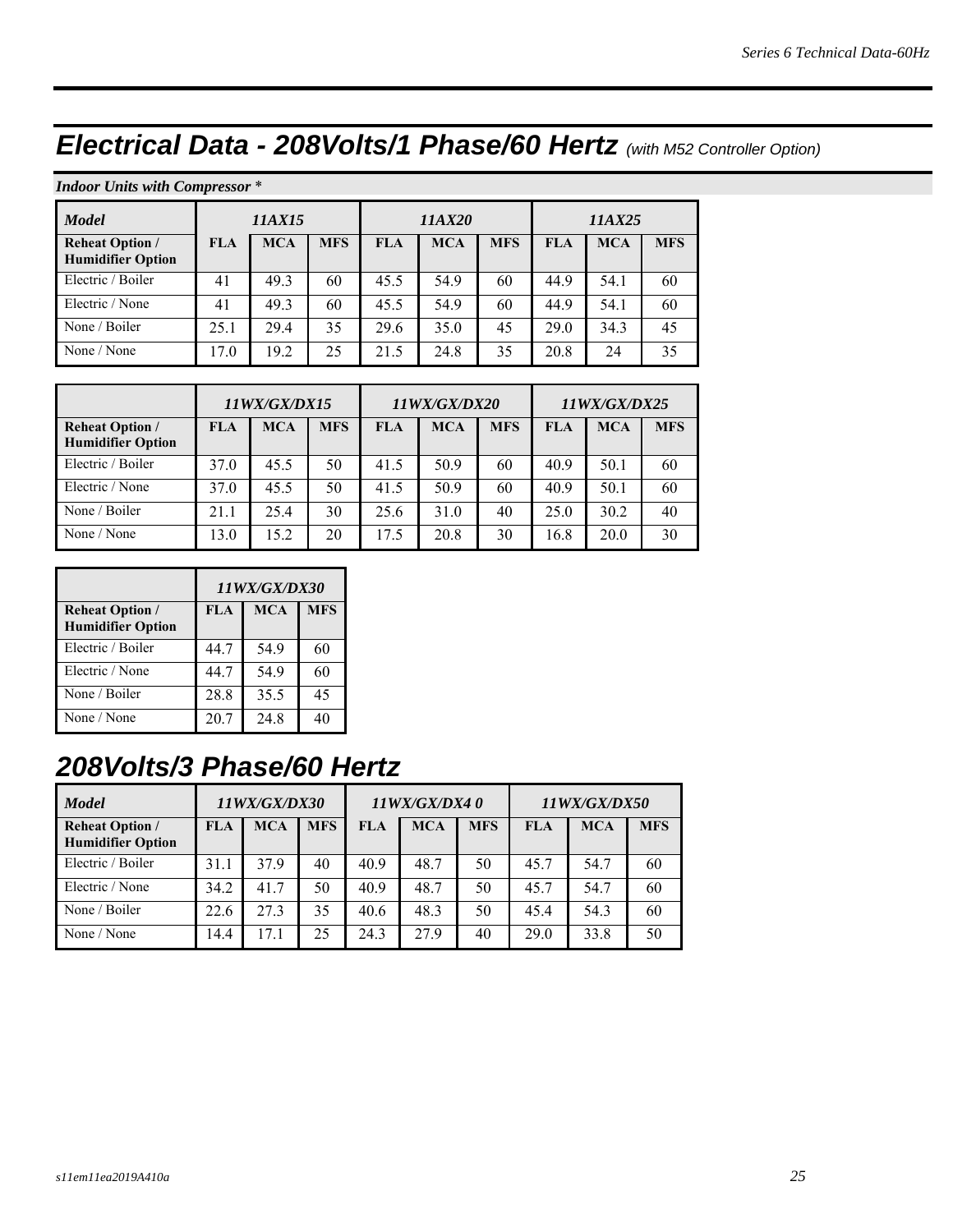### *460Volts/3 Phase/60 Hertz*

| <b>Model</b>                                       | 11WX/GX/DX30 |            |            |            | 11WX/GX/DX40 |            | 11WX/GX/DX50 |            |            |
|----------------------------------------------------|--------------|------------|------------|------------|--------------|------------|--------------|------------|------------|
| <b>Reheat Option /</b><br><b>Humidifier Option</b> | <b>FLA</b>   | <b>MCA</b> | <b>MFS</b> | <b>FLA</b> | <b>MCA</b>   | <b>MFS</b> | <b>FLA</b>   | <b>MCA</b> | <b>MFS</b> |
| Electric / Boiler                                  | 15.5         | 18.8       | 20         | 19.2       | 22.6         | 25         | 21.5         | 25.6       | 30         |
| Electric / None                                    | 15.5         | 18.8       | 20         | 19.2       | 22.6         | 25         | 21.5         | 25.6       | 30         |
| None / Boiler                                      | 11.6         | 14.0       | 20         | 19.0       | 22.5         | 25         | 21.4         | 25.4       | 30         |
| None / None                                        | 8.0          | 9.4        | 15         | 11.6       | 13.2         | 15         | 14.0         | 16.2       | 20         |

## *575Volts/3 Phase/60 Hertz*

| <b>Model</b>                                       |            | 11WX/GX/DX40 |            |       | 11WX/GX/DX50 |            |
|----------------------------------------------------|------------|--------------|------------|-------|--------------|------------|
| <b>Reheat Option /</b><br><b>Humidifier Option</b> | <b>FLA</b> | <b>MCA</b>   | <b>MFS</b> | FLA   | <b>MCA</b>   | <b>MFS</b> |
| Electric / Boiler                                  | 17.4       | 20.4         | 25         | 18.2  | 21.4         | 25         |
| Electric / None                                    | 17.4       | 20.4         | 25         | 18.2  | 21.4         | 25         |
| None / Boiler                                      | 17.2       | 20.2         | 25         | 18.1  | 21.3         | 25         |
| None / None                                        | 11.3       | 12.8         | 15         | 12.2. | 13.9         | 20         |

### *208Volts/1 Phase/60 Hertz*

#### *Indoor Units without Compressor* \*

| <b>Model</b>                                       |            | <i>11AH/CW15</i> |            | <i><b>11AH/CW20</b></i> |            |            | 11AH/CW25  |            |                 | 11CW30     |            |            |
|----------------------------------------------------|------------|------------------|------------|-------------------------|------------|------------|------------|------------|-----------------|------------|------------|------------|
| <b>Reheat Option /</b><br><b>Humidifier Option</b> | <b>FLA</b> | <b>MCA</b>       | <b>MFS</b> | <b>FLA</b>              | <b>MCA</b> | <b>MFS</b> | <b>FLA</b> | <b>MCA</b> | <b>MFS</b>      | <b>FLA</b> | <b>MCA</b> | <b>MFS</b> |
| Electric / Boiler                                  | 36.2       | 44.3             | 50         | 36.2                    | 44.3       | 50         | 36.2       | 44.3       | 50              | 36.2       | 44.3       | 50         |
| Electric / None                                    | 28.0       | 35.0             | 40         | 28.0                    | 35.0       | 40         | 28.0       | 35.0       | 40              | 28.0       | 35.0       | 40         |
| None / Boiler                                      | 12.2       | 15.2             | 20         | 12.2                    | 15.2       | 20         | 12.2       | 15.2       | 20              | 12.2       | 15.2       | 20         |
| None / None                                        | 4.0        | 5.0              | 15         | 4.0                     | 5.0        | 15         | 4.0        | 5.0        | $\overline{.5}$ | 4.0        | 5.0        | 15         |

#### *208Volts/3 Phase/60 Hertz*

| <b>Model</b>                                |            | <i><b>11AH/CW30</b></i> |            | 11CW40     |            |            |            | 11CW50     |            |  |
|---------------------------------------------|------------|-------------------------|------------|------------|------------|------------|------------|------------|------------|--|
| <b>Reheat Option / Humidifier</b><br>Option | <b>FLA</b> | <b>MCA</b>              | <b>MFS</b> | <b>FLA</b> | <b>MCA</b> | <b>MFS</b> | <b>FLA</b> | <b>MCA</b> | <b>MFS</b> |  |
| Electric / Boiler                           | 28.8       | 36.0                    | 40         | 42.8       | 53.5       | 60         | 42.8       | 53.5       | 60         |  |
| Electric / None                             | 20.7       | 25.8                    | 30         | 26.5       | 33.1       | 35         | 26.5       | 33.1       | 35         |  |
| None / Boiler                               | 12.2       | 15.2                    | 20         | 26.1       | 32.7       | 35         | 26.1       | 32.7       | 35         |  |
| None / None                                 | 4.0        | 5.0                     | 15         | 9.8        | 12.3       | 20         | 9.8        | 12.3       | 20         |  |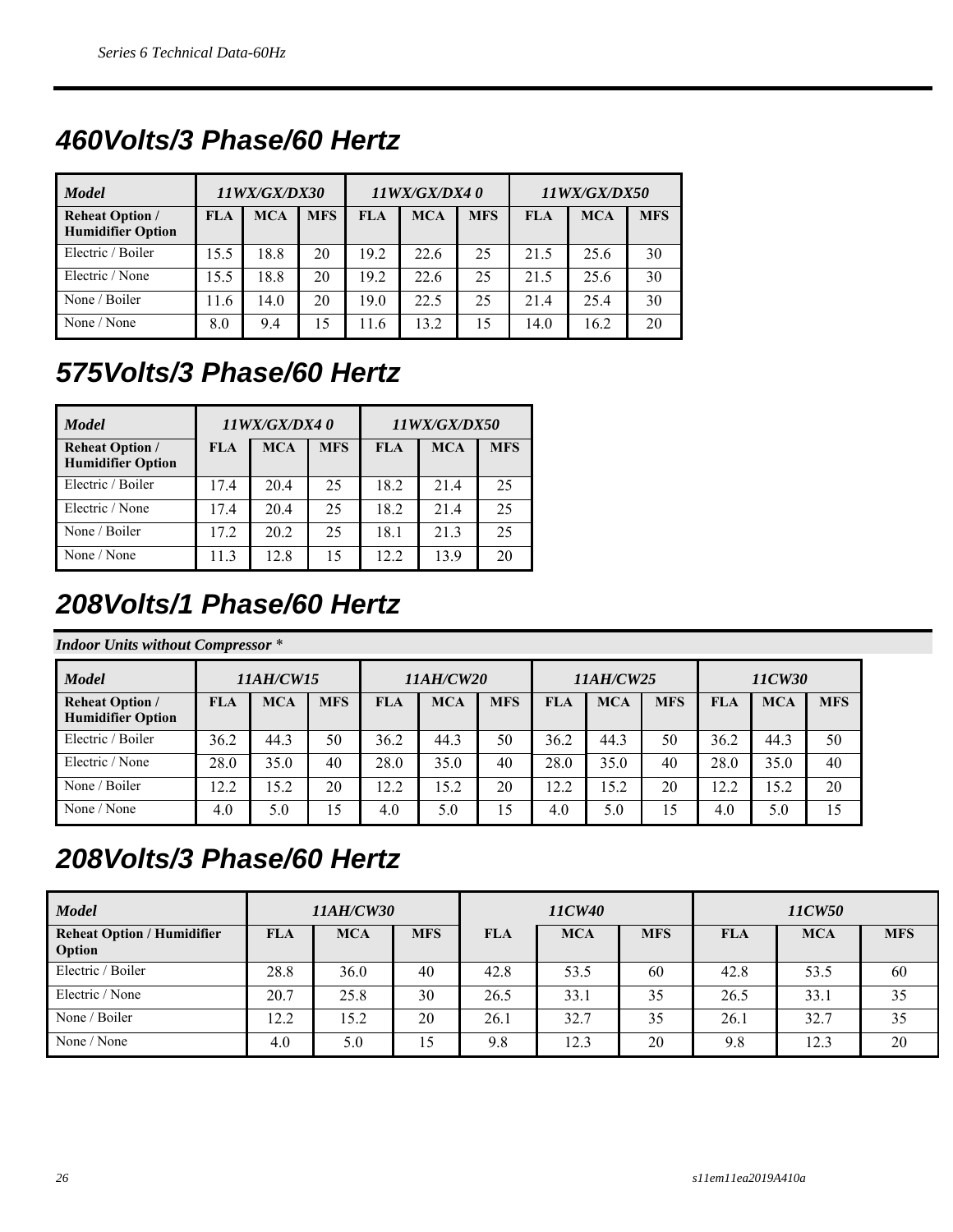### *460Volts/3 Phase/60 Hertz*

| <b>Model</b>                                |            | 11CW30     |                 | 11CW40     |            |            | 11CW50     |            |            |
|---------------------------------------------|------------|------------|-----------------|------------|------------|------------|------------|------------|------------|
| <b>Reheat Option / Humidifier</b><br>Option | <b>FLA</b> | <b>MCA</b> | <b>MFS</b>      | <b>FLA</b> | <b>MCA</b> | <b>MFS</b> | <b>FLA</b> | <b>MCA</b> | <b>MFS</b> |
| Electric / Boiler                           | 13.4       | 16.7       | 20              | 20.2       | 25.3       | 30         | 20.2       | 25.3       | 30         |
| Electric / None                             | 9.7        | 12.1       | 15              | 12.8       | 16.0       | 20         | 12.8       | 16.0       | 20         |
| None / Boiler                               | 5.9        | 7.3        | 15              | 12.7       | 15.9       | 20         | 12.7       | 15.9       | 20         |
| None / None                                 | 2.2        | 2.7        | 15 <sup>5</sup> | 5.3        | 6.6        | 15         | 5.3        | 6.6        | 15         |

### *575Volts/3 Phase/60 Hertz*

| <b>Model</b>                                |            | 11CW40     |            | 11CW50 |            |            |  |
|---------------------------------------------|------------|------------|------------|--------|------------|------------|--|
| <b>Reheat Option / Humidifier</b><br>Option | <b>FLA</b> | <b>MCA</b> | <b>MFS</b> | FLA    | <b>MCA</b> | <b>MFS</b> |  |
| Electric / Boiler                           | 17.2       | 21.5       | 25         | 17.2   | 21.5       | 25         |  |
| Electric / None                             | 11.3       | 14.2       | 15         | 11.3   | 14.2       | 15         |  |
| None / Boiler                               | 11.2       | 14.0       | 15         | 11.2   | 14.0       | 15         |  |
| None / None                                 | 5.5        | 6.6        | 15         | 5.5    | 6.6        | 15         |  |

### *Dual / Free Cooling - 208Volts/3 Phase/60 Hertz*

*Indoor Units with Compressor* \*

| <b>Model</b>                             |            | 11AD/WD/GD/FD40 |            | 11AD/WD/GD/FD50 |            |            |  |  |
|------------------------------------------|------------|-----------------|------------|-----------------|------------|------------|--|--|
| <b>Reheat Option / Humidifier Option</b> | <b>FLA</b> | <b>MCA</b>      | <b>MFS</b> | <b>FLA</b>      | <b>MCA</b> | <b>MFS</b> |  |  |
| Electric / Boiler                        | 40.9       | 48.7            | 50         | 45.7            | 54.7       | 60         |  |  |
| Electric / None                          | 40.9       | 48.7            | 50         | 45.7            | 48.7       | 60         |  |  |
| None / Boiler                            | 40.6       | 48.3            | 50         | 45.4            | 54.3       | 60         |  |  |
| None / None                              | 24.3       | 27.9            | 40         | 29.0            | 33.8       | 50         |  |  |

#### *Dual / Free Cooling - 460Volts/3 Phase/60 Hertz*

| <b>Model</b>                             |            | 11AD/WD/GD/FD40 |            | 11AD/WD/GD/FD50 |            |            |  |
|------------------------------------------|------------|-----------------|------------|-----------------|------------|------------|--|
| <b>Reheat Option / Humidifier Option</b> | <b>FLA</b> | <b>MCA</b>      | <b>MFS</b> | <b>FLA</b>      | <b>MCA</b> | <b>MFS</b> |  |
| Electric / Boiler                        | 19.2       | 22.6            | 25         | 21.5            | 25.6       | 30         |  |
| Electric / None                          | 19.2       | 22.6            | 25         | 21.5            | 25.6       | 30         |  |
| None / Boiler                            | 19.0       | 22.5            | 25         | 21.4            | 25.4       | 30         |  |
| None / None                              | 11.6       | 13.2            |            | 14.0            | 16.2       | 20         |  |